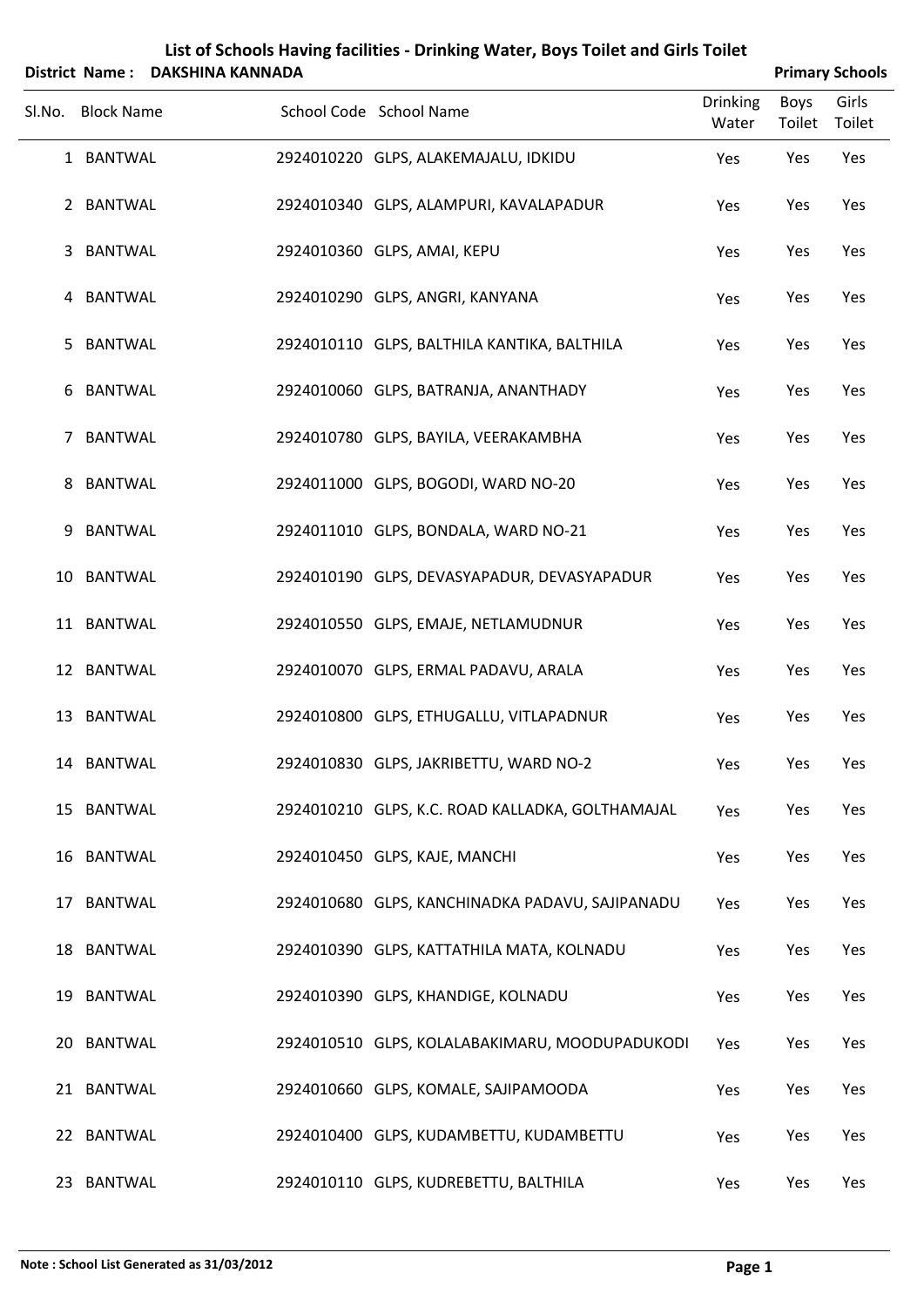|        | District Name:    | <b>DAKSHINA KANNADA</b> |                                             |                          |                       | <b>Primary Schools</b> |
|--------|-------------------|-------------------------|---------------------------------------------|--------------------------|-----------------------|------------------------|
| Sl.No. | <b>Block Name</b> |                         | School Code School Name                     | <b>Drinking</b><br>Water | <b>Boys</b><br>Toilet | Girls<br>Toilet        |
|        | 24 BANTWAL        |                         | 2924010500 GLPS, KUJILABETTU, MOODANADUGODU | Yes                      | Yes                   | Yes                    |
|        | 25 BANTWAL        |                         | 2924010190 GLPS, KUNTALAPALKE, DEVASYAPADUR | Yes                      | Yes                   | Yes                    |
|        | 26 BANTWAL        |                         | 2924010320 GLPS, KUTTIKKALA KARPE, KARPE    | Yes                      | Yes                   | Yes                    |
| 27     | <b>BANTWAL</b>    |                         | 2924010391 GLPS, LAKSHMIKODI, KOLNADU       | Yes                      | Yes                   | Yes                    |
|        | 28 BANTWAL        |                         | 2924010670 GLPS, MALAIBETTU, SAJIPAMUNNUR   | Yes                      | Yes                   | Yes                    |
|        | 29 BANTWAL        |                         | 2924010020 GLPS, MALAR, ALIKE               | Yes                      | Yes                   | Yes                    |
|        | 30 BANTWAL        |                         | 2924010710 GLPS, MANCHAKALLU, SANGABETTU    | Yes                      | Yes                   | Yes                    |
|        | 31 BANTWAL        |                         | 2924010830 GLPS, MANDADI, WARD NO-2         | Yes                      | Yes                   | Yes                    |
|        | 32 BANTWAL        |                         | 2924010290 GLPS, MANDYURU, KANYANA          | Yes                      | Yes                   | Yes                    |
|        | 33 BANTWAL        |                         | 2924010240 GLPS, MELPATHRE, IRVATHUR        | Yes                      | Yes                   | Yes                    |
|        | 34 BANTWAL        |                         | 2924010710 GLPS, MUGERU, SANGABETTU         | Yes                      | Yes                   | Yes                    |
|        | 35 BANTWAL        |                         | 2924010270 GLPS, NADUPADAV, KAIRANGALA      | Yes                      | Yes                   | Yes                    |
| 36     | <b>BANTWAL</b>    |                         | 2924010520 GLPS, NATI, NARIKOMBU            | Yes                      | Yes                   | Yes                    |
|        | 37 BANTWAL        |                         | 2924010290 GLPS, NEERPAJE, KANYANA          | Yes                      | Yes                   | Yes                    |
|        | 38 BANTWAL        |                         | 2924010520 GLPS, NEHARUNAGAR, NARIKOMBU     | Yes                      | Yes                   | Yes                    |
|        | 39 BANTWAL        |                         | 2924010610 GLPS, NERALAKATTE, PILATHABETTU  | Yes                      | Yes                   | Yes                    |
|        | 40 BANTWAL        |                         | 2924010310 GLPS, ODIYURU, KAROPADY          | Yes                      | Yes                   | Yes                    |
|        | 41 BANTWAL        |                         | 2924010420 GLPS, OJALA, KULA                | Yes                      | Yes                   | Yes                    |
|        | 42 BANTWAL        |                         | 2924010470 GLPS, OTEPADPU, MANILA           | Yes                      | Yes                   | Yes                    |
|        | 43 BANTWAL        |                         | 2924010310 GLPS, PADYANA, KAROPADY          | Yes                      | Yes                   | Yes                    |
|        | 44 BANTWAL        |                         | 2924010720 GLPS, PERLABIYAPADE, SARAPADY    | Yes                      | Yes                   | Yes                    |
|        | 45 BANTWAL        |                         | 2924010770 GLPS, PUNKEDADI, ULI             | Yes                      | Yes                   | Yes                    |
|        | 46 BANTWAL        |                         | 2924010600 GLPS, SEDIGULI, PERUVAI          | Yes                      | Yes                   | Yes                    |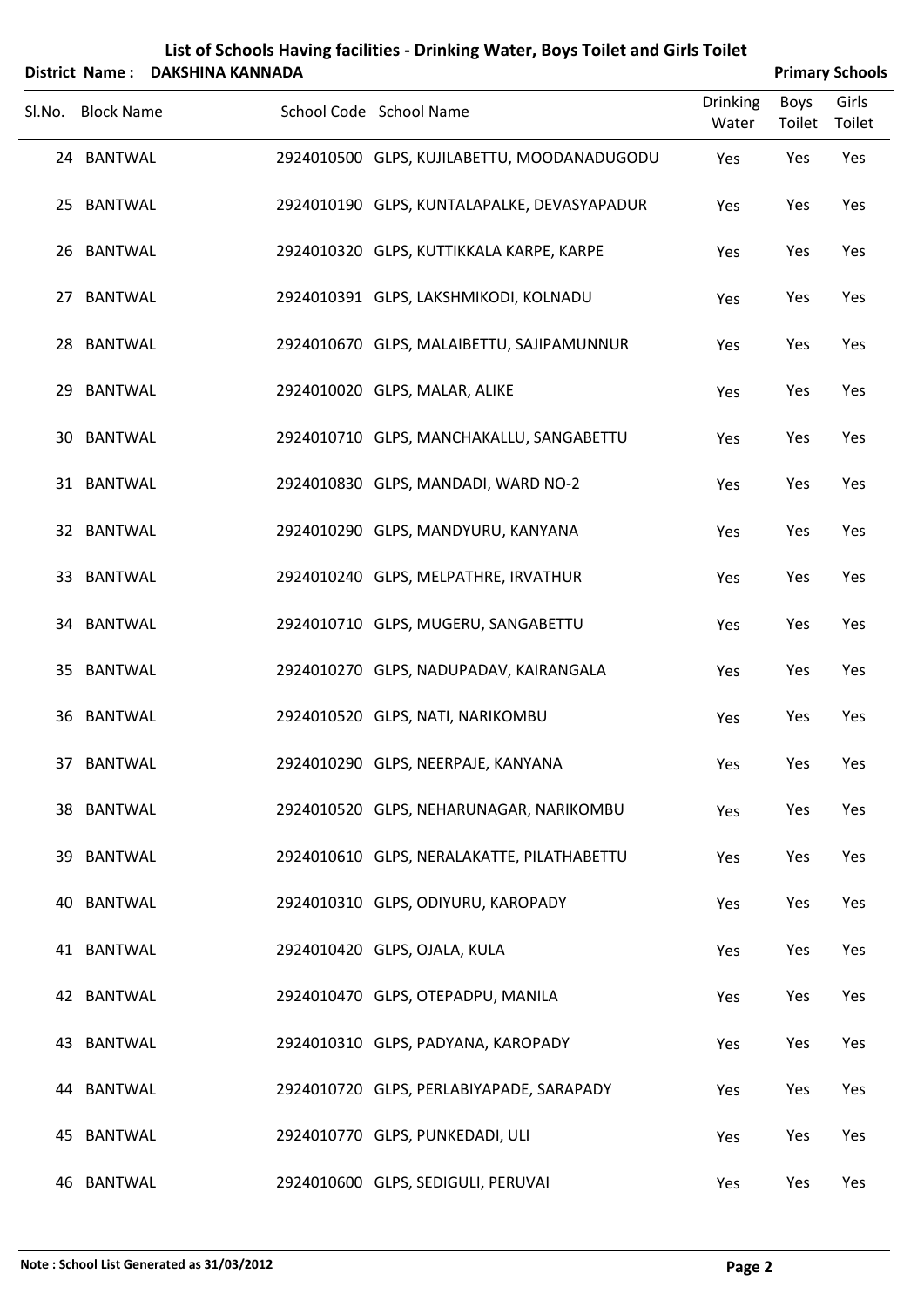|        | District Name:    | <b>DAKSHINA KANNADA</b> |                                               |                          |                       | <b>Primary Schools</b> |
|--------|-------------------|-------------------------|-----------------------------------------------|--------------------------|-----------------------|------------------------|
| Sl.No. | <b>Block Name</b> |                         | School Code School Name                       | <b>Drinking</b><br>Water | <b>Boys</b><br>Toilet | Girls<br>Toilet        |
|        | 47 BANTWAL        |                         | 2924010670 GLPS, SHANTHINAGARA, SAJIPAMUNNUR  | Yes                      | Yes                   | Yes                    |
|        | 48 BANTWAL        |                         | 2924010010 GLPS, SRINIVASA NAGAR, AJJIBETTU   | Yes                      | Yes                   | Yes                    |
| 49     | <b>BANTWAL</b>    |                         | 2924010750 GLPS, THENKAKAJEKAR, THENKAKAJEKAR | Yes                      | Yes                   | Yes                    |
|        | 50 BANTWAL        |                         | 2924010640 GLPS, THORANAKATTE, PUNACHA        | Yes                      | Yes                   | Yes                    |
|        | 51 BANTWAL        |                         | 2924010760 GLPS, VALAVURU, THUMBE             | Yes                      | Yes                   | Yes                    |
|        | 52 BANTWAL        |                         | 2924010810 GMUPS, OKKETHUR, VITTAL            | Yes                      | Yes                   | Yes                    |
|        | 53 BANTWAL        |                         | 2924010630 GMUPS, SUJEER, PUDU                | Yes                      | Yes                   | Yes                    |
|        | 54 BANTWAL        |                         | 2924010760 GMUPS, THUMBE, THUMBE              | Yes                      | Yes                   | Yes                    |
| 55     | <b>BANTWAL</b>    |                         | 2924010810 GMUPS, VITTAL, VITTAL              | Yes                      | Yes                   | Yes                    |
|        | 56 BANTWAL        |                         | 2924010490 GUPS, ABBETTU, MERAMAJALU          | Yes                      | Yes                   | Yes                    |
|        | 57 BANTWAL        |                         | 2924010570 GUPS, ACHARIPALKE, PANJIKAL        | Yes                      | Yes                   | Yes                    |
|        | 58 BANTWAL        |                         | 2924010640 GUPS, AJERU, PUNACHA               | Yes                      | Yes                   | Yes                    |
| 59     | <b>BANTWAL</b>    |                         | 2924010010 GUPS, AJJIBETTU, AJJIBETTU         | Yes                      | Yes                   | Yes                    |
|        | 60 BANTWAL        |                         | 2924010640 GUPS, AJJINADKA, PUNACHA           | Yes                      | Yes                   | Yes                    |
|        | 61 BANTWAL        |                         | 2924010630 GUPS, AMMEMAR, PUDU                | Yes                      | Yes                   | Yes                    |
|        | 62 BANTWAL        |                         | 2924010060 GUPS, ANANTHADY, ANANTHADY         | Yes                      | Yes                   | Yes                    |
|        | 63 BANTWAL        |                         | 2924010810 GUPS, ANILAKATTE, VITTAL           | Yes                      | Yes                   | Yes                    |
|        | 64 BANTWAL        |                         | 2924010560 GUPS, ARKANA, PAJEER               | Yes                      | Yes                   | Yes                    |
|        | 65 BANTWAL        |                         | 2924010090 GUPS, BADAGAKAJEKAR, BADAGAKAJEKAR | Yes                      | Yes                   | Yes                    |
|        | 66 BANTWAL        |                         | 2924010480 GUPS, BADAKOTTU, MANINALKUR        | Yes                      | Yes                   | Yes                    |
| 67     | <b>BANTWAL</b>    |                         | 2924010100 GUPS, BALEPUNI, BALEPUNI           | Yes                      | Yes                   | Yes                    |
|        | 68 BANTWAL        |                         | 2924010110 GUPS, BALTHILA, BALTHILA           | Yes                      | Yes                   | Yes                    |
|        | 69 BANTWAL        |                         | 2924010290 GUPS, BANDITHADKA, KANYANA         | Yes                      | Yes                   | Yes                    |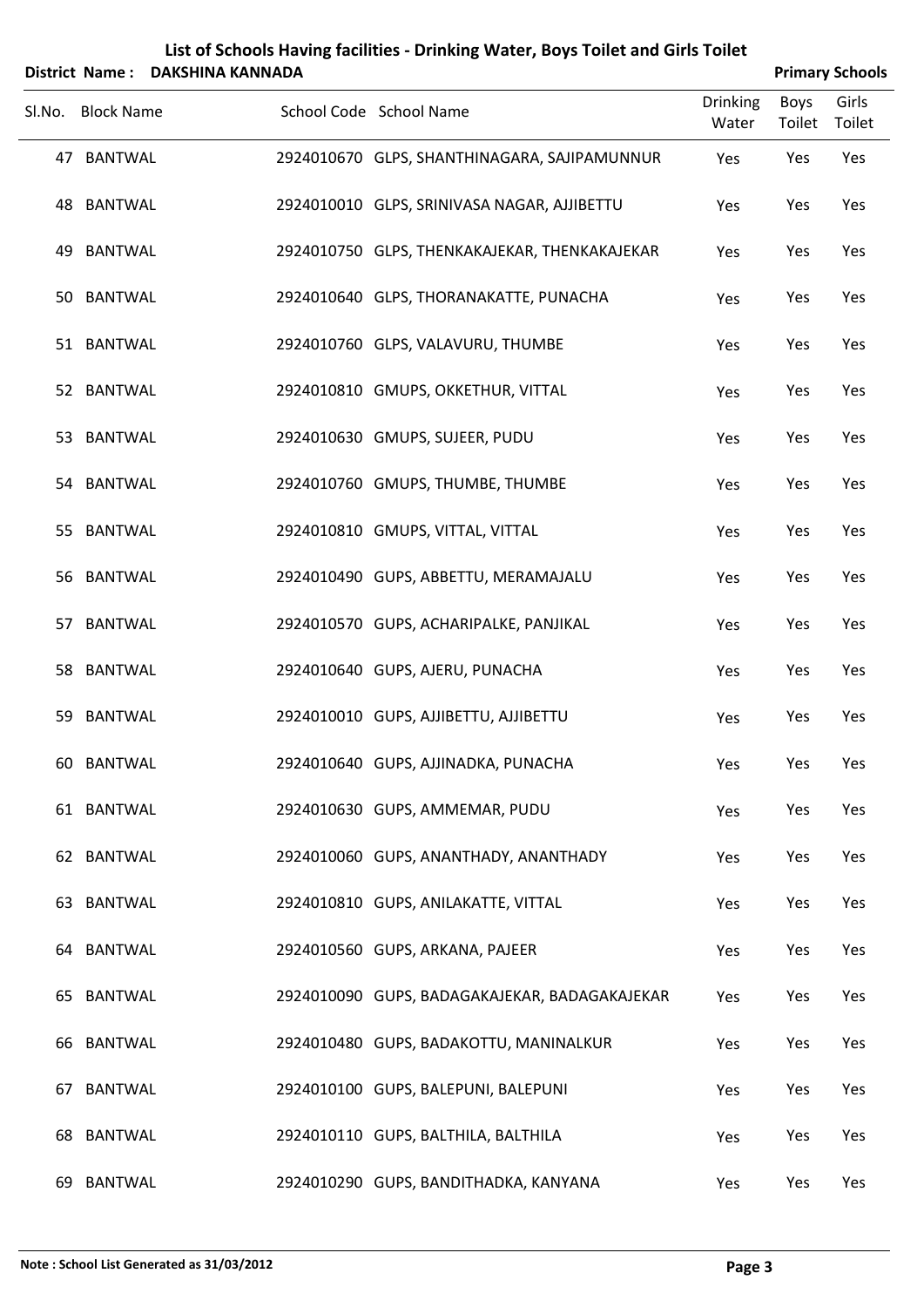|        | District Name:    | <b>DAKSHINA KANNADA</b> |                                                    |                          |                | <b>Primary Schools</b> |
|--------|-------------------|-------------------------|----------------------------------------------------|--------------------------|----------------|------------------------|
| Sl.No. | <b>Block Name</b> |                         | School Code School Name                            | <b>Drinking</b><br>Water | Boys<br>Toilet | Girls<br>Toilet        |
|        | 70 BANTWAL        |                         | 2924010920 GUPS, BANTWAL MOODA, WARD NO-12         | Yes                      | Yes            | Yes                    |
|        | 71 BANTWAL        |                         | 2924010120 GUPS, BARIMAR, BARIMAR                  | Yes                      | Yes            | Yes                    |
|        | 72 BANTWAL        |                         | 2924010030 GUPS, BENJANAPADAVU, AMMUNJE            | Yes                      | Yes            | Yes                    |
|        | 73 BANTWAL        |                         | 2924010130 GUPS, BILIYOOR, BILIYOOR                | Yes                      | Yes            | Yes                    |
|        | 74 BANTWAL        |                         | 2924011010 GUPS, BOLANGADI, WARD NO-21             | Yes                      | Yes            | Yes                    |
| 75     | <b>BANTWAL</b>    |                         | 2924010810 GUPS, BOLANTHIMOGRU (URDU), VITTAL      | Yes                      | Yes            | Yes                    |
| 76     | <b>BANTWAL</b>    |                         | 2924010810 GUPS, BOLANTHIMOGRU, VITTAL             | Yes                      | Yes            | Yes                    |
| 77     | <b>BANTWAL</b>    |                         | 2924010520 GUPS, BOLANTHUR NARIKOMBU,<br>NARIKOMBU | Yes                      | Yes            | Yes                    |
| 78     | <b>BANTWAL</b>    |                         | 2924010140 GUPS, BOLANTHUR, BOLANTHUR              | Yes                      | Yes            | Yes                    |
| 79     | <b>BANTWAL</b>    |                         | 2924010700 GUPS, BOLMAR, SALETHUR                  | Yes                      | Yes            | Yes                    |
| 80     | <b>BANTWAL</b>    |                         | 2924010280 GUPS, BRAHMARAKUTLU, KALLIGE            | Yes                      | Yes            | Yes                    |
|        | 81 BANTWAL        |                         | 2924010810 GUPS, CHANDALIKE, VITTAL                | Yes                      | Yes            | Yes                    |
|        | 82 BANTWAL        |                         | 2924010170 GUPS, CHENNAITHODY, CHENNAITHODY        | Yes                      | Yes            | Yes                    |
|        | 83 BANTWAL        |                         | 2924010500 GUPS, DADDALAKADU, MOODANADUGODU        | Yes                      | Yes            | Yes                    |
|        | 84 BANTWAL        |                         | 2924010640 GUPS, DAMBE, PUNACHA                    | Yes                      | Yes            | Yes                    |
| 85     | <b>BANTWAL</b>    |                         | 2924010290 GUPS, DELANTHABETTU, KANYANA            | Yes                      | Yes            | Yes                    |
| 86     | <b>BANTWAL</b>    |                         | 2924010180 GUPS, DEVASYAMUDUR, DEVASYAMUDUR        | Yes                      | Yes            | Yes                    |
| 87     | <b>BANTWAL</b>    |                         | 2924010200 GUPS, ELIYANADUGODU, ELIYANADUGODU      | Yes                      | Yes            | Yes                    |
|        | 88 BANTWAL        |                         | 2924010680 GUPS, GOLIPADPU, SAJIPANADU             | Yes                      | Yes            | Yes                    |
| 89     | <b>BANTWAL</b>    |                         | 2924010210 GUPS, GOLTHAMAJALU, GOLTHAMAJAL         | Yes                      | Yes            | Yes                    |
| 90     | <b>BANTWAL</b>    |                         | 2924010410 GUPS, HENNURUPADAVU, KUKKIPADY          | Yes                      | Yes            | Yes                    |
|        | 91 BANTWAL        |                         | 2924010100 GUPS, HUHAKUVA KALLU, BALEPUNI          | Yes                      | Yes            | Yes                    |
|        | 92 BANTWAL        |                         | 2924010230 GUPS, IRA BALEPUNI, IRA                 | Yes                      | Yes            | Yes                    |

 $\overline{a}$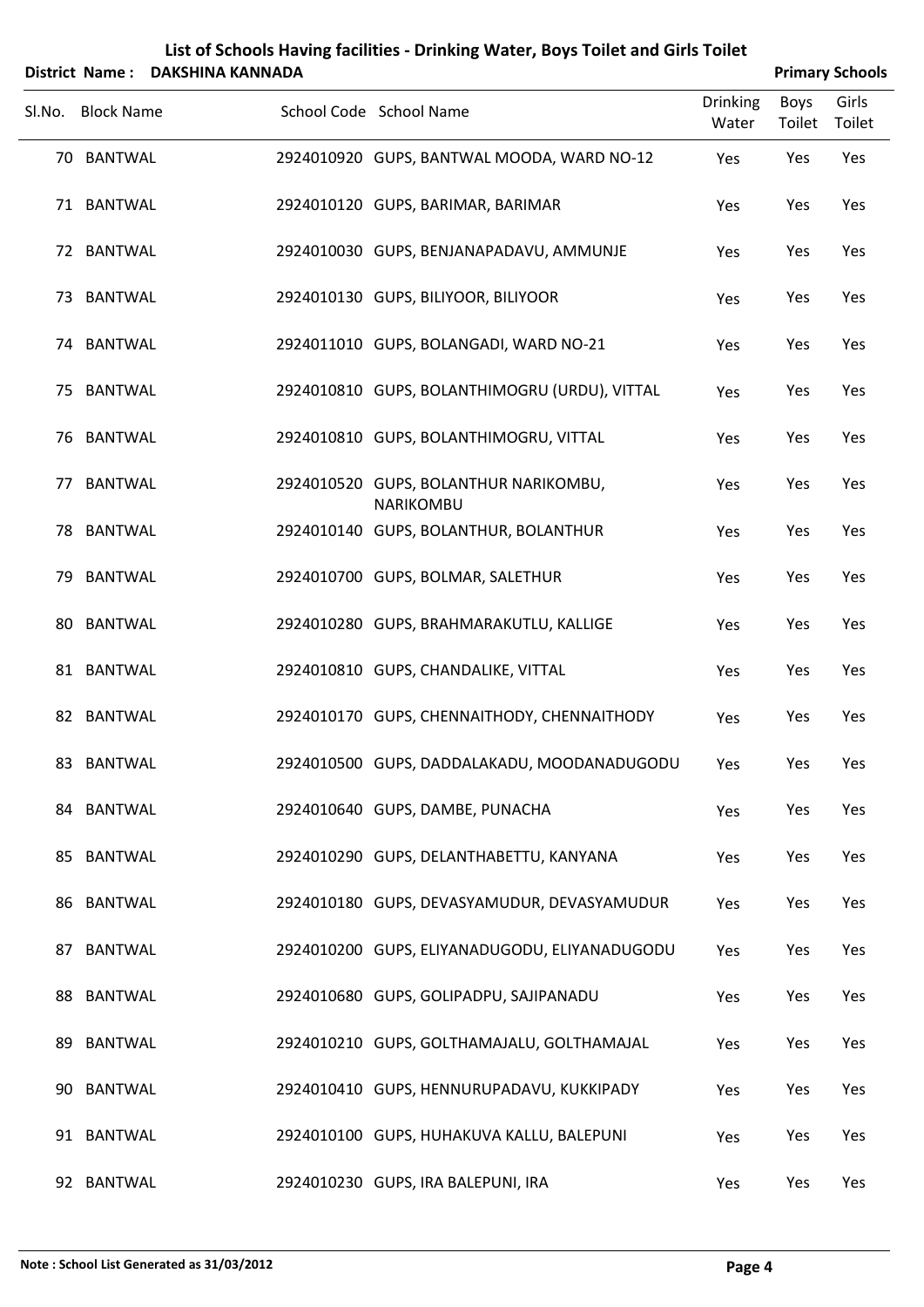|        |                   | District Name: DAKSHINA KANNADA |                                                     |                          |                | <b>Primary Schools</b> |
|--------|-------------------|---------------------------------|-----------------------------------------------------|--------------------------|----------------|------------------------|
| SI.No. | <b>Block Name</b> |                                 | School Code School Name                             | <b>Drinking</b><br>Water | Boys<br>Toilet | Girls<br>Toilet        |
|        | 93 BANTWAL        |                                 | 2924010230 GUPS, IRA PARAPU, IRA                    | Yes                      | Yes            | Yes                    |
|        | 94 BANTWAL        |                                 | 2924010230 GUPS, IRA, IRA                           | Yes                      | Yes            | Yes                    |
|        | 95 BANTWAL        |                                 | 2924010250 GUPS, KADABETTU, KADABETTU               | Yes                      | Yes            | Yes                    |
|        | 96 BANTWAL        |                                 | 2924010800 GUPS, KADAMBU, VITLAPADNUR               | Yes                      | Yes            | Yes                    |
|        | 97 BANTWAL        |                                 | 2924010260 GUPS, KADESHWALYA, KADESHWALYA           | Yes                      | Yes            | Yes                    |
|        | 98 BANTWAL        |                                 | 2924010010 GUPS, KADTHALABETTU, AJJIBETTU           | Yes                      | Yes            | Yes                    |
|        | 99 BANTWAL        |                                 | 2924010390 GUPS, KADUMATA, KOLNADU                  | Yes                      | Yes            | Yes                    |
|        | 100 BANTWAL       |                                 | 2924010210 GUPS, KALLADKA, GOLTHAMAJAL              | Yes                      | Yes            | Yes                    |
|        | 101 BANTWAL       |                                 | 2924010020 GUPS, KALLAJERA, ALIKE                   | Yes                      | Yes            | Yes                    |
|        | 102 BANTWAL       |                                 | 2924010530 GUPS, KALLARAKODI, NARINGANA             | Yes                      | Yes            | Yes                    |
|        | 103 BANTWAL       |                                 | 2924010280 GUPS, KALLIGE, KALLIGE                   | Yes                      | Yes            | Yes                    |
|        | 104 BANTWAL       |                                 | 2924010530 GUPS, KALMANJA, NARINGANA                | Yes                      | Yes            | Yes                    |
|        | 105 BANTWAL       |                                 | 2924010470 GUPS, KAMAJALU, MANILA                   | Yes                      | Yes            | Yes                    |
|        | 106 BANTWAL       |                                 | 2924010790 GUPS, KAMBLABETTU, VITLAMUDNUR           | Yes                      | Yes            | Yes                    |
|        | 107 BANTWAL       |                                 | 2924010290 GUPS, KANIYURU, KANYANA                  | Yes                      | Yes            | Yes                    |
|        | 108 BANTWAL       |                                 | 2924010290 GUPS, KANYANA, KANYANA                   | Yes                      | Yes            | Yes                    |
|        | 109 BANTWAL       |                                 | 2924010660 GUPS, KARAJE, SAJIPAMOODA                | Yes                      | Yes            | Yes                    |
|        | 110 BANTWAL       |                                 | 2924010590 GUPS, KARLA, PERNE                       | Yes                      | Yes            | Yes                    |
|        | 111 BANTWAL       |                                 | 2924010130 GUPS, KARVELU, BILIYOOR                  | Yes                      | Yes            | Yes                    |
|        | 112 BANTWAL       |                                 | 2924010330 GUPS, KAVALAKATTE (URDU),<br>KAVALAMUDUR | Yes                      | Yes            | Yes                    |
|        | 113 BANTWAL       |                                 | 2924010330 GUPS, KAVALAMUDUR, KAVALAMUDUR           | Yes                      | Yes            | Yes                    |
|        | 114 BANTWAL       |                                 | 2924010330 GUPS, KEDDALIKE, KAVALAMUDUR             | Yes                      | Yes            | Yes                    |
|        | 115 BANTWAL       |                                 | 2924010350 GUPS, KEDILA, KEDILA                     | Yes                      | Yes            | Yes                    |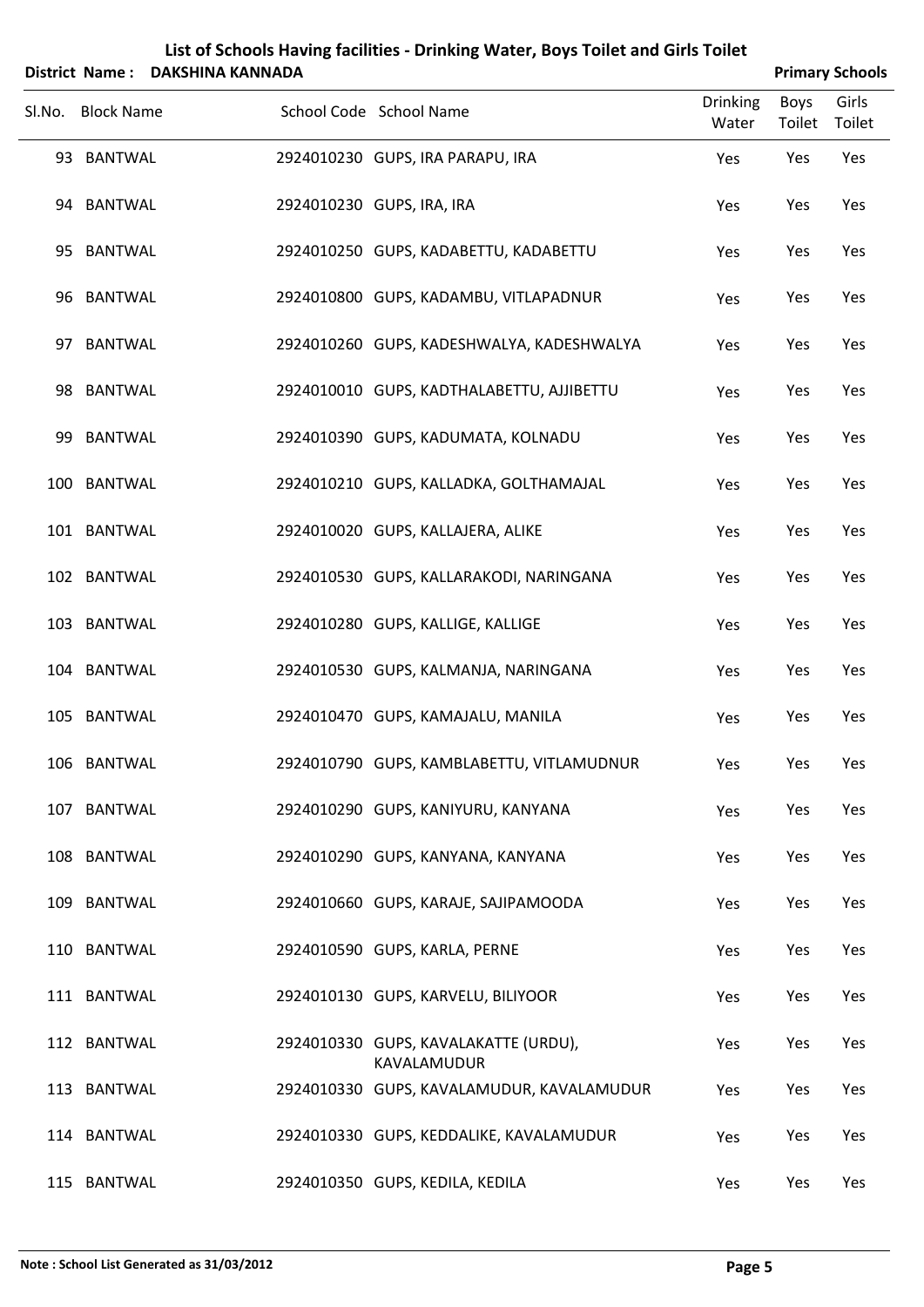|        | District Name:    | <b>DAKSHINA KANNADA</b> |                                                    |                          |                | <b>Primary Schools</b> |
|--------|-------------------|-------------------------|----------------------------------------------------|--------------------------|----------------|------------------------|
| Sl.No. | <b>Block Name</b> |                         | School Code School Name                            | <b>Drinking</b><br>Water | Boys<br>Toilet | Girls<br>Toilet        |
|        | 116 BANTWAL       |                         | 2924010780 GUPS, KELINJA, VEERAKAMBHA              | Yes                      | Yes            | Yes                    |
|        | 117 BANTWAL       |                         | 2924010260 GUPS, KEMMANUPALKE, KADESHWALYA         | Yes                      | Yes            | Yes                    |
|        | 118 BANTWAL       |                         | 2924010360 GUPS, KEPU, KEPU                        | Yes                      | Yes            | Yes                    |
|        | 119 BANTWAL       |                         | 2924010710 GUPS, KEREBALI, SANGABETTU              | Yes                      | Yes            | Yes                    |
|        | 120 BANTWAL       |                         | 2924010040 GUPS, KINNIBETTU, AMTADY                | Yes                      | Yes            | Yes                    |
|        | 121 BANTWAL       |                         | 2924010800 GUPS, KODANGAI, VITLAPADNUR             | Yes                      | Yes            | Yes                    |
|        | 122 BANTWAL       |                         | 2924010930 GUPS, KODANGE, WARD NO-13               | Yes                      | Yes            | Yes                    |
|        | 123 BANTWAL       |                         | 2924010800 GUPS, KODAPADAVU, VITLAPADNUR           | Yes                      | Yes            | Yes                    |
|        | 124 BANTWAL       |                         | 2924010370 GUPS, KODMANNU, KODMAN                  | Yes                      | Yes            | Yes                    |
|        | 125 BANTWAL       |                         | 2924010380 GUPS, KOILA, KOILA                      | Yes                      | Yes            | Yes                    |
|        | 126 BANTWAL       |                         | 2924010660 GUPS, KOLAKE, SAJIPAMOODA               | Yes                      | Yes            | Yes                    |
|        | 127 BANTWAL       |                         | 2924010640 GUPS, KRISHNAGIRI, PUNACHA              | Yes                      | Yes            | Yes                    |
|        | 128 BANTWAL       |                         | 2924010840 GUPS, KUDANEGUDDE, WARD NO-3            | Yes                      | Yes            | Yes                    |
|        | 129 BANTWAL       |                         | 2924010390 GUPS, KULALU, KOLNADU                   | Yes                      | Yes            | Yes                    |
|        | 130 BANTWAL       |                         | 2924010630 GUPS, KUMDELU, PUDU                     | Yes                      | Yes            | Yes                    |
|        | 131 BANTWAL       |                         | 2924010790 GUPS, KUNDADKA, VITLAMUDNUR             | Yes                      | Yes            | Yes                    |
|        | 132 BANTWAL       |                         | 2924010480 GUPS, KUTTIKKALA AJILAMOGARU,           | Yes                      | Yes            | Yes                    |
|        | 133 BANTWAL       |                         | MANINALKUR<br>2924010340 GUPS, MADHVA, KAVALAPADUR | Yes                      | Yes            | Yes                    |
|        | 134 BANTWAL       |                         | 2924010780 GUPS, MAJI, VEERAKAMBHA                 | Yes                      | Yes            | Yes                    |
|        | 135 BANTWAL       |                         | 2924010130 GUPS, MALLADKA, BILIYOOR                | Yes                      | Yes            | Yes                    |
|        | 136 BANTWAL       |                         | 2924010450 GUPS, MANCHI, MANCHI                    | Yes                      | Yes            | Yes                    |
|        | 137 BANTWAL       |                         | 2924010460 GUPS, MANI, MANI                        | Yes                      | Yes            | Yes                    |
|        | 138 BANTWAL       |                         | 2924010480 GUPS, MANINALKUR, MANINALKUR            | Yes                      | Yes            | Yes                    |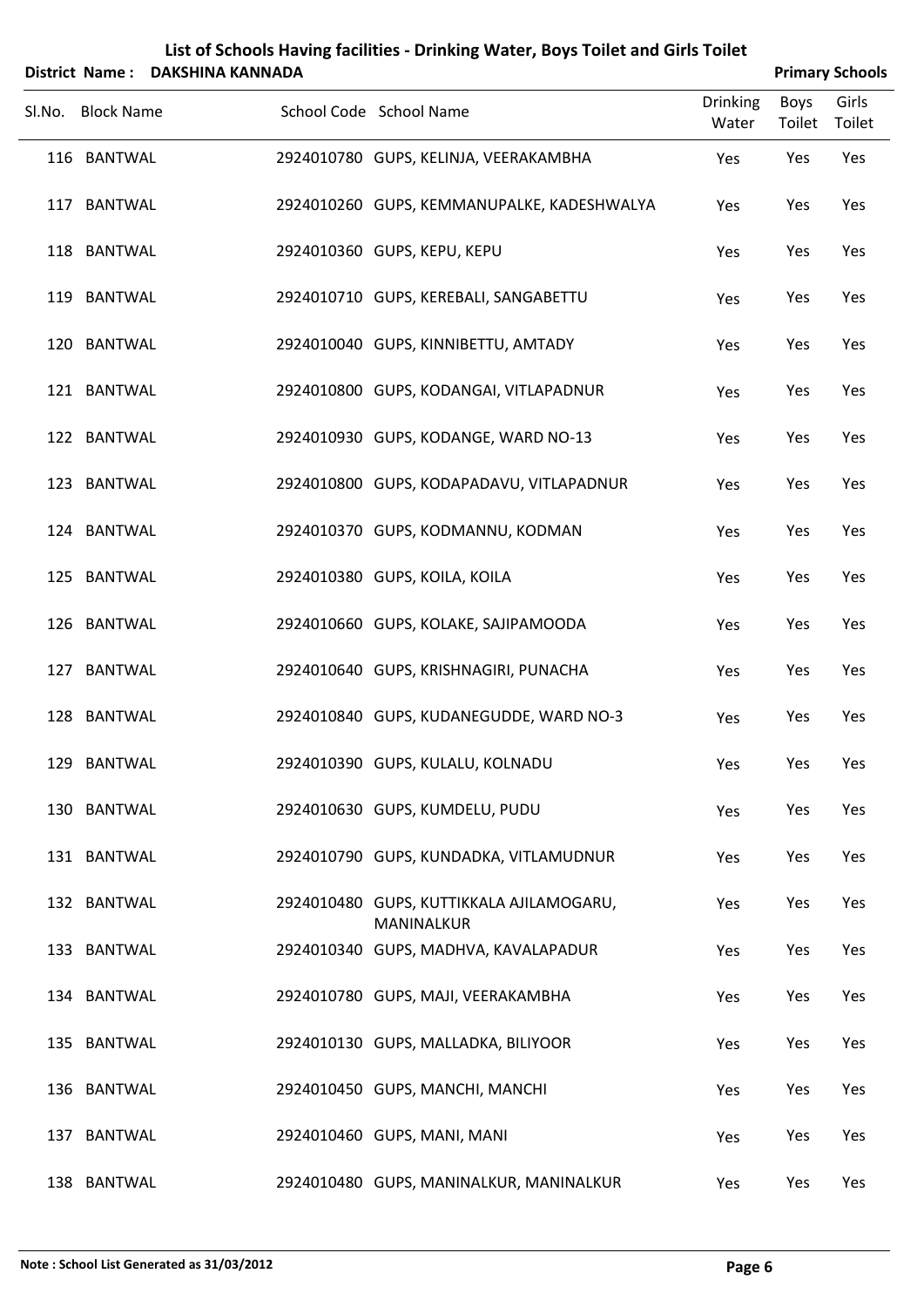|                   | District Name: DAKSHINA KANNADA |                                                         |                          |                              | <b>Primary Schools</b> |
|-------------------|---------------------------------|---------------------------------------------------------|--------------------------|------------------------------|------------------------|
| Sl.No. Block Name |                                 | School Code School Name                                 | <b>Drinking</b><br>Water | <b>Boys</b><br>Toilet Toilet | Girls                  |
| 139 BANTWAL       |                                 | 2924010390 GUPS, MANKUDE, KOLNADU                       | Yes                      | Yes                          | Yes                    |
| 140 BANTWAL       |                                 | 2924010810 GUPS, MEGINAPETE, VITTAL                     | Yes                      | Yes                          | Yes                    |
| 141 BANTWAL       |                                 | 2924010310 GUPS, MITHANADKA, KAROPADY                   | Yes                      | Yes                          | Yes                    |
| 142 BANTWAL       |                                 | 2924010220 GUPS, MITHOOR, IDKIDU                        | Yes                      | Yes                          | Yes                    |
| 143 BANTWAL       |                                 | 2924010450 GUPS, MONTHIMARU, MANCHI                     | Yes                      | Yes                          | Yes                    |
| 144 BANTWAL       |                                 | 2924010640 GUPS, MOODAMBAILU, PUNACHA                   | Yes                      | Yes                          | Yes                    |
| 145 BANTWAL       |                                 | 2924010510 GUPS, MOODUPADUKODI,<br><b>MOODUPADUKODI</b> | Yes                      | Yes                          | Yes                    |
| 146 BANTWAL       |                                 | 2924010610 GUPS, MOORJE, PILATHABETTU                   | Yes                      | Yes                          | Yes                    |
| 147 BANTWAL       |                                 | 2924010070 GUPS, MULARAPATNA (URDU), ARALA              | Yes                      | Yes                          | Yes                    |
| 148 BANTWAL       |                                 | 2924010100 GUPS, MULUR, BALEPUNI                        | Yes                      | Yes                          | Yes                    |
| 149 BANTWAL       |                                 | 2924010230 GUPS, NADUKENJILA, IRA                       | Yes                      | Yes                          | Yes                    |
| 150 BANTWAL       |                                 | 2924010480 GUPS, NADUMOGARU, MANINALKUR                 | Yes                      | Yes                          | Yes                    |
| 151 BANTWAL       |                                 | 2924010520 GUPS, NAILA, NARIKOMBU                       | Yes                      | Yes                          | Yes                    |
| 152 BANTWAL       |                                 | 2924010040 GUPS, NALKEMAR, AMTADY                       | Yes                      | Yes                          | Yes                    |
| 153 BANTWAL       |                                 | 2924010670 GUPS, NANDAVARA, SAJIPAMUNNUR                | Yes                      | Yes                          | Yes                    |
| 154 BANTWAL       |                                 | 2924010520 GUPS, NARIKOMBU, NARIKOMBU                   | Yes                      | Yes                          | Yes                    |
| 155 BANTWAL       |                                 | 2924010530 GUPS, NARINGANA, NARINGANA                   | Yes                      | Yes                          | Yes                    |
| 156 BANTWAL       |                                 | 2924010390 GUPS, NARSHA MAIDANA, KOLNADU                | Yes                      | Yes                          | Yes                    |
| 157 BANTWAL       |                                 | 2924010790 GUPS, NATEKALLU, VITLAMUDNUR                 | Yes                      | Yes                          | Yes                    |
| 158 BANTWAL       |                                 | 2924010540 GUPS, NAVOOR, NAVOOR                         | Yes                      | Yes                          | Yes                    |
| 159 BANTWAL       |                                 | 2924010360 GUPS, NEERKAJE, KEPU                         | Yes                      | Yes                          | Yes                    |
| 160 BANTWAL       |                                 | 2924010550 GUPS, NERALAKATTE, NETLAMUDNUR               | Yes                      | Yes                          | Yes                    |
| 161 BANTWAL       |                                 | 2924010210 GUPS, NETLA, GOLTHAMAJAL                     | Yes                      | Yes                          | Yes                    |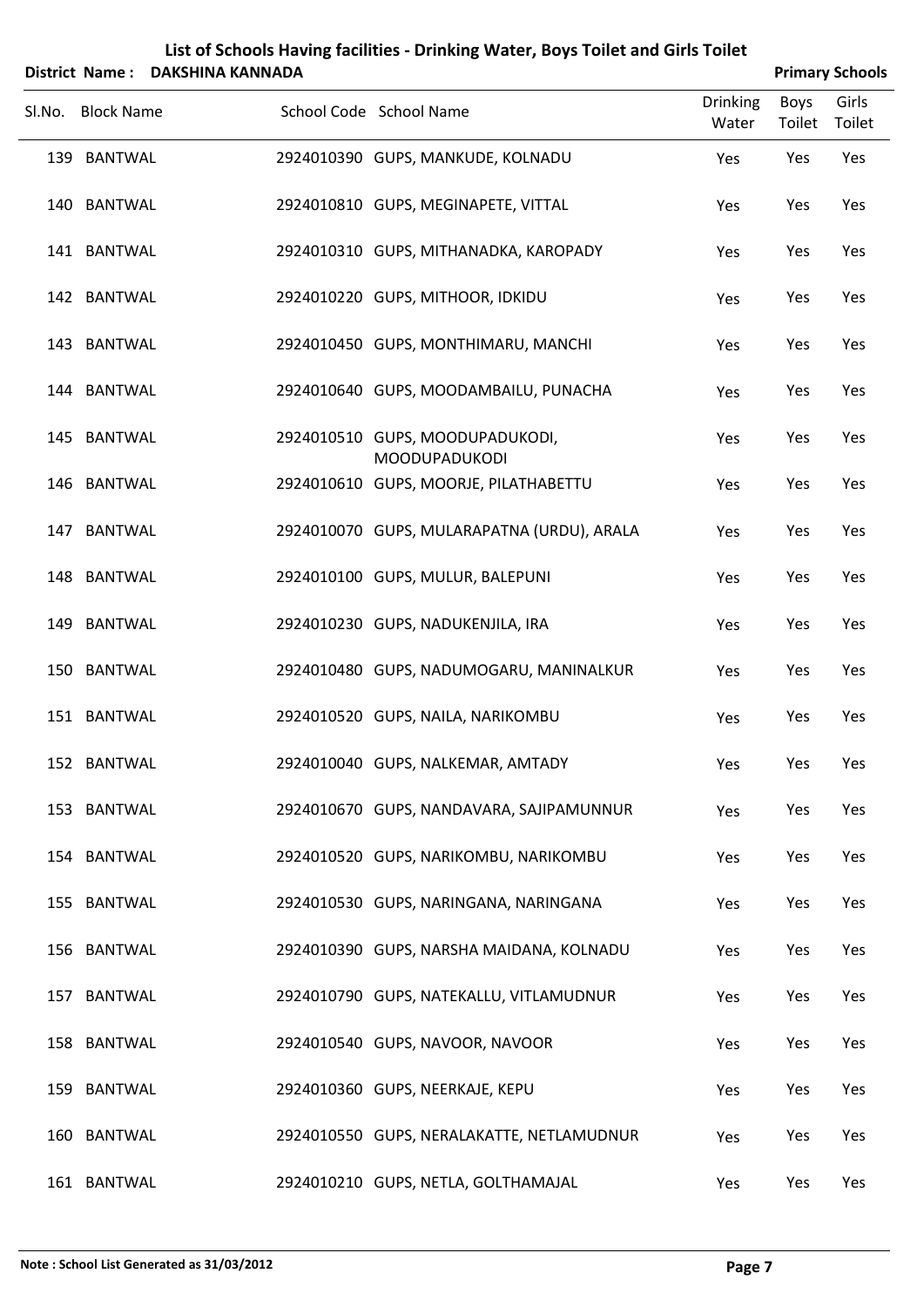|        | <b>District Name:</b> | <b>DAKSHINA KANNADA</b> |                                                 |                          |                | <b>Primary Schools</b> |
|--------|-----------------------|-------------------------|-------------------------------------------------|--------------------------|----------------|------------------------|
| SI.No. | <b>Block Name</b>     |                         | School Code School Name                         | <b>Drinking</b><br>Water | Boys<br>Toilet | Girls<br>Toilet        |
|        | 162 BANTWAL           |                         | 2924010360 GUPS, PADIBAGILU, KEPU               | Yes                      | Yes            | Yes                    |
|        | 163 BANTWAL           |                         | 2924010490 GUPS, PAKKALAPADE, MERAMAJALU        | Yes                      | Yes            | Yes                    |
|        | 164 BANTWAL           |                         | 2924010960 GUPS, PALLAMAJALU, WARD NO-16        | Yes                      | Yes            | Yes                    |
|        | 165 BANTWAL           |                         | 2924010300 GUPS, PALLIPADY, KARIYANGALA         | Yes                      | Yes            | Yes                    |
|        | 166 BANTWAL           |                         | 2924010310 GUPS, PAMBATHAJE, KAROPADY           | Yes                      | Yes            | Yes                    |
|        | 167 BANTWAL           |                         | 2924010090 GUPS, PANDAVARA KALLU, BADAGAKAJEKAR | Yes                      | Yes            | Yes                    |
|        | 168 BANTWAL           |                         | 2924010990 GUPS, PANEMANGALORE, WARD NO-19      | Yes                      | Yes            | Yes                    |
|        | 169 BANTWAL           |                         | 2924010560 GUPS, PANILABARIKE, PAJEER           | Yes                      | Yes            | Yes                    |
|        | 170 BANTWAL           |                         | 2924010350 GUPS, PATRAKODY, KEDILA              | Yes                      | Yes            | Yes                    |
|        | 171 BANTWAL           |                         | 2924010580 GUPS, PERAJE, PERAJE                 | Yes                      | Yes            | Yes                    |
|        | 172 BANTWAL           |                         | 2924010720 GUPS, PERIYAPADE, SARAPADY           | Yes                      | Yes            | Yes                    |
|        | 173 BANTWAL           |                         | 2924010620 GUPS, PILIMOGARU, PILIMOGARU         | Yes                      | Yes            | Yes                    |
|        | 174 BANTWAL           |                         | 2924010450 GUPS, PUDDOTTU, MANCHI               | Yes                      | Yes            | Yes                    |
|        | 175 BANTWAL           |                         | 2924010630 GUPS, PUDU, PUDU                     | Yes                      | Yes            | Yes                    |
|        | 176 BANTWAL           |                         | 2924010540 GUPS, PUPADIKATTE, NAVOOR            | Yes                      | Yes            | Yes                    |
|        | 177 BANTWAL           |                         | 2924010650 GUPS, RAYEE, RAYEE                   | Yes                      | Yes            | Yes                    |
|        | 178 BANTWAL           |                         | 2924010660 GUPS, SAJIPAMOODA, SAJIPAMOODA       | Yes                      | Yes            | Yes                    |
|        | 179 BANTWAL           |                         | 2924010670 GUPS, SAJIPAMUNNURU, SAJIPAMUNNUR    | Yes                      | Yes            | Yes                    |
|        | 180 BANTWAL           |                         | 2924010680 GUPS, SAJIPANADU, SAJIPANADU         | Yes                      | Yes            | Yes                    |
|        | 181 BANTWAL           |                         | 2924010690 GUPS, SAJIPAPADU, SAJIPAPADU         | Yes                      | Yes            | Yes                    |
|        | 182 BANTWAL           |                         | 2924010700 GUPS, SALETHUR, SALETHUR             | Yes                      | Yes            | Yes                    |
|        | 183 BANTWAL           |                         | 2924010560 GUPS, SAMBARTHOTA, PAJEER            | Yes                      | Yes            | Yes                    |
|        | 184 BANTWAL           |                         | 2924010720 GUPS, SARAPADY, SARAPADY             | Yes                      | Yes            | Yes                    |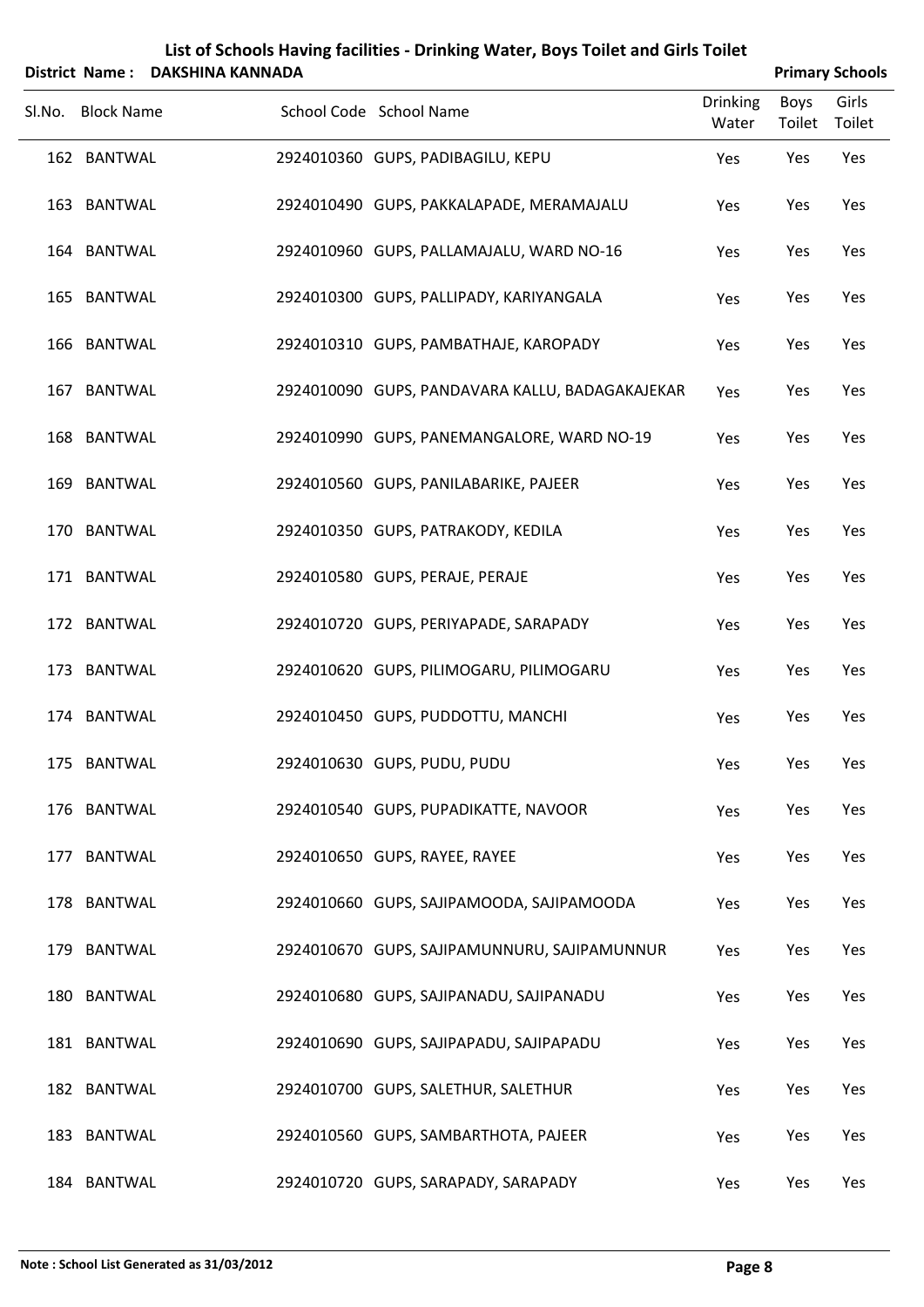|        | District Name:    | <b>DAKSHINA KANNADA</b> |                                              |                          |                       | <b>Primary Schools</b> |
|--------|-------------------|-------------------------|----------------------------------------------|--------------------------|-----------------------|------------------------|
| Sl.No. | <b>Block Name</b> |                         | School Code School Name                      | <b>Drinking</b><br>Water | <b>Boys</b><br>Toilet | Girls<br>Toilet        |
|        | 185 BANTWAL       |                         | 2924010350 GUPS, SATHIKALLU, KEDILA          | Yes                      | Yes                   | Yes                    |
|        | 186 BANTWAL       |                         | 2924010390 GUPS, SERKALA, KOLNADU            | Yes                      | Yes                   | Yes                    |
|        | 187 BANTWAL       |                         | 2924010730 GUPS, SHAMBHOOR, SHAMBOOR         | Yes                      | Yes                   | Yes                    |
|        | 188 BANTWAL       |                         | 2924010260 GUPS, SHERA, KADESHWALYA          | Yes                      | Yes                   | Yes                    |
|        | 189 BANTWAL       |                         | 2924010170 GUPS, SHIVANAGARA, CHENNAITHODY   | Yes                      | Yes                   | Yes                    |
|        | 190 BANTWAL       |                         | 2924010220 GUPS, SOORYA, IDKIDU              | Yes                      | Yes                   | Yes                    |
|        | 191 BANTWAL       |                         | 2924010390 GUPS, SURIBAILU, KOLNADU          | Yes                      | Yes                   | Yes                    |
|        | 192 BANTWAL       |                         | 2924010690 GUPS, THALEMOGARU, SAJIPAPADU     | Yes                      | Yes                   | Yes                    |
|        | 193 BANTWAL       |                         | 2924010390 GUPS, THALITHANOOJI, KOLNADU      | Yes                      | Yes                   | Yes                    |
|        | 194 BANTWAL       |                         | 2924010360 GUPS, UDAYAGIRI KUDDUPADAVU, KEPU | Yes                      | Yes                   | Yes                    |
|        | 195 BANTWAL       |                         | 2924010770 GUPS, ULI, ULI                    | Yes                      | Yes                   | Yes                    |
|        | 196 BANTWAL       |                         | 2924010770 GUPS, ULIBAILU, ULI               | Yes                      | Yes                   | Yes                    |
|        | 197 BELTHANGADY   |                         | 2924020640 GLPS KATTE, REKHYA                | Yes                      | Yes                   | Yes                    |
|        | 198 BELTHANGADY   |                         | 2924020770 GLPS, ATHAJE, UJIRE               | Yes                      | Yes                   | Yes                    |
|        | 199 BELTHANGADY   |                         | 2924020060 GLPS, ATLAAJE, BALANJA            | Yes                      | Yes                   | Yes                    |
|        | 200 BELTHANGADY   |                         | 2924020040 GLPS, BADAKODI, BADAKODI          | Yes                      | Yes                   | Yes                    |
|        | 201 BELTHANGADY   |                         | 2924020590 GLPS, BADIPALKE, PATRAME          | Yes                      | Yes                   | Yes                    |
|        | 202 BELTHANGADY   |                         | 2924020310 GLPS, BAJILA, KOYYUR              | Yes                      | Yes                   | Yes                    |
|        | 203 BELTHANGADY   |                         | 2924020670 GLPS, BANDIHOLE, SHIBAJE          | Yes                      | Yes                   | Yes                    |
|        | 204 BELTHANGADY   |                         | 2924020210 GLPS, BOLLUKALLU, KALIA           | Yes                      | Yes                   | Yes                    |
|        | 205 BELTHANGADY   |                         | 2924020540 GLPS, BOODUJALU, NIDLE            | Yes                      | Yes                   | Yes                    |
|        | 206 BELTHANGADY   |                         | 2924020460 GLPS, CHAMUNDINAGARA, MUNDAJE     | Yes                      | Yes                   | Yes                    |
|        | 207 BELTHANGADY   |                         | 2924020770 GLPS, GANDHINAGARA, UJIRE         | Yes                      | Yes                   | Yes                    |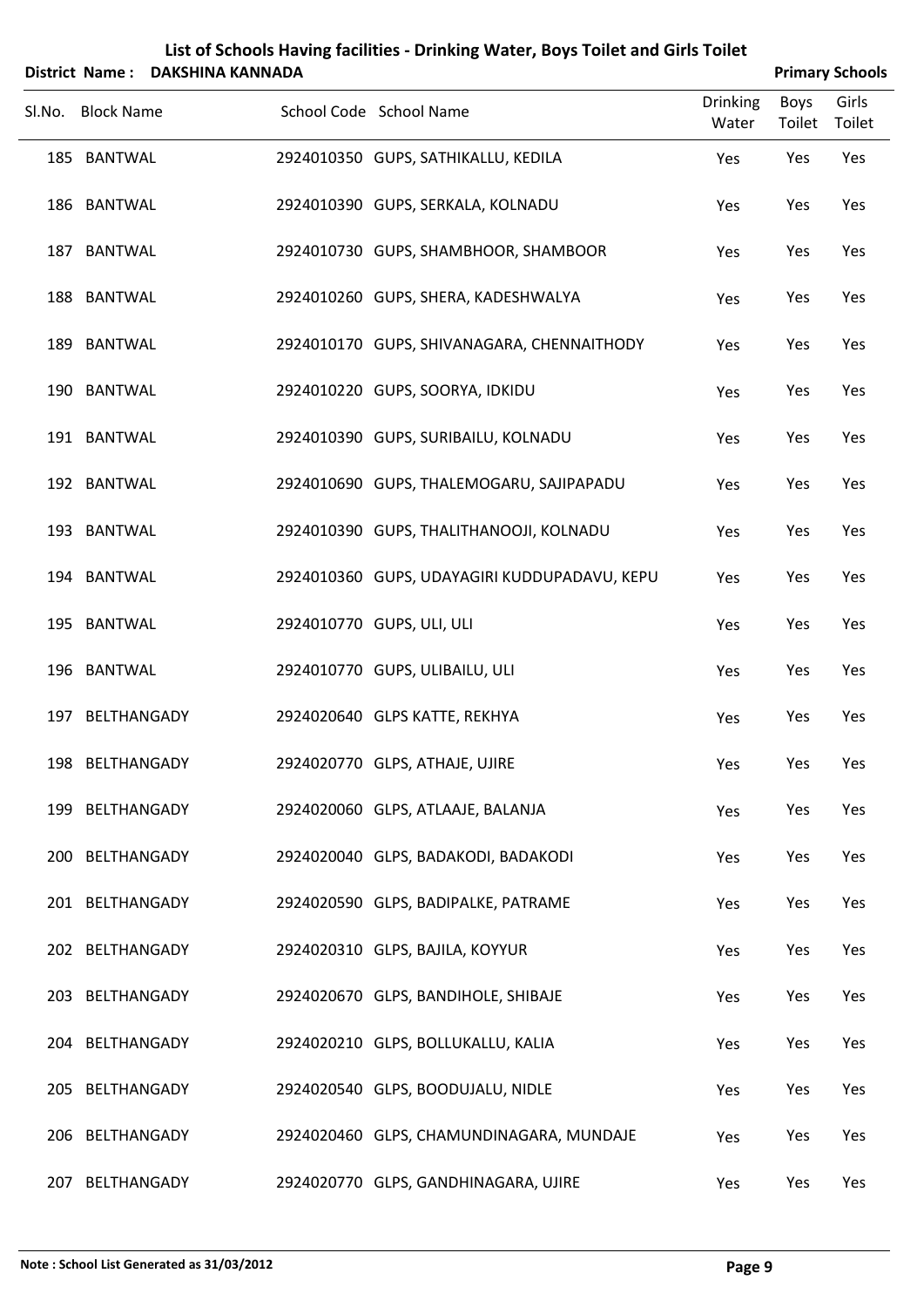| List of Schools Having facilities - Drinking Water, Boys Toilet and Girls Toilet |
|----------------------------------------------------------------------------------|
| $\mathbf{A}$                                                                     |

|        | <b>District Name:</b> | <b>DAKSHINA KANNADA</b> |                                               |                          |                | <b>Primary Schools</b> |
|--------|-----------------------|-------------------------|-----------------------------------------------|--------------------------|----------------|------------------------|
| Sl.No. | <b>Block Name</b>     |                         | School Code School Name                       | <b>Drinking</b><br>Water | Boys<br>Toilet | Girls<br>Toilet        |
|        | 208 BELTHANGADY       |                         | 2924020140 GLPS, GUNDOORI, GUNDOORI           | Yes                      | Yes            | Yes                    |
|        | 209 BELTHANGADY       |                         | 2924020130 GLPS, HACHADY, GARDAADY            | Yes                      | Yes            | Yes                    |
|        | 210 BELTHANGADY       |                         | 2924020020 GLPS, HANNERADUKAVALU, ARAMBODY    | Yes                      | Yes            | Yes                    |
|        | 211 BELTHANGADY       |                         | 2924020690 GLPS, HEVAJE, SHISHILA             | Yes                      | Yes            | Yes                    |
|        | 212 BELTHANGADY       |                         | 2924020480 GLPS, HOKKILA, NADA                | Yes                      | Yes            | Yes                    |
|        | 213 BELTHANGADY       |                         | 2924020050 GLPS, HOSAPATNA, BAJIRE            | Yes                      | Yes            | Yes                    |
|        | 214 BELTHANGADY       |                         | 2924020870 GLPS, HUNSEKATTE, WARD NO-7        | Yes                      | Yes            | Yes                    |
|        | 215 BELTHANGADY       |                         | 2924020400 GLPS, KAJAKE, MALAVANTHIGE         | Yes                      | Yes            | Yes                    |
|        | 216 BELTHANGADY       |                         | 2924020730 GLPS, KALLAKATTANI, THANNIRUPANTHA | Yes                      | Yes            | Yes                    |
|        | 217 BELTHANGADY       |                         | 2924020440 GLPS, KANCHINADKA, MOGRU           | Yes                      | Yes            | Yes                    |
|        | 218 BELTHANGADY       |                         | 2924020750 GLPS, KAPINADKA, THENKAKARANDOOR   | Yes                      | Yes            | Yes                    |
|        | 219 BELTHANGADY       |                         | 2924020780 GLPS, KARINJA, URUVALU             | Yes                      | Yes            | Yes                    |
|        | 220 BELTHANGADY       |                         | 2924020400 GLPS, KARIYALU, MALAVANTHIGE       | Yes                      | Yes            | Yes                    |
|        | 221 BELTHANGADY       |                         | 2924020630 GLPS, KERYA, PUTHILA               | Yes                      | Yes            | Yes                    |
|        | 222 BELTHANGADY       |                         | 2924020690 GLPS, KOLKEBAIL, SHISHILA          | Yes                      | Yes            | Yes                    |
|        | 223 BELTHANGADY       |                         | 2924020090 GLPS, KOLPADY, BELAL               | Yes                      | Yes            | Yes                    |
|        | 224 BELTHANGADY       |                         | 2924020460 GLPS, KOMBINADKA, MUNDAJE          | Yes                      | Yes            | Yes                    |
|        | 225 BELTHANGADY       |                         | 2924020390 GLPS, KUDRADKA, MACHINA            | Yes                      | Yes            | Yes                    |
|        | 226 BELTHANGADY       |                         | 2924020320 GLPS, KUDYADY, KUDYADY             | Yes                      | Yes            | Yes                    |
|        | 227 BELTHANGADY       |                         | 2924020330 GLPS, KUNJATHODY, KUKKALA          | Yes                      | Yes            | Yes                    |
|        | 228 BELTHANGADY       |                         | 2924020370 GLPS, KUNTINI, LAILA               | Yes                      | Yes            | Yes                    |
|        | 229 BELTHANGADY       |                         | 2924020390 GLPS, KUTHINA, MACHINA             | Yes                      | Yes            | Yes                    |
|        | 230 BELTHANGADY       |                         | 2924020760 GLPS, KUTHRIJALU, THOTATHADY       | Yes                      | Yes            | Yes                    |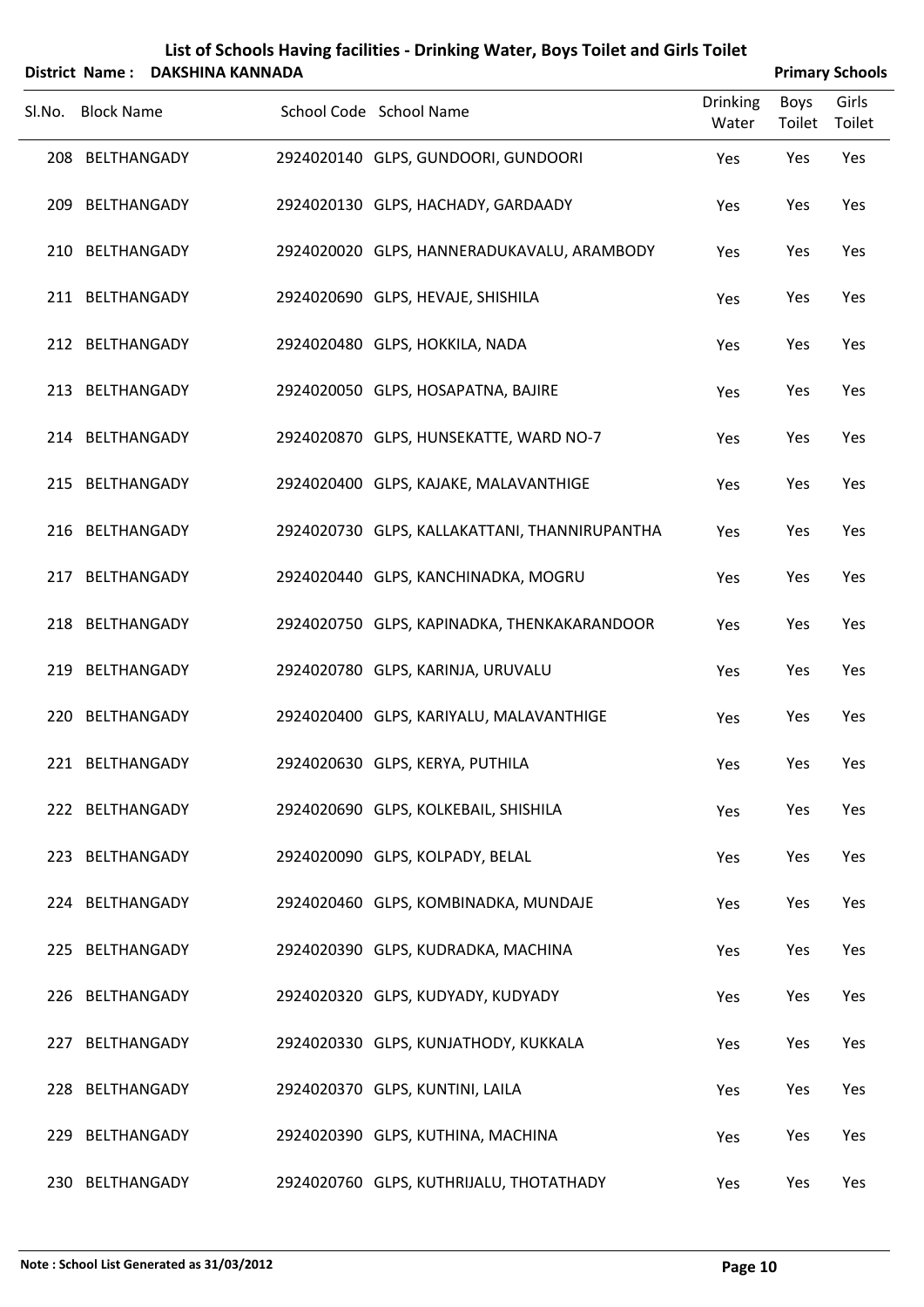|        | List of Schools Having facilities - Drinking Water, Boys Toilet and Girls Toilet<br><b>DAKSHINA KANNADA</b><br><b>Primary Schools</b><br>District Name: |  |  |                                           |                 |             |        |  |  |  |  |  |
|--------|---------------------------------------------------------------------------------------------------------------------------------------------------------|--|--|-------------------------------------------|-----------------|-------------|--------|--|--|--|--|--|
|        |                                                                                                                                                         |  |  |                                           | <b>Drinking</b> | <b>Boys</b> | Girls  |  |  |  |  |  |
| Sl.No. | <b>Block Name</b>                                                                                                                                       |  |  | School Code School Name                   | Water           | Toilet      | Toilet |  |  |  |  |  |
|        | 231 BELTHANGADY                                                                                                                                         |  |  | 2924020480 GLPS, MANJOTTI (URDU), NADA    | Yes             | Yes         | Yes    |  |  |  |  |  |
|        | 232 BELTHANGADY                                                                                                                                         |  |  | 2924020620 GLPS, MELINADKA, PUDUVETTU     | Yes             | Yes         | Yes    |  |  |  |  |  |
|        | 233 BELTHANGADY                                                                                                                                         |  |  | 2924020440 GLPS, MOGRU, MOGRU             | Yes             | Yes         | Yes    |  |  |  |  |  |
|        | 234 BELTHANGADY                                                                                                                                         |  |  | 2924020220 GLPS, MOOLARU, KALMANJA        | Yes             | Yes         | Yes    |  |  |  |  |  |
|        | 235 BELTHANGADY                                                                                                                                         |  |  | 2924020480 GLPS, MUDAI BETTU, NADA        | Yes             | Yes         | Yes    |  |  |  |  |  |
|        | 236 BELTHANGADY                                                                                                                                         |  |  | 2924020771 GLPS, MUNDATHODY PERLA, UJIRE  | Yes             | Yes         | Yes    |  |  |  |  |  |
|        | 237 BELTHANGADY                                                                                                                                         |  |  | 2924020470 GLPS, MUNDOOR, MUNDOOR         | Yes             | Yes         | Yes    |  |  |  |  |  |
|        | 238 BELTHANGADY                                                                                                                                         |  |  | 2924020120 GLPS, MUNDRUPADI, DHARMASTHALA | Yes             | Yes         | Yes    |  |  |  |  |  |
|        | 239 BELTHANGADY                                                                                                                                         |  |  | 2924020290 GLPS, MUNDURU PALKE, KOKKADA   | Yes             | Yes         | Yes    |  |  |  |  |  |
|        | 240 BELTHANGADY                                                                                                                                         |  |  | 2924020200 GLPS, NADUJAARU, KALENJA       | Yes             | Yes         | Yes    |  |  |  |  |  |
|        | 241 BELTHANGADY                                                                                                                                         |  |  | 2924020510 GLPS, NAVARA, NAVARA           | Yes             | Yes         | Yes    |  |  |  |  |  |
|        | 242 BELTHANGADY                                                                                                                                         |  |  | 2924020780 GLPS, NEKKILU, URUVALU         | Yes             | Yes         | Yes    |  |  |  |  |  |
|        | 243 BELTHANGADY                                                                                                                                         |  |  | 2924020010 GLPS, NELLINGERI, ANDINJE      | Yes             | Yes         | Yes    |  |  |  |  |  |
|        | 244 BELTHANGADY                                                                                                                                         |  |  | 2924020390 GLPS, NETTARA, MACHINA         | Yes             | Yes         | Yes    |  |  |  |  |  |
|        | 245 BELTHANGADY                                                                                                                                         |  |  | 2924020490 GLPS, NITTADKA, NALKOOR        | Yes             | Yes         | Yes    |  |  |  |  |  |
|        | 246 BELTHANGADY                                                                                                                                         |  |  | 2924020730 GLPS, PALEDU, THANNIRUPANTHA   | Yes             | Yes         | Yes    |  |  |  |  |  |
|        | 247 BELTHANGADY                                                                                                                                         |  |  | 2924020100 GLPS, PARLANI, CHARMADY        | Yes             | Yes         | Yes    |  |  |  |  |  |
|        | 248 BELTHANGADY                                                                                                                                         |  |  | 2924020590 GLPS, PATRAME-B, PATRAME       | Yes             | Yes         | Yes    |  |  |  |  |  |
|        | 249 BELTHANGADY                                                                                                                                         |  |  | 2924020090 GLPS, PERIADKA BELAL, BELAL    | Yes             | Yes         | Yes    |  |  |  |  |  |
|        | 250 BELTHANGADY                                                                                                                                         |  |  | 2924020550 GLPS, PERMUDA, NITTADE         | Yes             | Yes         | Yes    |  |  |  |  |  |
|        | 251 BELTHANGADY                                                                                                                                         |  |  | 2924020230 GLPS, PILIGUDU, KANIYOOR       | Yes             | Yes         | Yes    |  |  |  |  |  |
|        | 252 BELTHANGADY                                                                                                                                         |  |  | 2924020020 GLPS, PILLAMBUGOLI, ARAMBODY   | Yes             | Yes         | Yes    |  |  |  |  |  |
|        | 253 BELTHANGADY                                                                                                                                         |  |  | 2924020560 GLPS, RAKTHESHWARI PADAVU,     | Yes             | Yes         | Yes    |  |  |  |  |  |

NYAYATHARPU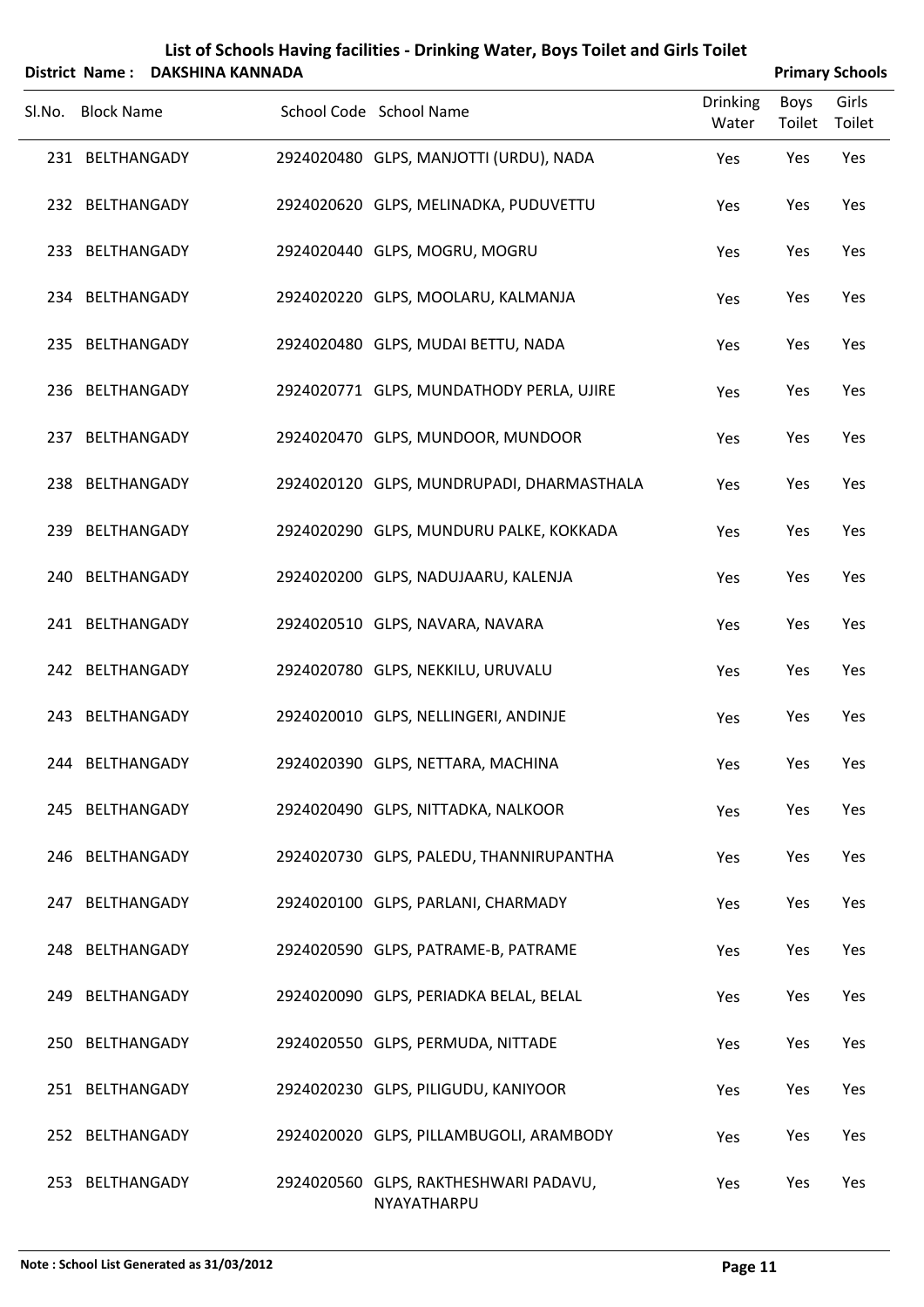|                   | District Name: DAKSHINA KANNADA | $\sim$                                                      |                          |                | <b>Primary Schools</b> |
|-------------------|---------------------------------|-------------------------------------------------------------|--------------------------|----------------|------------------------|
| Sl.No. Block Name |                                 | School Code School Name                                     | <b>Drinking</b><br>Water | Boys<br>Toilet | Girls<br>Toilet        |
| 254 BELTHANGADY   |                                 | 2924020290 GLPS, SAUTHADKA, KOKKADA                         | Yes                      | Yes            | Yes                    |
| 255 BELTHANGADY   |                                 | 2924020670 GLPS, SHIBAJE, SHIBAJE                           | Yes                      | Yes            | Yes                    |
| 256 BELTHANGADY   |                                 | 2924020770 GLPS, SIDDAVANA, UJIRE                           | Yes                      | Yes            | Yes                    |
| 257 BELTHANGADY   |                                 | 2924020490 GLPS, SOOLABETTU, NALKOOR                        | Yes                      | Yes            | Yes                    |
| 258 BELTHANGADY   |                                 | 2924020590 GLPS, SOORYATTAU, PATRAME                        | Yes                      | Yes            | Yes                    |
| 259 BELTHANGADY   |                                 | 2924020520 GLPS, SULYODY, NAVOOR                            | Yes                      | Yes            | Yes                    |
| 260 BELTHANGADY   |                                 | 2924020480 GLPS, SURYA, NADA                                | Yes                      | Yes            | Yes                    |
| 261 BELTHANGADY   |                                 | 2924020260 GLPS, UJRIBETTU, KARAYA                          | Yes                      | Yes            | Yes                    |
| 262 BELTHANGADY   |                                 | 2924020440 GLPS, ULIYA, MOGRU                               | Yes                      | Yes            | Yes                    |
| 263 BELTHANGADY   |                                 | 2924020310 GLPS, UNNALU, KOYYUR                             | Yes                      | Yes            | Yes                    |
| 264 BELTHANGADY   |                                 | 2924020830 GMUPS, BELTHANGADY, WARD NO-3                    | Yes                      | Yes            | Yes                    |
| 265 BELTHANGADY   |                                 | 2924020500 GMUPS, NARAVI, NARAVI                            | Yes                      | Yes            | Yes                    |
| 266 BELTHANGADY   |                                 | 2924020170 GUPS, ANDETHADKA, ILANTHILA                      | Yes                      | Yes            | Yes                    |
| 267 BELTHANGADY   |                                 | 2924020010 GUPS, ANDINJE, ANDINJE                           | Yes                      | Yes            | Yes                    |
| 268 BELTHANGADY   |                                 | 2924020100 GUPS, ANIYOOR, CHARMADY                          | Yes                      | Yes            | Yes                    |
| 269 BELTHANGADY   |                                 | 2924020020 GUPS, ARAMBODY, ARAMBODY                         | Yes                      | Yes            | Yes                    |
| 270 BELTHANGADY   |                                 | 2924020030 GUPS, BADAGAKARANDUR, BADAGA<br><b>KARANDOOR</b> | Yes                      | Yes            | Yes                    |
| 271 BELTHANGADY   |                                 | 2924020770 GUPS, BADANAJE, UJIRE                            | Yes                      | Yes            | Yes                    |
| 272 BELTHANGADY   |                                 | 2924020050 GUPS, BAJIRE, BAJIRE                             | Yes                      | Yes            | Yes                    |
| 273 BELTHANGADY   |                                 | 2924020060 GUPS, BALENJA, BALANJA                           | Yes                      | Yes            | Yes                    |
| 274 BELTHANGADY   |                                 | 2924020070 GUPS, BANDARU, BANDARU                           | Yes                      | Yes            | Yes                    |
| 275 BELTHANGADY   |                                 | 2924020180 GUPS, BANGADY, INDABETTU                         | Yes                      | Yes            | Yes                    |
| 276 BELTHANGADY   |                                 | 2924020170 GUPS, BANNENGALA, ILANTHILA                      | Yes                      | Yes            | Yes                    |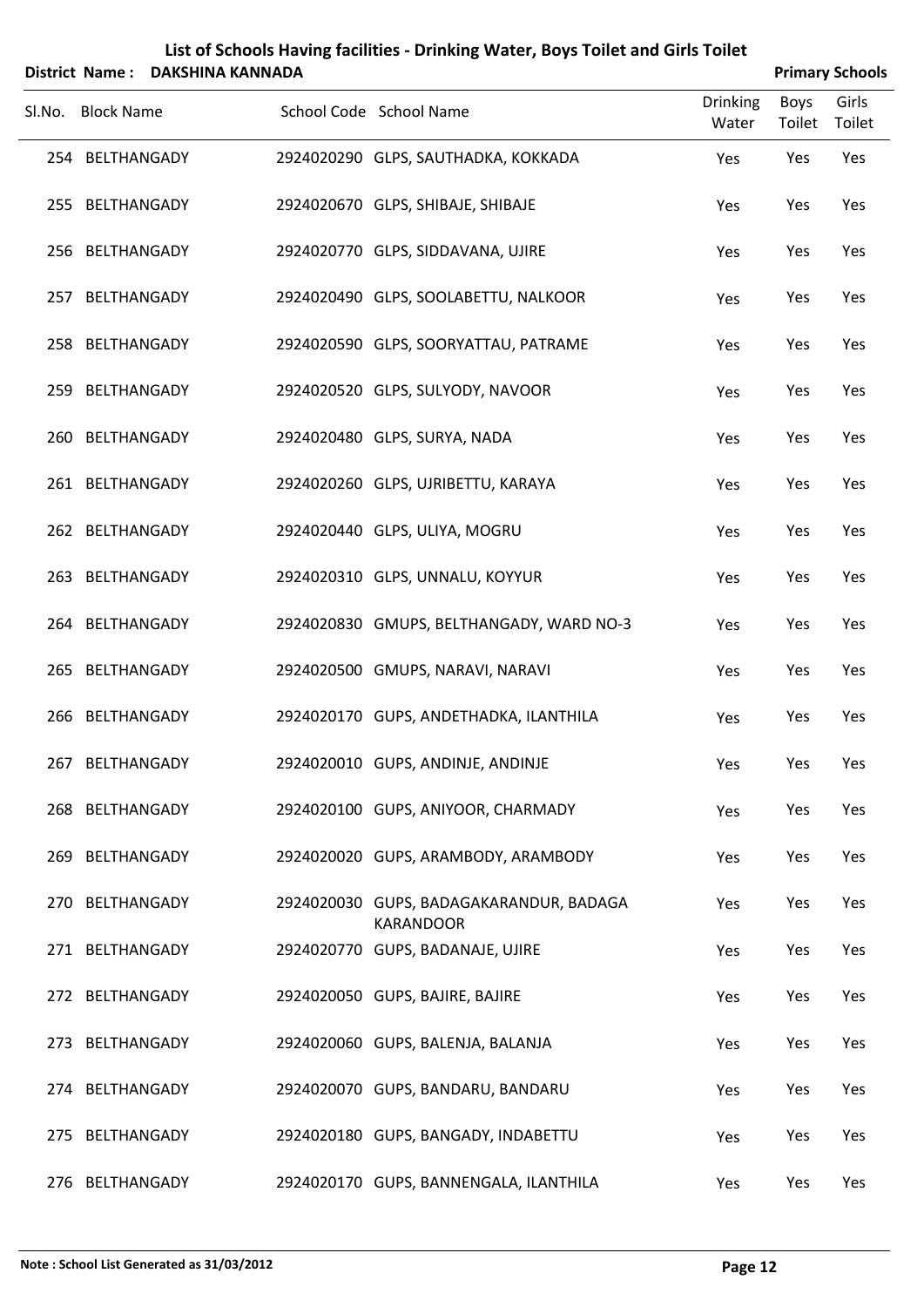| List of Schools Having facilities - Drinking Water, Boys Toilet and Girls Toilet<br><b>DAKSHINA KANNADA</b><br>District Name: |                   |  |  |                                                      |                          |                | <b>Primary Schools</b> |
|-------------------------------------------------------------------------------------------------------------------------------|-------------------|--|--|------------------------------------------------------|--------------------------|----------------|------------------------|
| Sl.No.                                                                                                                        | <b>Block Name</b> |  |  | School Code School Name                              | <b>Drinking</b><br>Water | Boys<br>Toilet | Girls<br>Toilet        |
|                                                                                                                               | 277 BELTHANGADY   |  |  | 2924020540 GUPS, BARENGAYA, NIDLE                    | Yes                      | Yes            | Yes                    |
|                                                                                                                               | 278 BELTHANGADY   |  |  | 2924020080 GUPS, BARYA, BARYA                        | Yes                      | Yes            | Yes                    |
| 279                                                                                                                           | BELTHANGADY       |  |  | 2924020530 GUPS, BAYALU, NERIA                       | Yes                      | Yes            | Yes                    |
|                                                                                                                               | 280 BELTHANGADY   |  |  | 2924020080 GUPS, BENGILA, BARYA                      | Yes                      | Yes            | Yes                    |
|                                                                                                                               | 281 BELTHANGADY   |  |  | 2924020440 GUPS, BULLERI, MOGRU                      | Yes                      | Yes            | Yes                    |
|                                                                                                                               | 282 BELTHANGADY   |  |  | 2924020100 GUPS, CHARMADY, CHARMADY                  | Yes                      | Yes            | Yes                    |
|                                                                                                                               | 283 BELTHANGADY   |  |  | 2924020530 GUPS, DEVAGIRI, NERIA                     | Yes                      | Yes            | Yes                    |
|                                                                                                                               | 284 BELTHANGADY   |  |  | 2924020180 GUPS, DEVANAARI, INDABETTU                | Yes                      | Yes            | Yes                    |
|                                                                                                                               | 285 BELTHANGADY   |  |  | 2924020770 GUPS, DOMPADAPALKE, UJIRE                 | Yes                      | Yes            | Yes                    |
|                                                                                                                               | 286 BELTHANGADY   |  |  | 2924020400 GUPS, ELANEERU GUTHYADKA,<br>MALAVANTHIGE | Yes                      | Yes            | Yes                    |
|                                                                                                                               | 287 BELTHANGADY   |  |  | 2924020530 GUPS, GANDIBAGILU, NERIA                  | Yes                      | Yes            | Yes                    |
|                                                                                                                               | 288 BELTHANGADY   |  |  | 2924020210 GUPS, GOVINDOOR, KALIA                    | Yes                      | Yes            | Yes                    |
|                                                                                                                               | 289 BELTHANGADY   |  |  | 2924020770 GUPS, GURIPALLA, UJIRE                    | Yes                      | Yes            | Yes                    |
|                                                                                                                               | 290 BELTHANGADY   |  |  | 2924020360 GUPS, GURUVAINAKERE, KUVETTU              | Yes                      | Yes            | Yes                    |
|                                                                                                                               | 291 BELTHANGADY   |  |  | 2924020650 GUPS, GUTHINA BAIL, SAVANALU              | Yes                      | Yes            | Yes                    |
|                                                                                                                               | 292 BELTHANGADY   |  |  | 2924020770 GUPS, HALEPETE UJIRE, UJIRE               | Yes                      | Yes            | Yes                    |
|                                                                                                                               | 293 BELTHANGADY   |  |  | 2924020290 GUPS, HALLINGERI, KOKKADA                 | Yes                      | Yes            | Yes                    |
|                                                                                                                               | 294 BELTHANGADY   |  |  | 2924020020 GUPS, HOKKADIGOLI, ARAMBODY               | Yes                      | Yes            | Yes                    |
|                                                                                                                               | 295 BELTHANGADY   |  |  | 2924020170 GUPS, ILANTHILA, ILANTHILA                | Yes                      | Yes            | Yes                    |
|                                                                                                                               | 296 BELTHANGADY   |  |  | 2924020180 GUPS, INDABETTU, INDABETTU                | Yes                      | Yes            | Yes                    |
|                                                                                                                               | 297 BELTHANGADY   |  |  | 2924020190 GUPS, KADIRUDYAVARA, KADIRUDYAVARA        | Yes                      | Yes            | Yes                    |
|                                                                                                                               | 298 BELTHANGADY   |  |  | 2924020200 GUPS, KALENJA, KALENJA                    | Yes                      | Yes            | Yes                    |
|                                                                                                                               | 299 BELTHANGADY   |  |  | 2924020260 GUPS, KALLERI (JANATHA COLONY), KARAYA    | Yes                      | Yes            | Yes                    |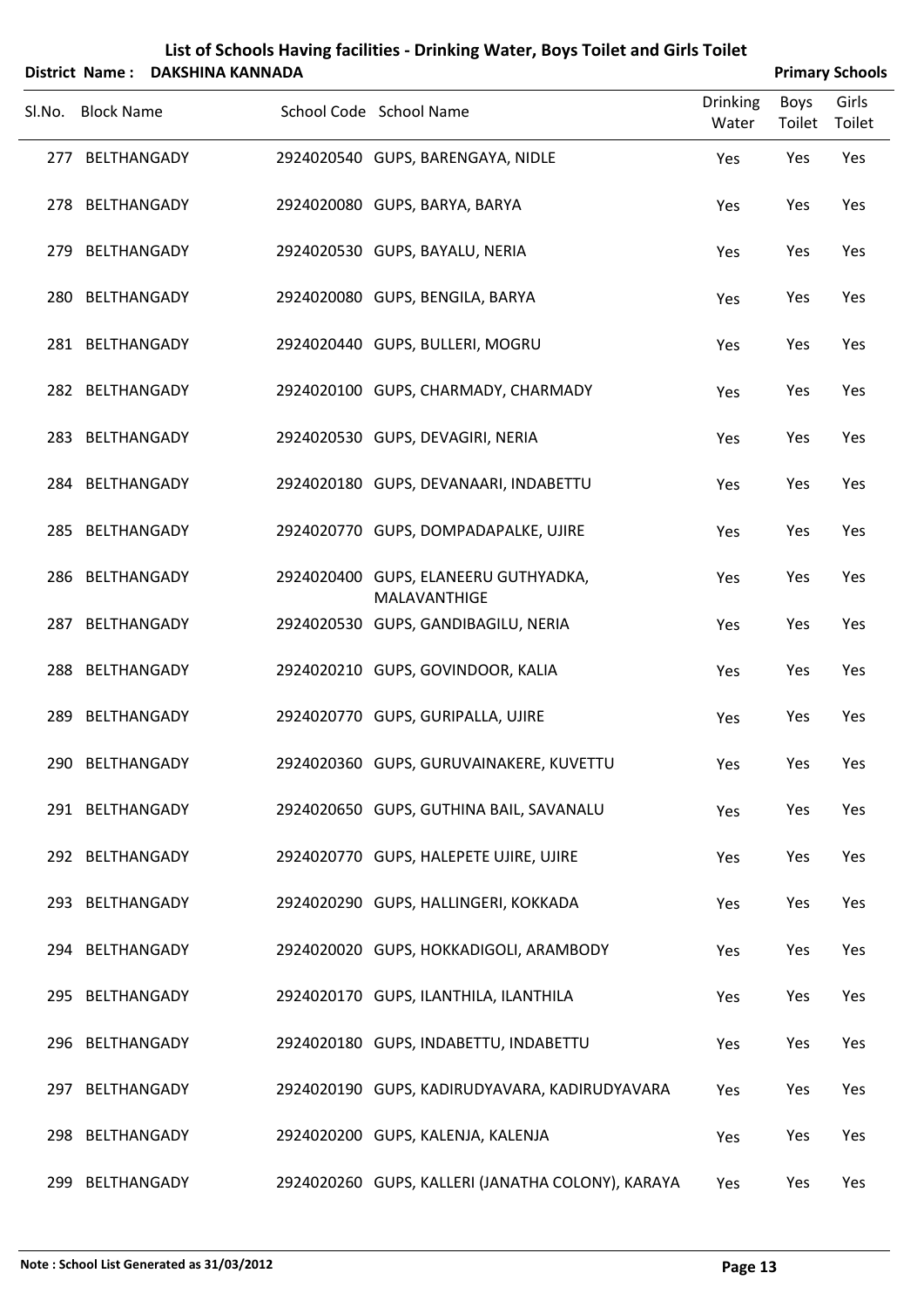| List of Schools Having facilities - Drinking Water, Boys Toilet and Girls Toilet |
|----------------------------------------------------------------------------------|
| $\mathbf{A}$ . The contract of $\mathbf{A}$ is a sequence of $\mathbf{A}$        |

|        | <b>District Name:</b> | <b>DAKSHINA KANNADA</b> |                                               |                          |                | <b>Primary Schools</b> |
|--------|-----------------------|-------------------------|-----------------------------------------------|--------------------------|----------------|------------------------|
| Sl.No. | <b>Block Name</b>     |                         | School Code School Name                       | <b>Drinking</b><br>Water | Boys<br>Toilet | Girls<br>Toilet        |
|        | 300 BELTHANGADY       |                         | 2924020220 GUPS, KALMANJA, KALMANJA           | Yes                      | Yes            | Yes                    |
|        | 301 BELTHANGADY       |                         | 2924020230 GUPS, KANIYOOR KASABA, KANIYOOR    | Yes                      | Yes            | Yes                    |
|        | 302 BELTHANGADY       |                         | 2924020240 GUPS, KANYADI-I, KANYADY-I         | Yes                      | Yes            | Yes                    |
|        | 303 BELTHANGADY       |                         | 2924020120 GUPS, KANYADI-II, DHARMASTHALA     | Yes                      | Yes            | Yes                    |
|        | 304 BELTHANGADY       |                         | 2924020250 GUPS, KARAMBAR, KARAMBAR           | Yes                      | Yes            | Yes                    |
|        | 305 BELTHANGADY       |                         | 2924020260 GUPS, KARAYA, KARAYA               | Yes                      | Yes            | Yes                    |
|        | 306 BELTHANGADY       |                         | 2924020370 GUPS, KARNODY, LAILA               | Yes                      | Yes            | Yes                    |
|        | 307 BELTHANGADY       |                         | 2924020280 GUPS, KASHIPATNA, KASHIPATNA       | Yes                      | Yes            | Yes                    |
|        | 308 BELTHANGADY       |                         | 2924020800 GUPS, KATTADABAIL, VODILNALA       | Yes                      | Yes            | Yes                    |
|        | 309 BELTHANGADY       |                         | 2924020280 GUPS, KELADAPETE, KASHIPATNA       | Yes                      | Yes            | Yes                    |
|        | 310 BELTHANGADY       |                         | 2924020620 GUPS, KEMMATE, PUDUVETTU           | Yes                      | Yes            | Yes                    |
|        | 311 BELTHANGADY       |                         | 2924020430 GUPS, KILLOOR, MITTABAGILU         | Yes                      | Yes            | Yes                    |
|        | 312 BELTHANGADY       |                         | 2924020190 GUPS, KODIYALABAILU, KADIRUDYAVARA | Yes                      | Yes            | Yes                    |
|        | 313 BELTHANGADY       |                         | 2924020290 GUPS, KOKKADA, KOKKADA             | Yes                      | Yes            | Yes                    |
|        | 314 BELTHANGADY       |                         | 2924020410 GUPS, KOOKRABETTU, MARODY          | Yes                      | Yes            | Yes                    |
|        | 315 BELTHANGADY       |                         | 2924020210 GUPS, KORANJA, KALIA               | Yes                      | Yes            | Yes                    |
|        | 316 BELTHANGADY       |                         | 2924020310 GUPS, KOYYUR TEMPLE, KOYYUR        | Yes                      | Yes            | Yes                    |
|        | 317 BELTHANGADY       |                         | 2924020310 GUPS, KOYYURU KASABA, KOYYUR       | Yes                      | Yes            | Yes                    |
|        | 318 BELTHANGADY       |                         | 2924020310 GUPS, KOYYURU, KOYYUR              | Yes                      | Yes            | Yes                    |
|        | 319 BELTHANGADY       |                         | 2924020430 GUPS, KUKKAVU, MITTABAGILU         | Yes                      | Yes            | Yes                    |
|        | 320 BELTHANGADY       |                         | 2924020340 GUPS, KUKKEDY, KUKKEDY             | Yes                      | Yes            | Yes                    |
|        | 321 BELTHANGADY       |                         | 2924020150 GUPS, KUNTALAPALKE - B, HATHYADKA  | Yes                      | Yes            | Yes                    |
|        | 322 BELTHANGADY       |                         | 2924020070 GUPS, KUNTALAPALKE, BANDARU        | Yes                      | Yes            | Yes                    |

 $\overline{a}$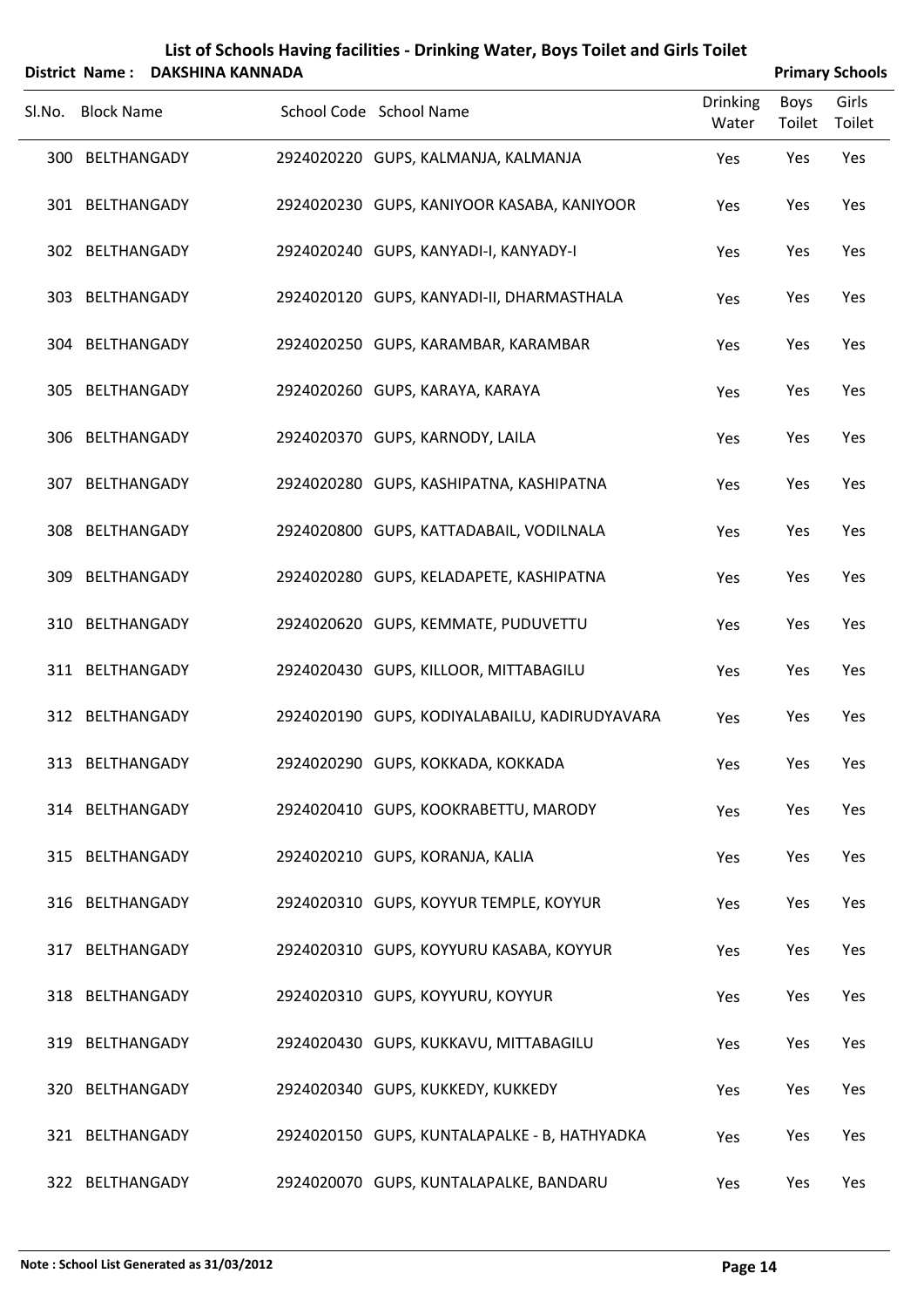| List of Schools Having facilities - Drinking Water, Boys Toilet and Girls Toilet<br><b>DAKSHINA KANNADA</b><br><b>Primary Schools</b><br>District Name: |                   |  |  |                                               |                          |                |                 |
|---------------------------------------------------------------------------------------------------------------------------------------------------------|-------------------|--|--|-----------------------------------------------|--------------------------|----------------|-----------------|
|                                                                                                                                                         | Sl.No. Block Name |  |  | School Code School Name                       | <b>Drinking</b><br>Water | Boys<br>Toilet | Girls<br>Toilet |
|                                                                                                                                                         | 323 BELTHANGADY   |  |  | 2924020780 GUPS, KUPPETTI, URUVALU            | Yes                      | Yes            | Yes             |
|                                                                                                                                                         | 324 BELTHANGADY   |  |  | 2924020350 GUPS, KUTHLUR, KUTHLUR             | Yes                      | Yes            | Yes             |
|                                                                                                                                                         | 325 BELTHANGADY   |  |  | 2924020740 GUPS, KUTTIKALA, THEKKAR           | Yes                      | Yes            | Yes             |
|                                                                                                                                                         | 326 BELTHANGADY   |  |  | 2924020360 GUPS, KUVETTU, KUVETTU             | Yes                      | Yes            | Yes             |
|                                                                                                                                                         | 327 BELTHANGADY   |  |  | 2924020370 GUPS, LAILA, LAILA                 | Yes                      | Yes            | Yes             |
|                                                                                                                                                         | 328 BELTHANGADY   |  |  | 2924020380 GUPS, MAALADY, MAALADY             | Yes                      | Yes            | Yes             |
|                                                                                                                                                         | 329 BELTHANGADY   |  |  | 2924020390 GUPS, MACHINA, MACHINA             | Yes                      | Yes            | Yes             |
|                                                                                                                                                         | 330 BELTHANGADY   |  |  | 2924020070 GUPS, MAIROLTHADKA, BANDARU        | Yes                      | Yes            | Yes             |
|                                                                                                                                                         | 331 BELTHANGADY   |  |  | 2924020340 GUPS, MANGALATHERU, KUKKEDY        | Yes                      | Yes            | Yes             |
|                                                                                                                                                         | 332 BELTHANGADY   |  |  | 2924020410 GUPS, MAVINAKATTE, MARODY          | Yes                      | Yes            | Yes             |
|                                                                                                                                                         | 333 BELTHANGADY   |  |  | 2924020090 GUPS, MAYA, BELAL                  | Yes                      | Yes            | Yes             |
|                                                                                                                                                         | 334 BELTHANGADY   |  |  | 2924020420 GUPS, MELANTHABETTU, MELANTHABETTU | Yes                      | Yes            | Yes             |
|                                                                                                                                                         | 335 BELTHANGADY   |  |  | 2924020430 GUPS, MITTABAGILU, MITTABAGILU     | Yes                      | Yes            | Yes             |
|                                                                                                                                                         | 336 BELTHANGADY   |  |  | 2924020620 GUPS, MIYAAR, PUDUVETTU            | Yes                      | Yes            | Yes             |
|                                                                                                                                                         | 337 BELTHANGADY   |  |  | 2924020880 GUPS, MUGULI, WARD NO-8            | Yes                      | Yes            | Yes             |
|                                                                                                                                                         | 338 BELTHANGADY   |  |  | 2924020460 GUPS, MUNDAJE, MUNDAJE             | Yes                      | Yes            | Yes             |
|                                                                                                                                                         | 339 BELTHANGADY   |  |  | 2924020560 GUPS, NAALA, NYAYATHARPU           | Yes                      | Yes            | Yes             |
|                                                                                                                                                         | 340 BELTHANGADY   |  |  | 2924020480 GUPS, NADA, NADA                   | Yes                      | Yes            | Yes             |
|                                                                                                                                                         | 341 BELTHANGADY   |  |  | 2924020520 GUPS, NAVOOR, NAVOOR               | Yes                      | Yes            | Yes             |
|                                                                                                                                                         | 342 BELTHANGADY   |  |  | 2924020640 GUPS, NELYADKA, REKHYA             | Yes                      | Yes            | Yes             |
|                                                                                                                                                         | 343 BELTHANGADY   |  |  | 2924020530 GUPS, NERIA, NERIA                 | Yes                      | Yes            | Yes             |
|                                                                                                                                                         | 344 BELTHANGADY   |  |  | 2924020540 GUPS, NIDLE, NIDLE                 | Yes                      | Yes            | Yes             |
|                                                                                                                                                         | 345 BELTHANGADY   |  |  | 2924020550 GUPS, NITTADE, NITTADE             | Yes                      | Yes            | Yes             |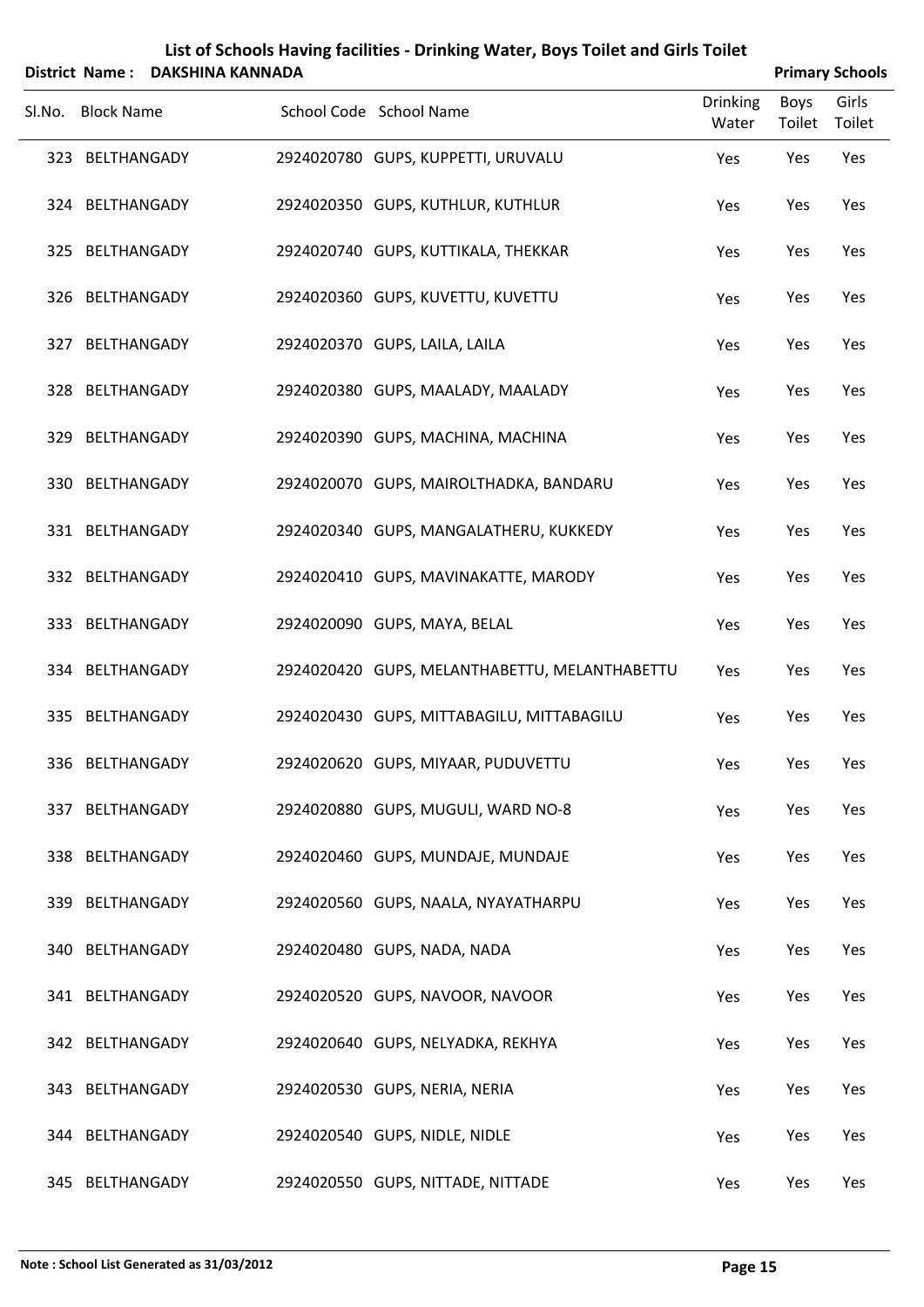| List of Schools Having facilities - Drinking Water, Boys Toilet and Girls Toilet           |
|--------------------------------------------------------------------------------------------|
| $\ldots$ . Never all $\blacksquare$ . All $\blacksquare$ . It is the set of $\blacksquare$ |

|        | District Name: DAKSHINA KANNADA |                                                              |                          |                | <b>Primary Schools</b> |
|--------|---------------------------------|--------------------------------------------------------------|--------------------------|----------------|------------------------|
| Sl.No. | <b>Block Name</b>               | School Code School Name                                      | <b>Drinking</b><br>Water | Boys<br>Toilet | Girls<br>Toilet        |
|        | 346 BELTHANGADY                 | 2924020390 GUPS, PAALADKA, MACHINA                           | Yes                      | Yes            | Yes                    |
|        | 347 BELTHANGADY                 | 2924020570 GUPS, PADANGADY, PADANGADY                        | Yes                      | Yes            | Yes                    |
|        | 348 BELTHANGADY                 | 2924020160 GUPS, PADDANDADKA, HOSANGADY                      | Yes                      | Yes            | Yes                    |
|        | 349 BELTHANGADY                 | 2924020230 GUPS, PADMUNJA, KANIYOOR                          | Yes                      | Yes            | Yes                    |
|        | 350 BELTHANGADY                 | 2924020550 GUPS, PANDIJEVALYA, NITTADE                       | Yes                      | Yes            | Yes                    |
|        | 351 BELTHANGADY                 | 2924020590 GUPS, PATRAME, PATRAME                            | Yes                      | Yes            | Yes                    |
|        | 352 BELTHANGADY                 | 2924020110 GUPS, PERIADKA, CHIBIDRE                          | Yes                      | Yes            | Yes                    |
|        | 353 BELTHANGADY                 | 2924020160 GUPS, PERINJE, HOSANGADY                          | Yes                      | Yes            | Yes                    |
|        | 354 BELTHANGADY                 | 2924020080 GUPS, PERIYOTTU, BARYA                            | Yes                      | Yes            | Yes                    |
|        | 355 BELTHANGADY                 | 2924020070 GUPS, PERLA BAIPADY, BANDARU                      | Yes                      | Yes            | Yes                    |
|        | 356 BELTHANGADY                 | 2924020670 GUPS, PERLA, SHIBAJE                              | Yes                      | Yes            | Yes                    |
|        | 357 BELTHANGADY                 | 2924020750 GUPS, PERODITHAYAKATTE,<br><b>THENKAKARANDOOR</b> | Yes                      | Yes            | Yes                    |
|        | 358 BELTHANGADY                 | 2924020360 GUPS, PILICHANDIKALLU, KUVETTU                    | Yes                      | Yes            | Yes                    |
|        | 359 BELTHANGADY                 | 2924020610 GUPS, PILYA, PILYA                                | Yes                      | Yes            | Yes                    |
|        | 360 BELTHANGADY                 | 2924020330 GUPS, PUNJALAKATTE, KUKKALA                       | Yes                      | Yes            | Yes                    |
|        | 361 BELTHANGADY                 | 2924020630 GUPS, PUTHILA, PUTHILA                            | Yes                      | Yes            | Yes                    |
|        | 362 BELTHANGADY                 | 2924020200 GUPS, SALETHADKA, KALENJA                         | Yes                      | Yes            | Yes                    |
|        | 363 BELTHANGADY                 | 2924020740 GUPS, SARALIKATTE, THEKKAR                        | Yes                      | Yes            | Yes                    |
|        | 364 BELTHANGADY                 | 2924020660 GUPS, SAVYA, SAVYA                                | Yes                      | Yes            | Yes                    |
|        | 365 BELTHANGADY                 | 2924020680 GUPS, SHIRLALU, SHIRLALU                          | Yes                      | Yes            | Yes                    |
|        | 366 BELTHANGADY                 | 2924020690 GUPS, SHISHILA, SHISHILA                          | Yes                      | Yes            | Yes                    |
|        | 367 BELTHANGADY                 | 2924020220 GUPS, SIDDABAIL PARARI, KALMANJA                  | Yes                      | Yes            | Yes                    |
|        | 368 BELTHANGADY                 | 2924020700 GUPS, SONANDOOR, SONANDOOR                        | Yes                      | Yes            | Yes                    |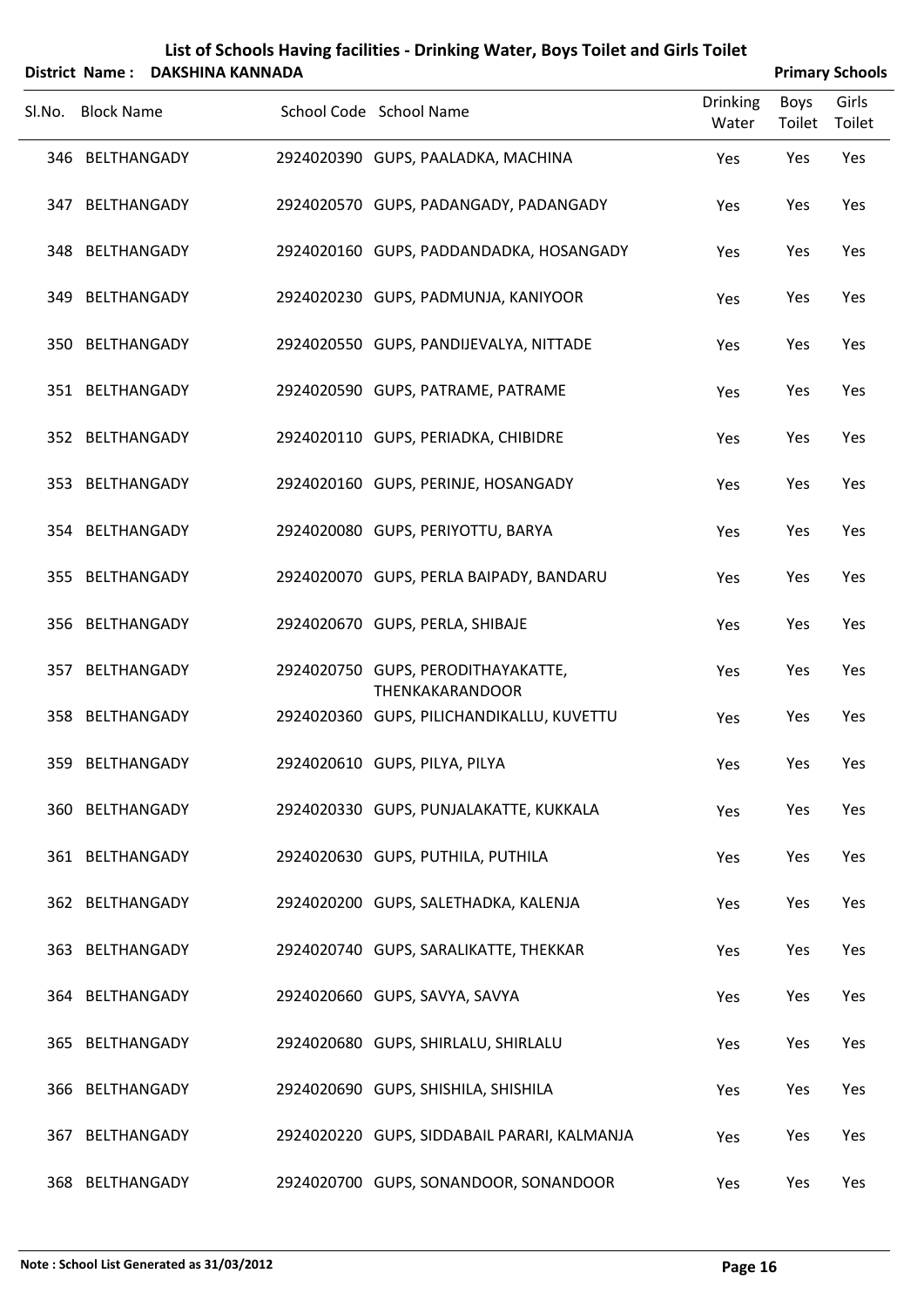|     | Sl.No. Block Name     | School Code School Name                            | <b>Drinking</b><br>Water | Boys<br>Toilet | Girls<br>Toilet |
|-----|-----------------------|----------------------------------------------------|--------------------------|----------------|-----------------|
| 369 | BELTHANGADY           | 2924020720 GUPS, SULKERIMOGRU, SULKERIMOGRU        | Yes                      | Yes            | Yes             |
|     | 370 BELTHANGADY       | 2924020730 GUPS, THANNIRUPANTHA,<br>THANNIRUPANTHA | Yes                      | Yes            | Yes             |
|     | 371 BELTHANGADY       | 2924020270 GUPS, THIMMANABETTU, KARIMANEL          | Yes                      | Yes            | Yes             |
|     | 372 BELTHANGADY       | 2924020760 GUPS, THOTATHADI, THOTATHADY            | Yes                      | Yes            | Yes             |
|     | 373 BELTHANGADY       | 2924020260 GUPS, THURKALIKE, KARAYA                | Yes                      | Yes            | Yes             |
|     | 374 BELTHANGADY       | 2924020450 GUPS, UMBETTU, MOODUKODY                | Yes                      | Yes            | Yes             |
|     | 375 BELTHANGADY       | 2924020290 GUPS, UPPARAPALIKE, KOKKADA             | Yes                      | Yes            | Yes             |
|     | 376 BELTHANGADY       | 2924020800 GUPS, VODILNALA, VODILNALA              | Yes                      | Yes            | Yes             |
| 377 | <b>MANGALORE CITY</b> | 2924030410 GLPS, BABUGUDDA, WARD NO-55             | Yes                      | Yes            | Yes             |
|     | 378 MANGALORE CITY    | 2924030430 GLPS, HOIGEBAZAR, WARD NO-57            | Yes                      | Yes            | Yes             |
| 379 | <b>MANGALORE CITY</b> | 2924030380 GLPS, KALUVEREGURI, WARD NO-50          | Yes                      | Yes            | Yes             |
| 380 | <b>MANGALORE CITY</b> | 2924030370 GLPS, KANKANADY, WARD NO-49             | Yes                      | Yes            | Yes             |
|     | 381 MANGALORE CITY    | 2924030360 GLPS, SUTERPETE, WARD NO-48             | Yes                      | Yes            | Yes             |
|     | 382 MANGALORE CITY    | 2924030040 GMUPS, KAVOOR, WARD NO-15               | Yes                      | Yes            | Yes             |
|     | 383 MANGALORE CITY    | 2924030050 GMUPS, KODICAL, WARD NO-16              | Yes                      | Yes            | Yes             |
| 384 | <b>MANGALORE CITY</b> | 2924030020 GMUPS, MARAKADA, WARD NO-13             | Yes                      | Yes            | Yes             |
| 385 | <b>MANGALORE CITY</b> | 2924030090 GMUPS, NALYAPADAVU, WARD NO-21          | Yes                      | Yes            | Yes             |
| 386 | <b>MANGALORE CITY</b> | 2924030010 GMUPS, PANJIMOGARU, WARD NO-12          | Yes                      | Yes            | Yes             |
| 387 | <b>MANGALORE CITY</b> | 2924030280 GOVT. TTI, BALMATTA, WARD NO-40         | Yes                      | Yes            | Yes             |
| 388 | <b>MANGALORE CITY</b> | 2924030350 GUPS, ATTAVARA, WARD NO-47              | Yes                      | Yes            | Yes             |
| 389 | <b>MANGALORE CITY</b> | 2924030290 GUPS, BASTHIGARDEN, WARD NO-41          | Yes                      | Yes            | Yes             |
| 390 | <b>MANGALORE CITY</b> | 2924030150 GUPS, BOKKAPATNA-3, WARD NO-27          | Yes                      | Yes            | Yes             |
|     | 391 MANGALORE CITY    | 2924030150 GUPS, BOKKAPATNA-6, WARD NO-27          | Yes                      | Yes            | Yes             |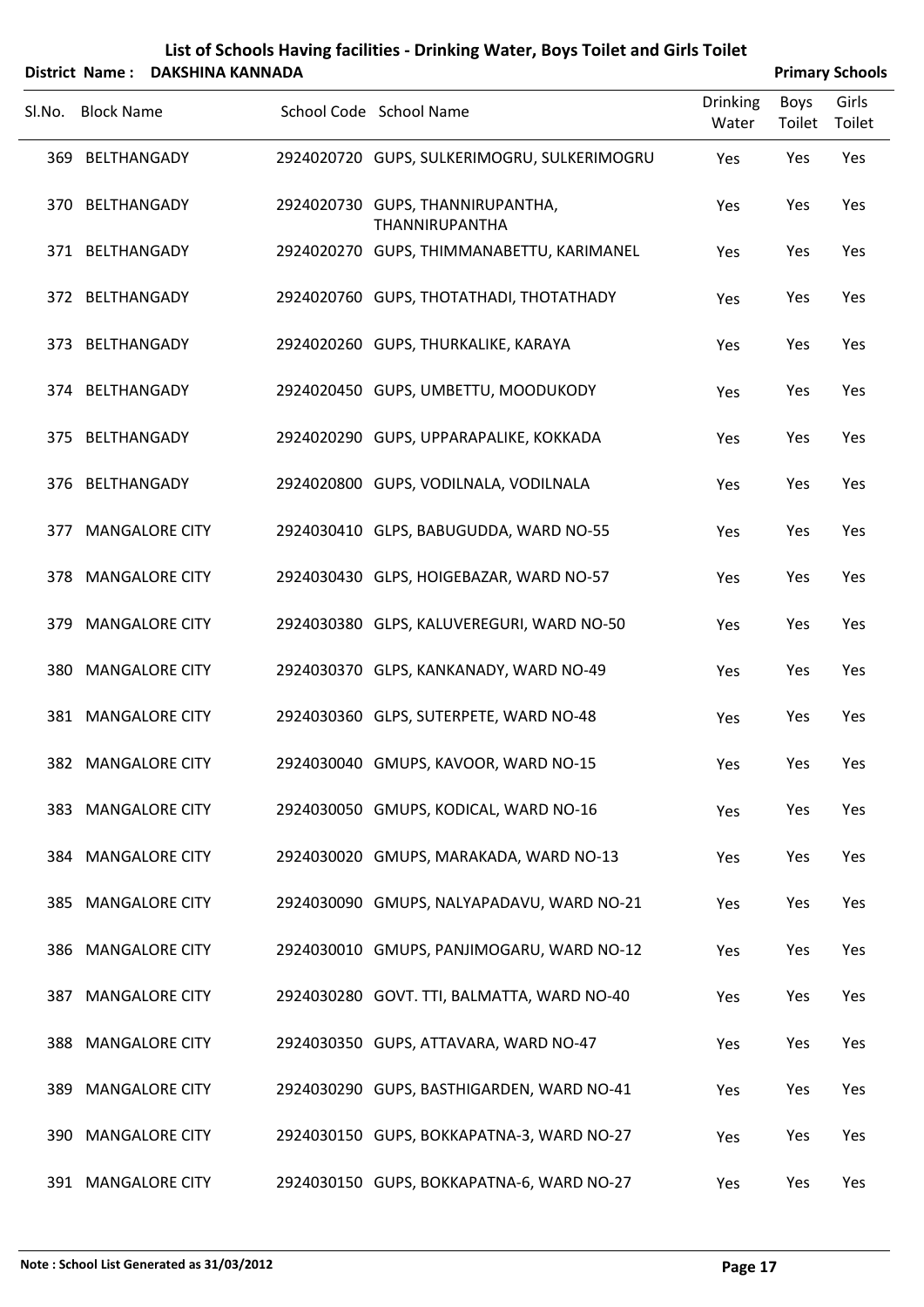|        |                    | District Name: DAKSHINA KANNADA |                                                       |                          |                       | <b>Primary Schools</b> |
|--------|--------------------|---------------------------------|-------------------------------------------------------|--------------------------|-----------------------|------------------------|
| Sl.No. | <b>Block Name</b>  |                                 | School Code School Name                               | <b>Drinking</b><br>Water | <b>Boys</b><br>Toilet | Girls<br>Toilet        |
|        | 392 MANGALORE CITY |                                 | 2924030440 GUPS, BOLAR, WARD NO-58                    | Yes                      | Yes                   | Yes                    |
|        | 393 MANGALORE CITY |                                 | 2924030440 GUPS, BOLAR WEST (URDU), WARD NO-58        | Yes                      | Yes                   | Yes                    |
|        | 394 MANGALORE CITY |                                 | 2924030320 GUPS, BUNDER (URDU), WARD NO-44            | Yes                      | Yes                   | Yes                    |
|        | 395 MANGALORE CITY |                                 | 2924030160 GUPS, GANDHINAGAR, WARD NO-28              | Yes                      | Yes                   | Yes                    |
| 396    |                    | <b>MANGALORE CITY</b>           | 2924030400 GUPS, JAPPINAMOGARU, WARD NO-54            | Yes                      | Yes                   | Yes                    |
|        | 397 MANGALORE CITY |                                 | 2924030210 GUPS, KADRI MALLIKATTE, WARD NO-33         | Yes                      | Yes                   | Yes                    |
| 398    |                    | <b>MANGALORE CITY</b>           | 2924030310 GUPS, KANDATHAPALLI (URDU), WARD NO-<br>43 | Yes                      | Yes                   | Yes                    |
| 399    |                    | <b>MANGALORE CITY</b>           | 2924030190 GUPS, KAPIKAD, WARD NO-31                  | Yes                      | Yes                   | Yes                    |
| 400    |                    | <b>MANGALORE CITY</b>           | 2924030430 GUPS, KUDROLI (URDU), WARD NO-57           | Yes                      | Yes                   | Yes                    |
|        | 401 MANGALORE CITY |                                 | 2924030450 GUPS, MAHAKALIPADPU, WARD NO-59            | Yes                      | Yes                   | Yes                    |
| 402    |                    | <b>MANGALORE CITY</b>           | 2924030170 GUPS, MANNAGUDDA, WARD NO-29               | Yes                      | Yes                   | Yes                    |
|        | 403 MANGALORE CITY |                                 | 2924030070 GUPS, MULLAKADU, WARD NO-18                | Yes                      | Yes                   | Yes                    |
| 404    |                    | <b>MANGALORE CITY</b>           | 2924030330 GUPS, NEERESHWALYA, WARD NO-45             | Yes                      | Yes                   | Yes                    |
|        |                    | 405 MANGALORE CITY              | 2924030090 GUPS, PADAVU, WARD NO-21                   | Yes                      | Yes                   | Yes                    |
| 406    |                    | <b>MANGALORE CITY</b>           | 2924030340 GUPS, PANDESHWARA, WARD NO-46              | Yes                      | Yes                   | Yes                    |
| 407    |                    | <b>MANGALORE CITY</b>           | 2924030060 GUPS, PARAPADE, WARD NO-17                 | Yes                      | Yes                   | Yes                    |
| 408    |                    | <b>MANGALORE TALUK</b>          | 2924060500 GLPS ASAIMADAKA, MANJANADY                 | Yes                      | Yes                   | Yes                    |
| 409    |                    | <b>MANGALORE TALUK</b>          | 2924060100 GLPS KOLAMBE, KOLAMBE                      | Yes                      | Yes                   | Yes                    |
| 410    |                    | <b>MANGALORE TALUK</b>          | 2924060670 GLPS NARLA PADIL, TALAPADY                 | Yes                      | Yes                   | Yes                    |
| 411    |                    | <b>MANGALORE TALUK</b>          | 2924060370 GLPS, ACHARIJORA, KILENJUR                 | Yes                      | Yes                   | Yes                    |

412 MANGALORE TALUK 2924060520 GLPS, ALIKE, MOODUPERAR Yes Yes Yes Yes MANGALORE TALUK 2924060160 GLPS, ATHIKARIBETTU, ATHIKARIBETTU Yes Yes Yes 414 MANGALORE TALUK 2924060530 GLPS, BHANDARAMANE, MOODUSHEDDE Yes Yes Yes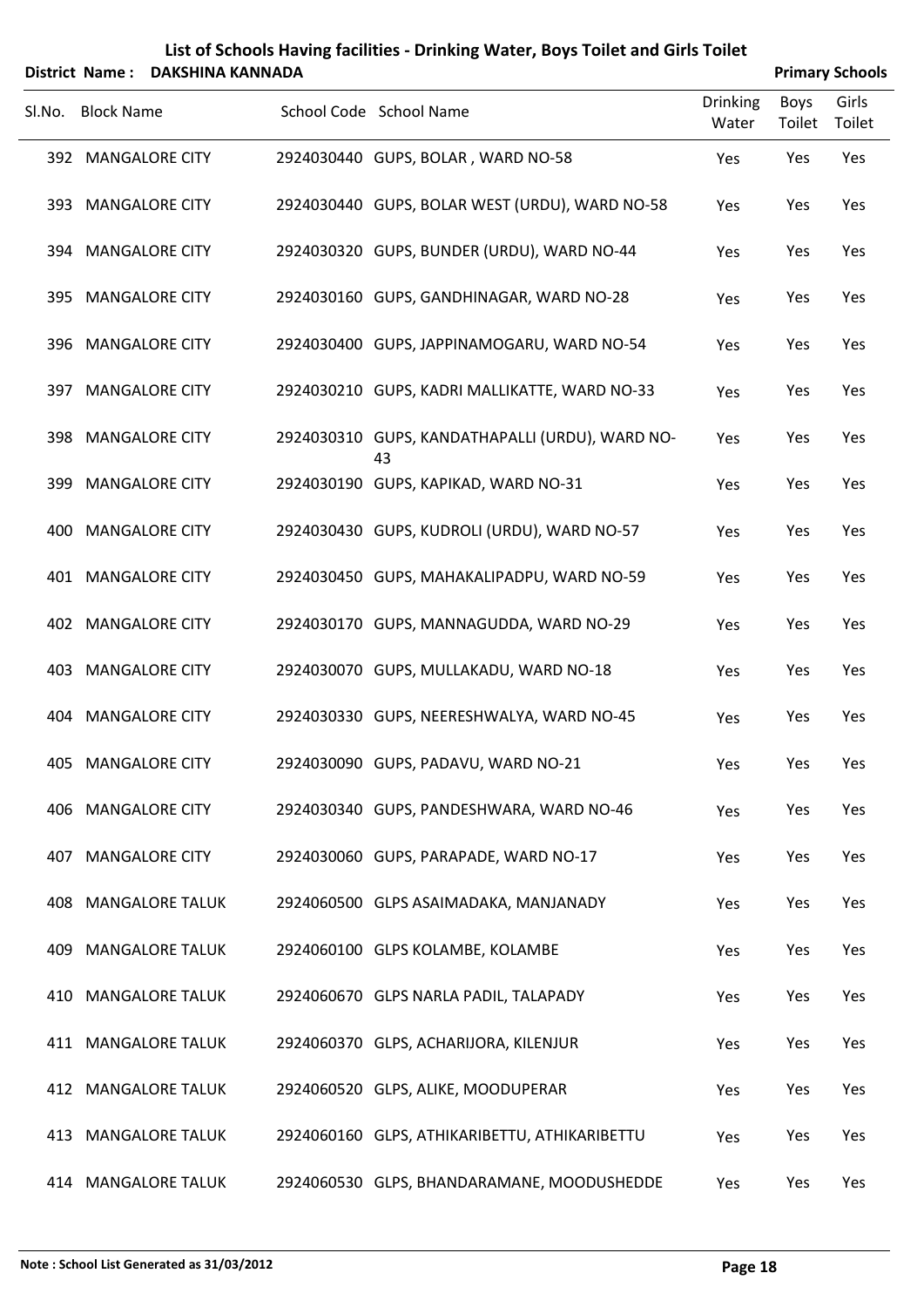|     | Sl.No. Block Name          | School Code School Name                          | <b>Drinking</b><br>Water | Boys<br>Toilet | Girls<br>Toilet |  |
|-----|----------------------------|--------------------------------------------------|--------------------------|----------------|-----------------|--|
|     | 415 MANGALORE TALUK        | 2924060300 GLPS, HALEYANGADY (URDU), HALEYANGADY | Yes                      | Yes            | Yes             |  |
|     | 416 MANGALORE TALUK        | 2924060160 GLPS, KAKWA, ATHIKARIBETTU            | Yes                      | Yes            | Yes             |  |
| 417 | <b>MANGALORE TALUK</b>     | 2924060820 GLPS, KANA, WARD NO-6                 | Yes                      | Yes            | Yes             |  |
|     | 418 MANGALORE TALUK        | 2924060340 GLPS, KAVATHAR, KAVATHAR              | Yes                      | Yes            | Yes             |  |
|     | 419 MANGALORE TALUK        | 2924060170 GLPS, KEMRAL ATTUR, ATTUR             | Yes                      | Yes            | Yes             |  |
|     | 420 MANGALORE TALUK        | 2924060370 GLPS, KILENJUR, KILENJUR              | Yes                      | Yes            | Yes             |  |
|     | 421 MANGALORE TALUK        | 2924060380 GLPS, KILPADY GENERAL, KILPADY        | Yes                      | Yes            | Yes             |  |
|     | 422 MANGALORE TALUK        | 2924060420 GLPS, KOMPADAVU, KOMPADAVU            | Yes                      | Yes            | Yes             |  |
|     | 423 MANGALORE TALUK        | 2924060430 GLPS, KONAJE, KONAJE                  | Yes                      | Yes            | Yes             |  |
|     | 424 MANGALORE TALUK        | 2924060460 GLPS, KUTHETHUR BAJAVU, KUTHETHUR     | Yes                      | Yes            | Yes             |  |
|     | 425 MANGALORE TALUK        | 2924060751 GLPS, LINGAPAYAKADU, MULKY (TP)       | Yes                      | Yes            | Yes             |  |
|     | 426 MANGALORE TALUK        | 2924060700 GLPS, MELEKKAR, THENKA YEKKARU        | Yes                      | Yes            | Yes             |  |
|     | 427 MANGALORE TALUK        | 2924060520 GLPS, MUNDABETTU, MOODUPERAR          | Yes                      | Yes            | Yes             |  |
|     | 428 MANGALORE TALUK        | 2924060060 GLPS, NADUGUDDE, MULUR                | Yes                      | Yes            | Yes             |  |
|     | 429 MANGALORE TALUK        | 2924060690 GLPS, ODDURU, THENKA YEDAPADAVU       | Yes                      | Yes            | Yes             |  |
|     | <b>430 MANGALORE TALUK</b> | 2924060671 GLPS, PANJALA PILIKUR, TALAPADY       | Yes                      | Yes            | Yes             |  |
|     | 431 MANGALORE TALUK        | 2924060570 GLPS, PEDAMALE, NEERMARGA             | Yes                      | Yes            | Yes             |  |
|     | <b>432 MANGALORE TALUK</b> | 2924060390 GLPS, RAHAMATH NAGAR, KINYA           | Yes                      | Yes            | Yes             |  |
|     | 433 MANGALORE TALUK        | 2924060870 GLPS, THANNIRUBAVI, WARD NO-11        | Yes                      | Yes            | Yes             |  |
|     | 434 MANGALORE TALUK        | 2924060920 GLPS, THIPLABETTU, BADAGA YEDAPADAVU  | Yes                      | Yes            | Yes             |  |
| 435 | <b>MANGALORE TALUK</b>     | 2924060390 GLPS, UKKUDA, KINYA                   | Yes                      | Yes            | Yes             |  |
|     | 436 MANGALORE TALUK        | 2924060150 GMUPS, AMBLAMOGARU, AMBLAMOGARU       | Yes                      | Yes            | Yes             |  |
| 437 | <b>MANGALORE TALUK</b>     | 2924060900 GMUPS, BAJAL NANTHOOR, WARD NO-53     | Yes                      | Yes            | Yes             |  |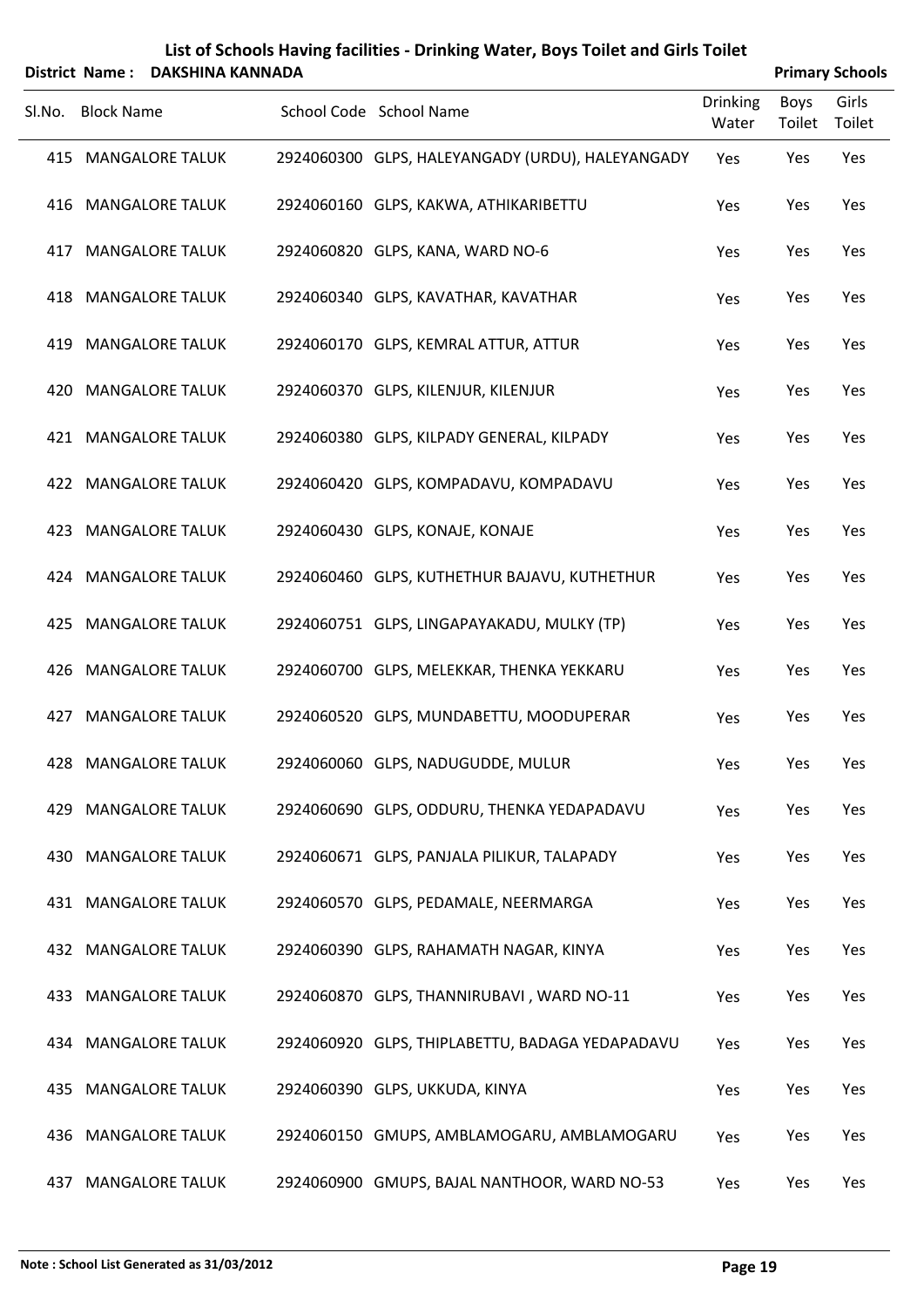|     | Sl.No. Block Name          | School Code School Name                                       | <b>Drinking</b><br>Water | Boys<br>Toilet | Girls<br>Toilet |
|-----|----------------------------|---------------------------------------------------------------|--------------------------|----------------|-----------------|
|     | <b>438 MANGALORE TALUK</b> | 2924060260 GMUPS, CHELLAIRU, CHELLAIRU                        | Yes                      | Yes            | Yes             |
|     | <b>439 MANGALORE TALUK</b> | 2924060750 GMUPS, K.S.RAO NAGAR, MULKY (TP)                   | Yes                      | Yes            | Yes             |
| 440 | <b>MANGALORE TALUK</b>     | 2924060800 GMUPS, KATIPALLA-7TH BLOCK, WARD NO-4              | Yes                      | Yes            | Yes             |
|     | <b>441 MANGALORE TALUK</b> | 2924060810 GMUPS, KATIPALLA-8TH BLOCK, WARD NO-5              | Yes                      | Yes            | Yes             |
|     | <b>442 MANGALORE TALUK</b> | 2924060080 GMUPS, MALALI, THENKA ULIPADY                      | Yes                      | Yes            | Yes             |
|     | <b>443 MANGALORE TALUK</b> | 2924060500 GMUPS, MANJANADY, MANJANADY                        | Yes                      | Yes            | Yes             |
|     | 444 MANGALORE TALUK        | 2924060580 GMUPS, PADUPANAMBUR, PADUPANAMBUR                  | Yes                      | Yes            | Yes             |
|     | 445 MANGALORE TALUK        | 2924060780 GMUPS, SURATHKAL, WARD NO-2                        | Yes                      | Yes            | Yes             |
|     | 446 MANGALORE TALUK        | 2924060880 GMUPS, THIRUVAIL, WARD NO-20                       | Yes                      | Yes            | Yes             |
|     | <b>447 MANGALORE TALUK</b> | 2924060730 GMUPS, THOKUR JOKATTE, 62-THOKUR<br><b>JOKATTE</b> | Yes                      | Yes            | Yes             |
|     | <b>448 MANGALORE TALUK</b> | 2924060710 GMUPS, ULAIBETTU, ULAIBETTU                        | Yes                      | Yes            | Yes             |
|     | 449 MANGALORE TALUK        | 2924060760 GMUPS, ULLALA, ULLALA (TP)                         | Yes                      | Yes            | Yes             |
|     | <b>450 MANGALORE TALUK</b> | 2924060920 GMUPS, YEDAPADAVU, BADAGA<br>YEDAPADAVU            | Yes                      | Yes            | Yes             |
|     | <b>451 MANGALORE TALUK</b> | 2924060751 GPUC, MULKY (UPS SECTION), MULKY (TP)              | Yes                      | Yes            | Yes             |
|     | 452 MANGALORE TALUK        | 2924060030 GUPS, ADDUR, ADDUR                                 | Yes                      | Yes            | Yes             |
|     | <b>453 MANGALORE TALUK</b> | 2924060040 GUPS, ADYAPADY, ADYAPADY                           | Yes                      | Yes            | Yes             |
|     | <b>454 MANGALORE TALUK</b> | 2924060140 GUPS, AIKALA, AIKALA                               | Yes                      | Yes            | Yes             |
| 455 | <b>MANGALORE TALUK</b>     | 2924060450 GUPS, AJJINADKA, KOTEKAR                           | Yes                      | Yes            | Yes             |
|     | <b>456 MANGALORE TALUK</b> | 2924060240 GUPS, AMMEMBALA, BOLIYAR                           | Yes                      | Yes            | Yes             |
| 457 | <b>MANGALORE TALUK</b>     | 2924060760 GUPS, BABBUKATTE, ULLALA (TP)                      | Yes                      | Yes            | Yes             |
|     | <b>458 MANGALORE TALUK</b> | 2924060180 GUPS, BADAGA YEKKARU, BADAGA YEKKARU               | Yes                      | Yes            | Yes             |
| 459 | <b>MANGALORE TALUK</b>     | 2924060490 GUPS, BADRIYA NAGARA, MALLUR                       | Yes                      | Yes            | Yes             |
|     | 460 MANGALORE TALUK        | 2924060450 GUPS, BAGAMBILA, KOTEKAR                           | Yes                      | Yes            | Yes             |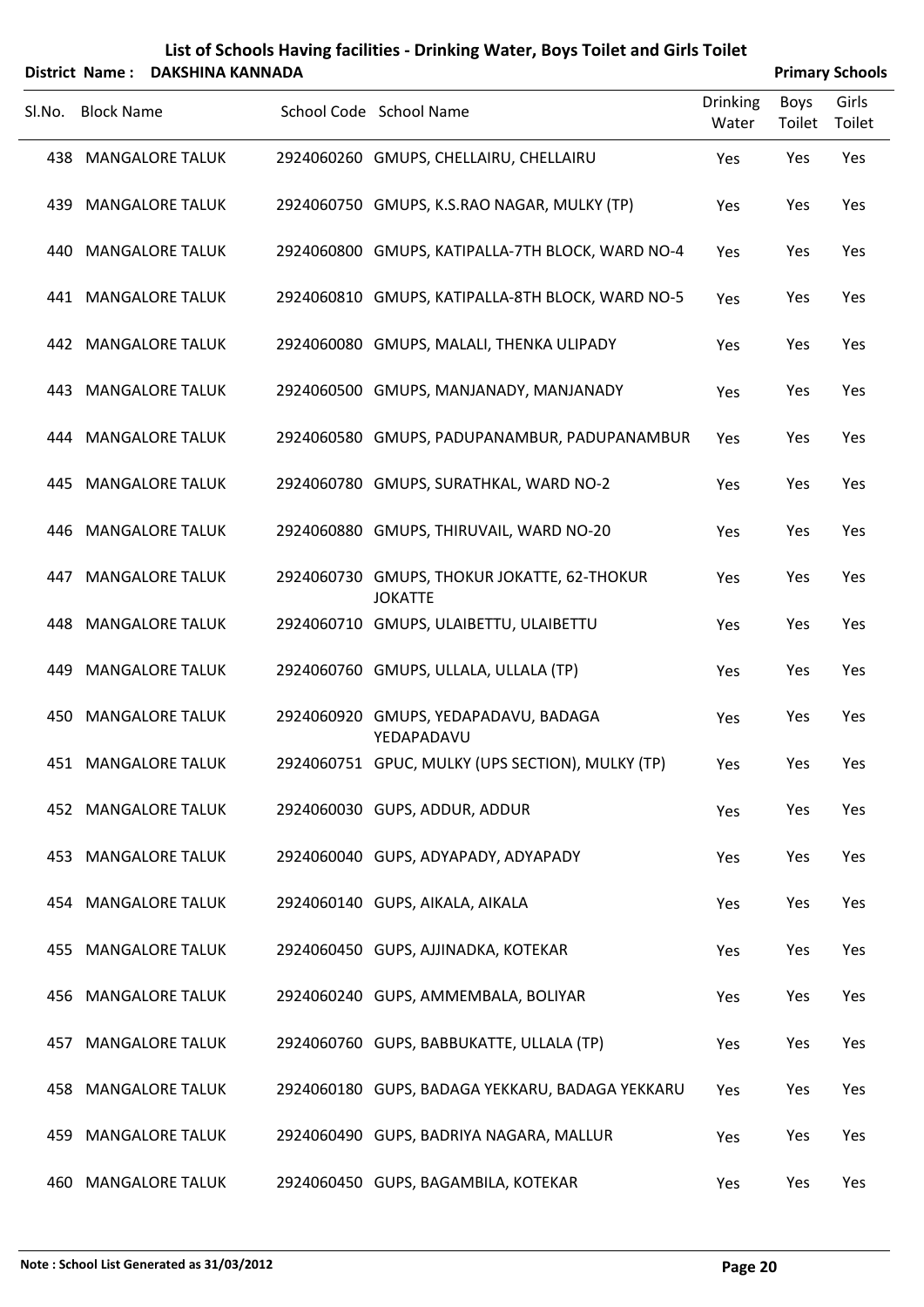| Sl.No. | <b>Block Name</b>          | School Code School Name                              | <b>Drinking</b><br>Water | Boys<br>Toilet | Girls<br>Toilet |
|--------|----------------------------|------------------------------------------------------|--------------------------|----------------|-----------------|
|        | <b>461 MANGALORE TALUK</b> | 2924060860 GUPS, BAIKAMPADY FISHERIES, WARD NO-10    | Yes                      | Yes            | Yes             |
|        | <b>462 MANGALORE TALUK</b> | 2924060860 GUPS, BAIKAMPADY MUSLIM, WARD NO-10       | Yes                      | Yes            | Yes             |
|        | <b>463 MANGALORE TALUK</b> | 2924060900 GUPS, BAJALPADPU, WARD NO-53              | Yes                      | Yes            | Yes             |
|        | 464 MANGALORE TALUK        | 2924060150 GUPS, BARUVA ELIYARPADAVU,<br>AMBLAMOGARU | Yes                      | Yes            | Yes             |
|        | <b>465 MANGALORE TALUK</b> | 2924060230 GUPS, BELMA DOTA, BELMA                   | Yes                      | Yes            | Yes             |
|        | 466 MANGALORE TALUK        | 2924060910 GUPS, BENGRE KASABA, WARD NO-60           | Yes                      | Yes            | Yes             |
|        | <b>467 MANGALORE TALUK</b> | 2924060120 GUPS, BOLIYA, KOLAVOOR                    | Yes                      | Yes            | Yes             |
|        | <b>468 MANGALORE TALUK</b> | 2924060240 GUPS, BOLIYAR MASEEDI BALI, BOLIYAR       | Yes                      | Yes            | Yes             |
|        | <b>469 MANGALORE TALUK</b> | 2924060240 GUPS, BOLIYAR, BOLIYAR                    | Yes                      | Yes            | Yes             |
|        | 470 MANGALORE TALUK        | 2924060660 GUPS, BOLLAIRU, SOORINJE                  | Yes                      | Yes            | Yes             |
|        | 471 MANGALORE TALUK        | 2924060300 GUPS, BOLLUR, HALEYANGADY                 | Yes                      | Yes            | Yes             |
|        | 472 MANGALORE TALUK        | 2924060730 GUPS, BOREGUDDE, 62-THOKUR JOKATTE        | Yes                      | Yes            | Yes             |
|        | 473 MANGALORE TALUK        | 2924060750 GUPS, CHITRAPU, MULKY (TP)                | Yes                      | Yes            | Yes             |
|        | 474 MANGALORE TALUK        | 2924060920 GUPS, DADDI, BADAGA YEDAPADAVU            | Yes                      | Yes            | Yes             |
|        | 475 MANGALORE TALUK        | 2924060270 GUPS, DELANTHABETTU, DELANTHABETTU        | Yes                      | Yes            | Yes             |
|        | 476 MANGALORE TALUK        | 2924060230 GUPS, DERALAKATTE, BELMA                  | Yes                      | Yes            | Yes             |
|        | 477 MANGALORE TALUK        | 2924060050 GUPS, GANJIMUTT (URDU), BADAGA ULIPADY    | Yes                      | Yes            | Yes             |
|        | 478 MANGALORE TALUK        | 2924060520 GUPS, GURUKAMBLA (URDU), MOODUPERAR       | Yes                      | Yes            | Yes             |
|        | 479 MANGALORE TALUK        | 2924060680 GUPS, GUTHAKADU, TALIPADY                 | Yes                      | Yes            | Yes             |
|        | <b>480 MANGALORE TALUK</b> | 2924060840 GUPS, HOSABETTU, WARD NO-8                | Yes                      | Yes            | Yes             |
|        | <b>481 MANGALORE TALUK</b> | 2924060610 GUPS, INOLI, PAVOOR                       | Yes                      | Yes            | Yes             |
|        | <b>482 MANGALORE TALUK</b> | 2924060500 GUPS, KALKATTA, MANJANADY                 | Yes                      | Yes            | Yes             |
|        |                            |                                                      |                          |                |                 |

483 MANGALORE TALUK 2924060110 GUPS, KALLADI, KILENJAR YES Yes Yes Yes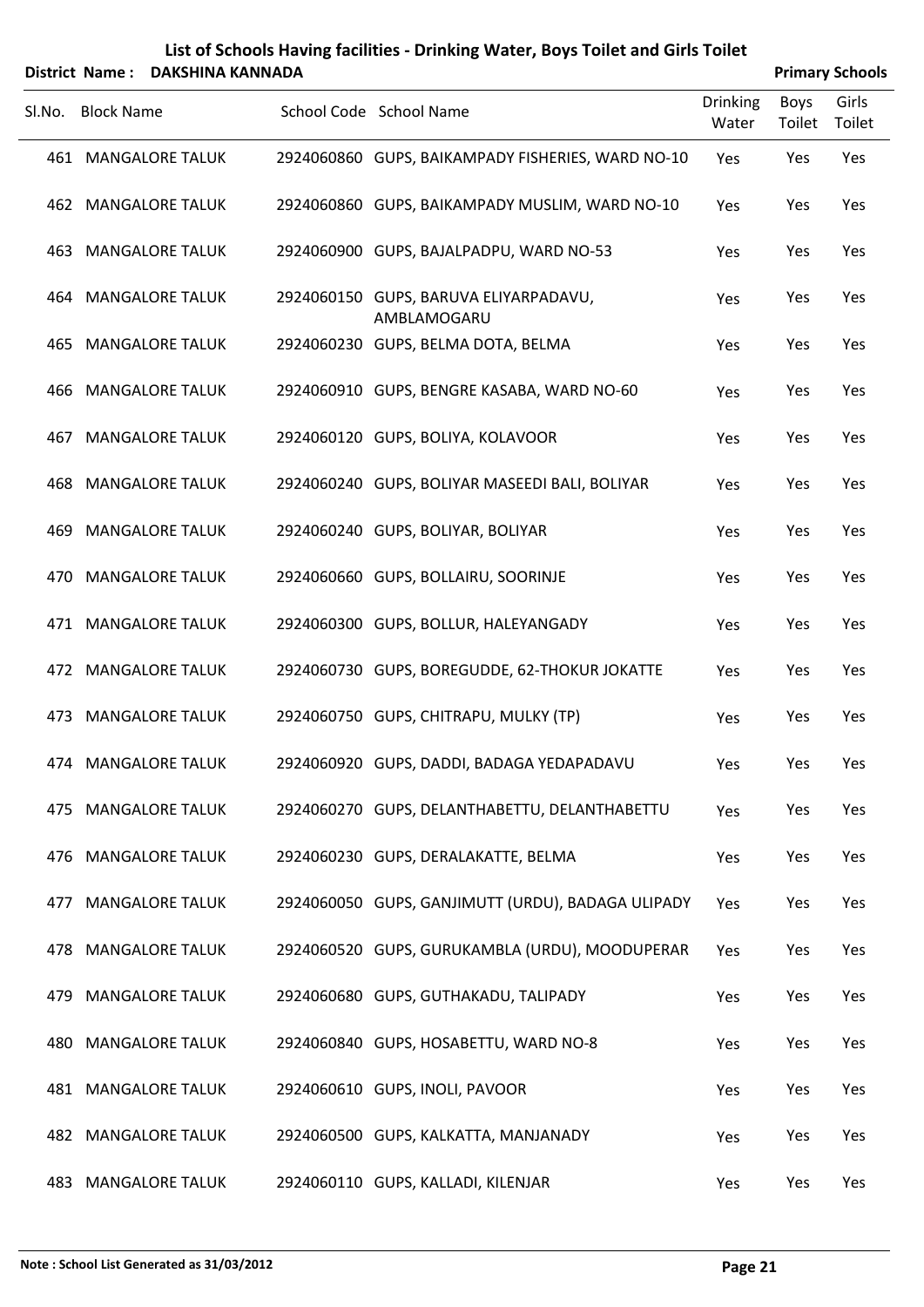| List of Schools Having facilities - Drinking Water, Boys Toilet and Girls Toilet |                        |
|----------------------------------------------------------------------------------|------------------------|
| District Name: DAKSHINA KANNADA                                                  | <b>Primary Schools</b> |

| Sl.No. | <b>Block Name</b>          | School Code School Name                           | <b>Drinking</b><br>Water | <b>Boys</b><br>Toilet | Girls<br>Toilet |  |
|--------|----------------------------|---------------------------------------------------|--------------------------|-----------------------|-----------------|--|
|        | 484 MANGALORE TALUK        | 2924060760 GUPS, KALLAPUPATLA (URDU), ULLALA (TP) | Yes                      | Yes                   | Yes             |  |
|        | <b>485 MANGALORE TALUK</b> | 2924060820 GUPS, KANA KATLA, WARD NO-6            | Yes                      | Yes                   | Yes             |  |
|        | 486 MANGALORE TALUK        | 2924060690 GUPS, KANNORI, THENKA YEDAPADAVU       | Yes                      | Yes                   | Yes             |  |
|        | <b>487 MANGALORE TALUK</b> | 2924060890 GUPS, KANNUR MUSLIM, WARD NO-52        | Yes                      | Yes                   | Yes             |  |
|        | <b>488 MANGALORE TALUK</b> | 2924060480 GUPS, KARAMBAR, MALAVOOR               | Yes                      | Yes                   | Yes             |  |
|        | <b>489 MANGALORE TALUK</b> | 2924060330 GUPS, KARNIRE, KARNIRE                 | Yes                      | Yes                   | Yes             |  |
|        | 490 MANGALORE TALUK        | 2924060790 GUPS, KATIPALLA-2ND BLOCK, WARD NO-3   | Yes                      | Yes                   | Yes             |  |
|        | 491 MANGALORE TALUK        | 2924060790 GUPS, KATIPALLA-3RD BLOCK, WARD NO-3   | Yes                      | Yes                   | Yes             |  |
|        | 492 MANGALORE TALUK        | 2924060800 GUPS, KATIPALLA-5TH BLOCK, WARD NO-4   | Yes                      | Yes                   | Yes             |  |
|        | 493 MANGALORE TALUK        | 2924060800 GUPS, KATIPALLA-6TH BLOCK, WARD NO-4   | Yes                      | Yes                   | Yes             |  |
|        | 494 MANGALORE TALUK        | 2924060360 GUPS, KENJAR, KENJAR                   | Yes                      | Yes                   | Yes             |  |
|        | 495 MANGALORE TALUK        | 2924060220 GUPS, KEREKADU, BELLAIRU               | Yes                      | Yes                   | Yes             |  |
|        | 496 MANGALORE TALUK        | 2924060110 GUPS, KILENJAR, KILENJAR               | Yes                      | Yes                   | Yes             |  |
|        | 497 MANGALORE TALUK        | 2924060590 GUPS, KINNIKAMBLA, PADUPERAR           | Yes                      | Yes                   | Yes             |  |
|        | 498 MANGALORE TALUK        | 2924060390 GUPS, KINYA, KINYA                     | Yes                      | Yes                   | Yes             |  |
|        | 499 MANGALORE TALUK        | 2924060400 GUPS, KOIKUDE, KOIKUDE                 | Yes                      | Yes                   | Yes             |  |
| 500    | <b>MANGALORE TALUK</b>     | 2924060130 GUPS, KOLAVOOR, MUTHURU                | Yes                      | Yes                   | Yes             |  |
|        | 501 MANGALORE TALUK        | 2924060410 GUPS, KOLLUR, KOLLUR                   | Yes                      | Yes                   | Yes             |  |
|        | 502 MANGALORE TALUK        | 2924060430 GUPS, KONAJE PADAVU, KONAJE            | Yes                      | Yes                   | Yes             |  |
|        | 503 MANGALORE TALUK        | 2924060770 GUPS, KRISHNAPURA MUNCHUR, WARD NO-    | Yes                      | Yes                   | Yes             |  |
|        | 504 MANGALORE TALUK        | 1<br>2924060880 GUPS, KUDUPU, WARD NO-20          | Yes                      | Yes                   | Yes             |  |
|        | 505 MANGALORE TALUK        | 2924060850 GUPS, KULAI FISHERIES, WARD NO-9       | Yes                      | Yes                   | Yes             |  |
|        | 506 MANGALORE TALUK        | 2924060650 GUPS, KUMPALA, SOMESHWARA              | Yes                      | Yes                   | Yes             |  |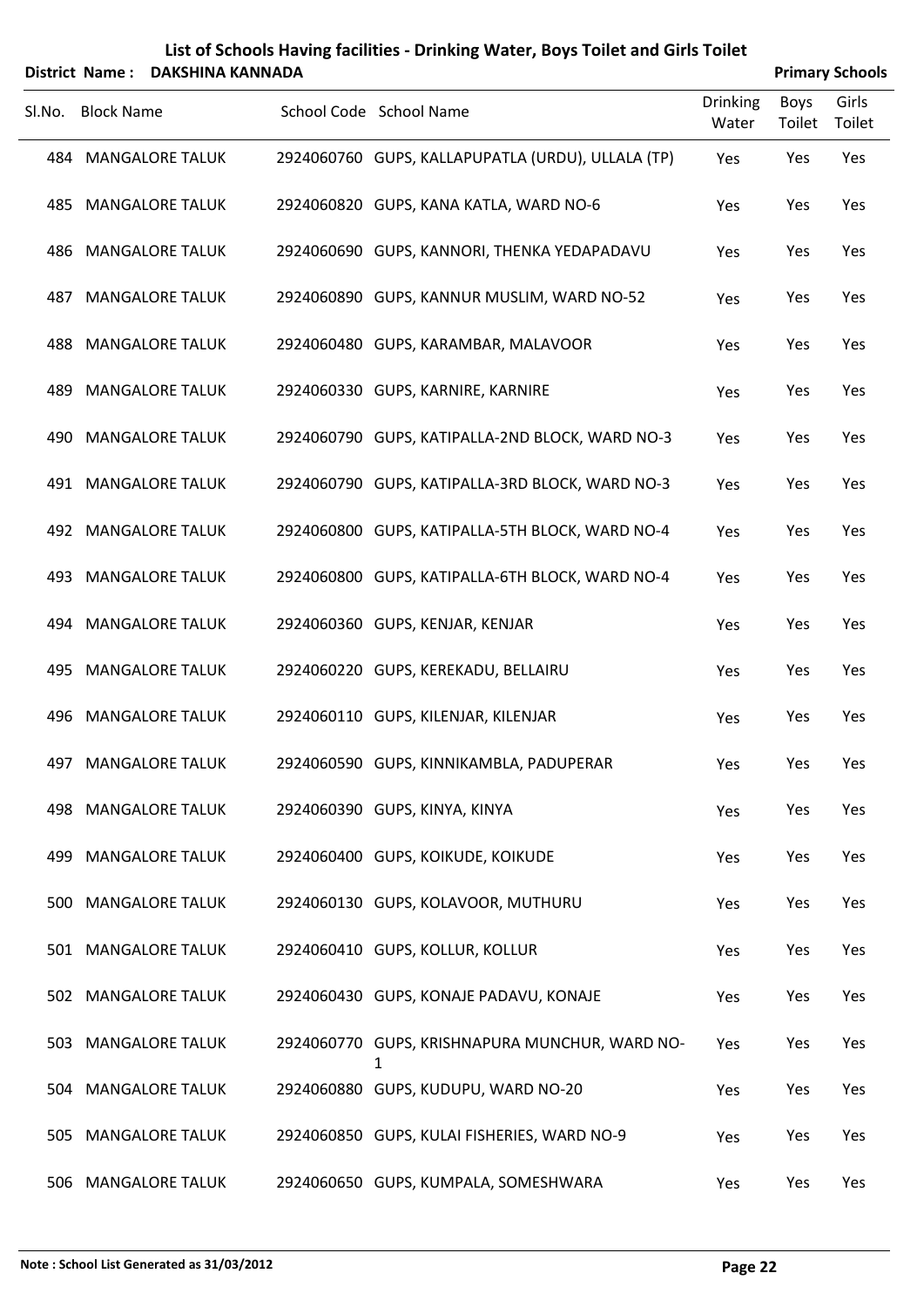| List of Schools Having facilities - Drinking Water, Boys Toilet and Girls Toilet |                        |
|----------------------------------------------------------------------------------|------------------------|
| District Name : DAKSHINA KANNADA                                                 | <b>Primary Schools</b> |

|        |                   | DISTRUT NAME : DANJHINA NANNADA |                                                |                          |                       | <b>Printlery SCHOOD</b> |
|--------|-------------------|---------------------------------|------------------------------------------------|--------------------------|-----------------------|-------------------------|
| Sl.No. | <b>Block Name</b> |                                 | School Code School Name                        | <b>Drinking</b><br>Water | <b>Boys</b><br>Toilet | Girls<br>Toilet         |
|        |                   | 507 MANGALORE TALUK             | 2924060460 GUPS, KUTHETHUR, KUTHETHUR          | Yes                      | Yes                   | Yes                     |
|        |                   | 508 MANGALORE TALUK             | 2924060470 GUPS, MADHYA, MADHYA                | Yes                      | Yes                   | Yes                     |
| 509    |                   | <b>MANGALORE TALUK</b>          | 2924060450 GUPS, MADOOR, KOTEKAR               | Yes                      | Yes                   | Yes                     |
|        |                   | 510 MANGALORE TALUK             | 2924060610 GUPS, MALAR, PAVOOR                 | Yes                      | Yes                   | Yes                     |
|        |                   | 511 MANGALORE TALUK             | 2924060750 GUPS, MANAMPADY, MULKY (TP)         | Yes                      | Yes                   | Yes                     |
|        |                   | 512 MANGALORE TALUK             | 2924060390 GUPS, MEENADI, KINYA                | Yes                      | Yes                   | Yes                     |
|        |                   | 513 MANGALORE TALUK             | 2924060760 GUPS, MELANGADY (URDU), ULLALA (TP) | Yes                      | Yes                   | Yes                     |
|        |                   | 514 MANGALORE TALUK             | 2924060530 GUPS, MOODUSHEDDE, MOODUSHEDDE      | Yes                      | Yes                   | Yes                     |
|        |                   | 515 MANGALORE TALUK             | 2924060540 GUPS, MUCHUR, MUCHUR                | Yes                      | Yes                   | Yes                     |
|        |                   | 516 MANGALORE TALUK             | 2924060780 GUPS, MUKKA (URDU), WARD NO-2       | Yes                      | Yes                   | Yes                     |
|        |                   | 517 MANGALORE TALUK             | 2924060750 GUPS, MULKY, MULKY (TP)             | Yes                      | Yes                   | Yes                     |
|        |                   | 518 MANGALORE TALUK             | 2924060550 GUPS, MUNNUR, MUNNUR                | Yes                      | Yes                   | Yes                     |
|        |                   | 519 MANGALORE TALUK             | 2924060560 GUPS, NADUGODU, NADUGODU            | Yes                      | Yes                   | Yes                     |
|        |                   | 520 MANGALORE TALUK             | 2924060310 GUPS, NEWPADPU, HAREKALA            | Yes                      | Yes                   | Yes                     |
|        |                   | 521 MANGALORE TALUK             | 2924060760 GUPS, OMBATHUKERE, ULLALA (TP)      | Yes                      | Yes                   | Yes                     |
|        |                   | 522 MANGALORE TALUK             | 2924060680 GUPS, PADMANUR, TALIPADY            | Yes                      | Yes                   | Yes                     |
|        |                   | 523 MANGALORE TALUK             | 2924060590 GUPS, PADUPERAR, PADUPERAR          | Yes                      | Yes                   | Yes                     |
|        |                   | 524 MANGALORE TALUK             | 2924060870 GUPS, PANAMBUR, WARD NO-11          | Yes                      | Yes                   | Yes                     |
|        |                   | 525 MANGALORE TALUK             | 2924060600 GUPS, PANJA, PANJA                  | Yes                      | Yes                   | Yes                     |
|        |                   | 526 MANGALORE TALUK             | 2924060610 GUPS, PAVOOR, PAVOOR                | Yes                      | Yes                   | Yes                     |
|        |                   | 527 MANGALORE TALUK             | 2924060650 GUPS, PILAR, SOMESHWARA             | Yes                      | Yes                   | Yes                     |
| 528    |                   | <b>MANGALORE TALUK</b>          | 2924060310 GUPS, RAJAGUDDE, HAREKALA           | Yes                      | Yes                   | Yes                     |
| 529    |                   | <b>MANGALORE TALUK</b>          | 2924060910 GUPS, SANDSPIT, WARD NO-60          | Yes                      | Yes                   | Yes                     |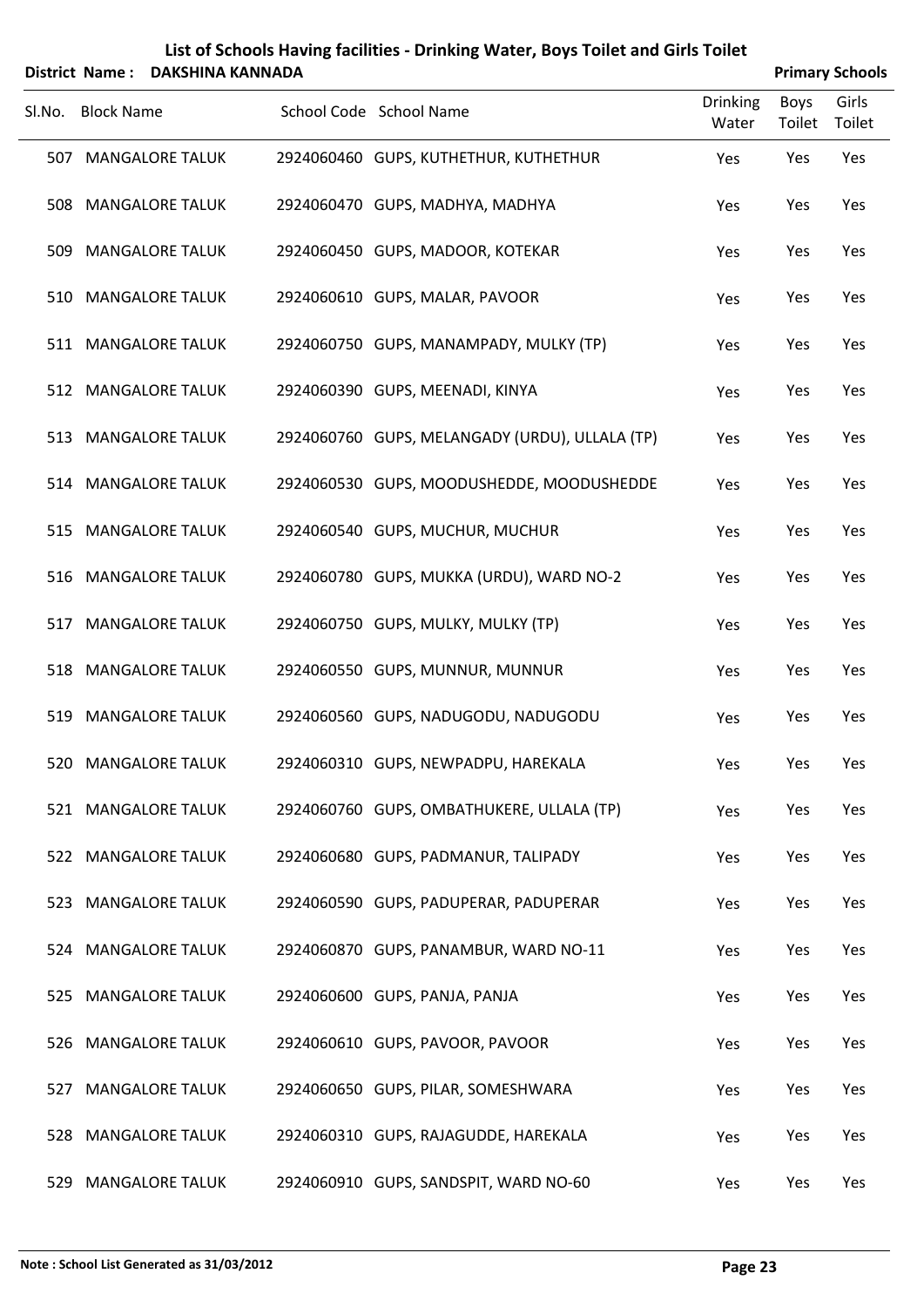|        |                   | District Name: DAKSHINA KANNADA |                                                                  |                          |                | <b>Primary Schools</b> |
|--------|-------------------|---------------------------------|------------------------------------------------------------------|--------------------------|----------------|------------------------|
| SI.No. | <b>Block Name</b> |                                 | School Code School Name                                          | <b>Drinking</b><br>Water | Boys<br>Toilet | Girls<br>Toilet        |
|        |                   | 530 MANGALORE TALUK             | 2924060630 GUPS, SASIHITHLU, SASIHITHLU                          | Yes                      | Yes            | Yes                    |
|        |                   | 531 MANGALORE TALUK             | 2924060480 GUPS, SIDDARTHA NAGAR, MALAVOOR                       | Yes                      | Yes            | Yes                    |
|        |                   | 532 MANGALORE TALUK             | 2924060050 GUPS, SURALPADY, BADAGA ULIPADY                       | Yes                      | Yes            | Yes                    |
| 533    |                   | <b>MANGALORE TALUK</b>          | 2924060670 GUPS, TALAPADY PATNA, TALAPADY                        | Yes                      | Yes            | Yes                    |
|        |                   | 534 MANGALORE TALUK             | 2924060030 GUPS, THARIKARIYA, ADDUR                              | Yes                      | Yes            | Yes                    |
| 535    |                   | <b>MANGALORE TALUK</b>          | 2924060700 GUPS, THENKA YEKKARU (URDU), THENKA<br>YEKKARU        | Yes                      | Yes            | Yes                    |
|        |                   | 536 MANGALORE TALUK             | 2924060740 GUPS, THOKUR HINDUSTANI (URDU), 10TH<br><b>THOKUR</b> | Yes                      | Yes            | Yes                    |
|        |                   | 537 MANGALORE TALUK             | 2924060650 GUPS, UCHILA GUDDE, SOMESHWARA                        | Yes                      | Yes            | Yes                    |
|        |                   | 538 MANGALORE TALUK             | 2924060720 GUPS, ULEPADY, ULEPADY                                | Yes                      | Yes            | Yes                    |
| 539    |                   | <b>MANGALORE TALUK</b>          | 2924060510 GUPS, ULLANJE, MENNABETTU                             | Yes                      | Yes            | Yes                    |
|        |                   | 540 MANGALORE TALUK             | 2924060500 GUPS, URUMANE, MANJANADY                              | Yes                      | Yes            | Yes                    |
|        |                   | 541 MANGALORE TALUK             | 2924060020 GUPS, VALACHIL, ARKULA                                | Yes                      | Yes            | Yes                    |
|        | 542 MOODABIDRE    |                                 | 2924070040 GLPS, GAJIGARAPALKE, HOSABETTU                        | Yes                      | Yes            | Yes                    |
|        | 543 MOODABIDRE    |                                 | 2924070150 GLPS, GUNDUKALLU, PADUMARNAD                          | Yes                      | Yes            | Yes                    |
|        | 544 MOODABIDRE    |                                 | 2924070440 GLPS, GUTHU KARINJE, WARD NO-21                       | Yes                      | Yes            | Yes                    |
|        | 545 MOODABIDRE    |                                 | 2924070040 GLPS, HEGDEBAIL, HOSABETTU                            | Yes                      | Yes            | Yes                    |
|        | 546 MOODABIDRE    |                                 | 2924070060 GLPS, KADANDALE.P.B, KADANDALE                        | Yes                      | Yes            | Yes                    |
|        | 547 MOODABIDRE    |                                 | 2924070060 GLPS, KALLOLI, KADANDALE                              | Yes                      | Yes            | Yes                    |
|        | 548 MOODABIDRE    |                                 | 2924070020 GLPS, KANA, BELUVAI                                   | Yes                      | Yes            | Yes                    |
|        | 549 MOODABIDRE    |                                 | 2924070100 GLPS, KANCHARLAGUDDE, MOODUKONAJE                     | Yes                      | Yes            | Yes                    |
|        | 550 MOODABIDRE    |                                 | 2924070160 GLPS, KEMAR, PALADKA                                  | Yes                      | Yes            | Yes                    |
|        | 551 MOODABIDRE    |                                 | 2924070070 GLPS, KOTRAPADY, KALLAMUNDKUR                         | Yes                      | Yes            | Yes                    |
|        | 552 MOODABIDRE    |                                 | 2924070230 GLPS, MADADANGADY, VALPADY                            | Yes                      | Yes            | Yes                    |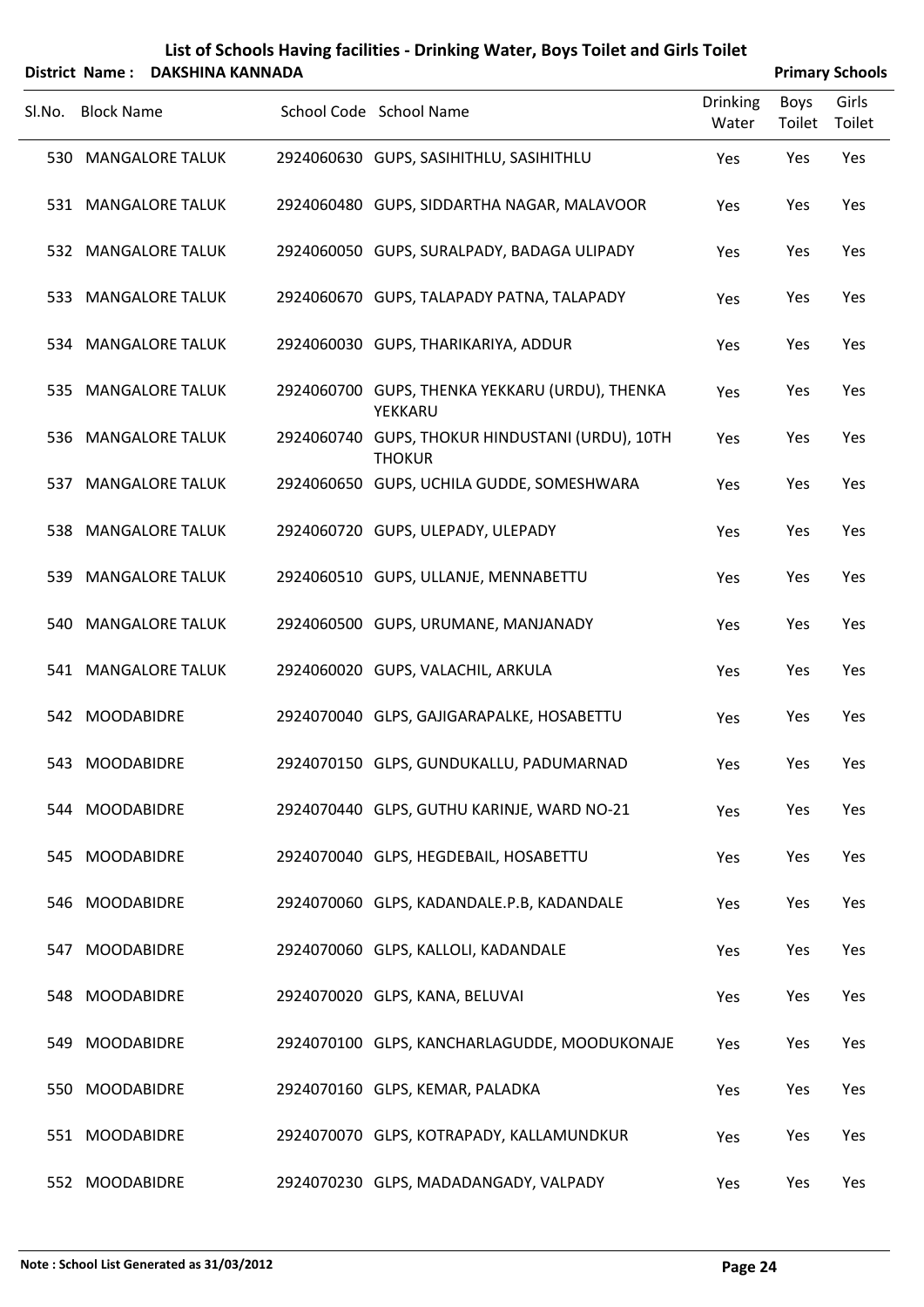| List of Schools Having facilities - Drinking Water, Boys Toilet and Girls Toilet |
|----------------------------------------------------------------------------------|
| $\lambda$                                                                        |

| District Name: DAKSHINA KANNADA |                   |  |                                                |                          |                | <b>Primary Schools</b> |
|---------------------------------|-------------------|--|------------------------------------------------|--------------------------|----------------|------------------------|
| Sl.No.                          | <b>Block Name</b> |  | School Code School Name                        | <b>Drinking</b><br>Water | Boys<br>Toilet | Girls<br>Toilet        |
|                                 | 553 MOODABIDRE    |  | 2924070200 GLPS, MAKKI, SHIRTHADY              | Yes                      | Yes            | Yes                    |
|                                 | 554 MOODABIDRE    |  | 2924070210 GLPS, MANGEBETTU, THENKAMIJAR       | Yes                      | Yes            | Yes                    |
|                                 | 555 MOODABIDRE    |  | 2924070100 GLPS, MOODUKONAJE, MOODUKONAJE      | Yes                      | Yes            | Yes                    |
|                                 | 556 MOODABIDRE    |  | 2924070020 GLPS, NADIGUDDE, BELUVAI            | Yes                      | Yes            | Yes                    |
|                                 | 557 MOODABIDRE    |  | 2924070240 GLPS, NADYODI, WARD NO-1            | Yes                      | Yes            | Yes                    |
|                                 | 558 MOODABIDRE    |  | 2924070460 GLPS, NETHODY, WARD NO-23           | Yes                      | Yes            | Yes                    |
|                                 | 559 MOODABIDRE    |  | 2924070090 GLPS, PENCHAR, MANTRADY             | Yes                      | Yes            | Yes                    |
|                                 | 560 MOODABIDRE    |  | 2924070010 GLPS, PIDMALE, BADAGAMIJAR          | Yes                      | Yes            | Yes                    |
|                                 | 561 MOODABIDRE    |  | 2924070240 GLPS, PUCHERIKATTE, WARD NO-1       | Yes                      | Yes            | Yes                    |
|                                 | 562 MOODABIDRE    |  | 2924070110 GLPS, THANDRAKERE, MOODUMARNAD      | Yes                      | Yes            | Yes                    |
|                                 | 563 MOODABIDRE    |  | 2924070440 GLPS, URPELPADE, WARD NO-21         | Yes                      | Yes            | Yes                    |
|                                 | 564 MOODABIDRE    |  | 2924070060 GLPS, VIDYAGIRI, KADANDALE          | Yes                      | Yes            | Yes                    |
|                                 | 565 MOODABIDRE    |  | 2924070020 GMUPS, BELUVAI NEAR CHURCH, BELUVAI | Yes                      | Yes            | Yes                    |
|                                 | 566 MOODABIDRE    |  | 2924070350 GMUPS, JYOTHI NAGAR, WARD NO-15     | Yes                      | Yes            | Yes                    |
| 567                             | <b>MOODABIDRE</b> |  | 2924070060 GMUPS, KADANDALE MAIN, KADANDALE    | Yes                      | Yes            | Yes                    |
|                                 | 568 MOODABIDRE    |  | 2924070270 GMUPS, MOODABIDRI MAIN, WARD NO-4   | Yes                      | Yes            | Yes                    |
| 569                             | MOODABIDRE        |  | 2924070360 GMUPS, PRANTHYA, WARD NO-17         | Yes                      | Yes            | Yes                    |
|                                 | 570 MOODABIDRE    |  | 2924070150 GUPS, ACHARAKATTE, PADUMARNAD       | Yes                      | Yes            | Yes                    |
|                                 | 571 MOODABIDRE    |  | 2924070230 GUPS, ALIYOOR, VALPADY              | Yes                      | Yes            | Yes                    |
|                                 | 572 MOODABIDRE    |  | 2924070020 GUPS, BELUVAI (URDU), BELUVAI       | Yes                      | Yes            | Yes                    |
| 573                             | MOODABIDRE        |  | 2924070020 GUPS, BELUVAI MAIN, BELUVAI         | Yes                      | Yes            | Yes                    |
|                                 | 574 MOODABIDRE    |  | 2924070120 GUPS, BORUGUDDE, NELLIKARU          | Yes                      | Yes            | Yes                    |
|                                 | 575 MOODABIDRE    |  | 2924070030 GUPS, DAREGUDDE, DAREGUDDE          | Yes                      | Yes            | Yes                    |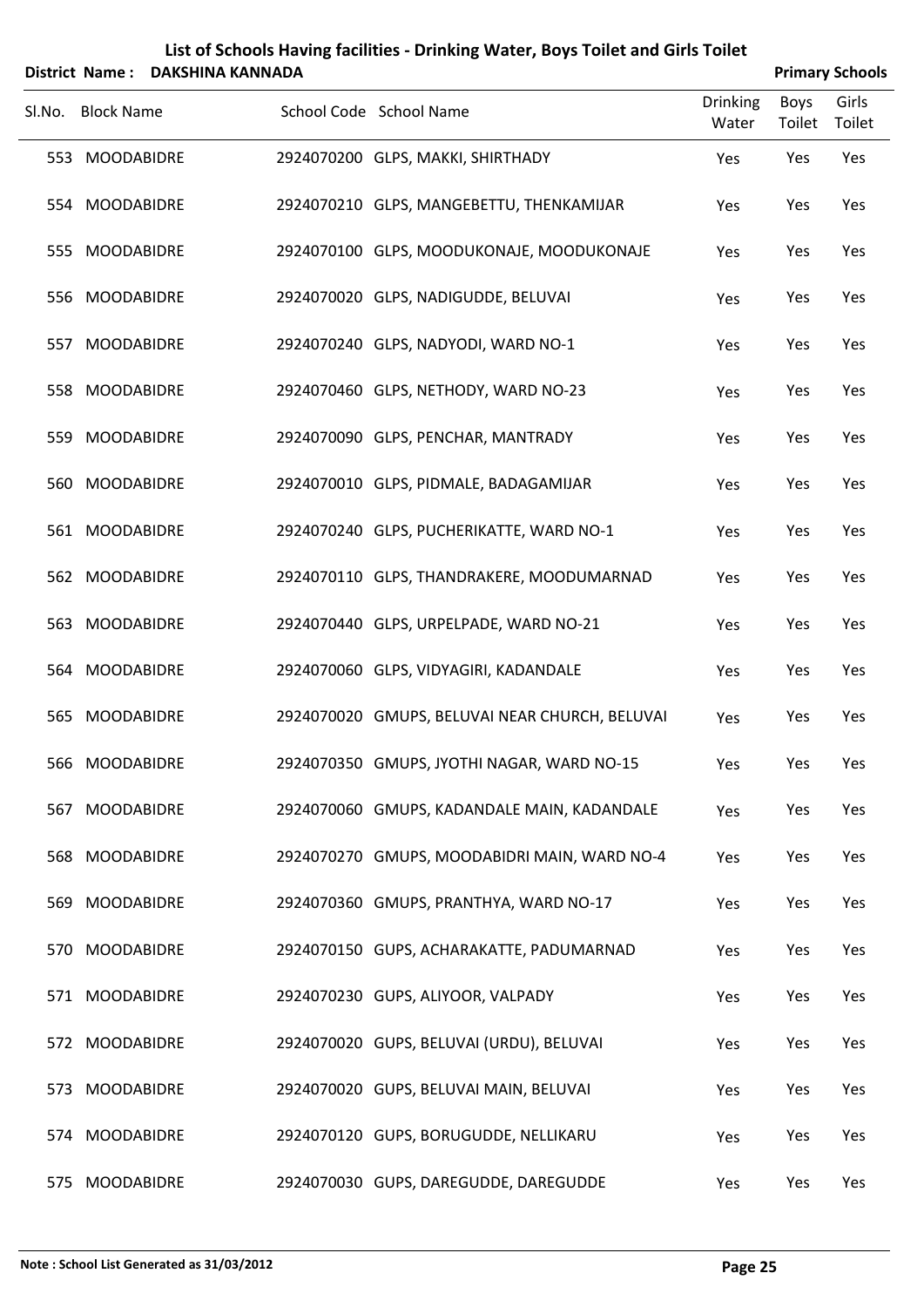| List of Schools Having facilities - Drinking Water, Boys Toilet and Girls Toilet |
|----------------------------------------------------------------------------------|
|                                                                                  |

|        | <b>District Name:</b> | <b>DAKSHINA KANNADA</b> |                                                |                          |                       | <b>Primary Schools</b> |
|--------|-----------------------|-------------------------|------------------------------------------------|--------------------------|-----------------------|------------------------|
| Sl.No. | <b>Block Name</b>     |                         | School Code School Name                        | <b>Drinking</b><br>Water | <b>Boys</b><br>Toilet | Girls<br>Toilet        |
|        | 576 MOODABIDRE        |                         | 2924070260 GUPS, GANDHI NAGAR, WARD NO-3       | Yes                      | Yes                   | Yes                    |
| 577    | <b>MOODABIDRE</b>     |                         | 2924070190 GUPS, HANDELU, PUTHIGE              | Yes                      | Yes                   | Yes                    |
|        | 578 MOODABIDRE        |                         | 2924070050 GUPS, IRUVAIL, IRUVAIL              | Yes                      | Yes                   | Yes                    |
| 579    | <b>MOODABIDRE</b>     |                         | 2924070420 GUPS, KALLABETTU, WARD NO-18        | Yes                      | Yes                   | Yes                    |
|        | 580 MOODABIDRE        |                         | 2924070070 GUPS, KALLAMUNDKUR, KALLAMUNDKUR    | Yes                      | Yes                   | Yes                    |
|        | 581 MOODABIDRE        |                         | 2924070020 GUPS, KARIYANNANGADY, BELUVAI       | Yes                      | Yes                   | Yes                    |
|        | 582 MOODABIDRE        |                         | 2924070080 GUPS, KELLAPUTHIGE, KELLAPUTHIGE    | Yes                      | Yes                   | Yes                    |
|        | 583 MOODABIDRE        |                         | 2924070420 GUPS, KODANGALLU, WARD NO-18        | Yes                      | Yes                   | Yes                    |
|        | 584 MOODABIDRE        |                         | 2924070010 GUPS, KOPPADAKUMERU, BADAGAMIJAR    | Yes                      | Yes                   | Yes                    |
|        | 585 MOODABIDRE        |                         | 2924070300 GUPS, KOTEBAGILU (URDU), WARD NO-7  | Yes                      | Yes                   | Yes                    |
|        | 586 MOODABIDRE        |                         | 2924070301 GUPS, KOTEBAGILU GENERAL, WARD NO-7 | Yes                      | Yes                   | Yes                    |
| 587    | <b>MOODABIDRE</b>     |                         | 2924070190 GUPS, KUNGUR, PUTHIGE               | Yes                      | Yes                   | Yes                    |
|        | 588 MOODABIDRE        |                         | 2924070090 GUPS, MANTRADY, MANTRADY            | Yes                      | Yes                   | Yes                    |
|        | 589 MOODABIDRE        |                         | 2924070450 GUPS, MAROORU HOSANGADY, WARD NO-22 | Yes                      | Yes                   | Yes                    |
|        | 590 MOODABIDRE        |                         | 2924070390 GUPS, MASTHIKATTE, WARD NO-13       | Yes                      | Yes                   | Yes                    |
|        | 591 MOODABIDRE        |                         | 2924070010 GUPS, MIJAR, BADAGAMIJAR            | Yes                      | Yes                   | Yes                    |
|        | 592 MOODABIDRE        |                         | 2924070270 GUPS, MOODABIDRI-III, WARD NO-4     | Yes                      | Yes                   | Yes                    |
|        | 593 MOODABIDRE        |                         | 2924070110 GUPS, MOODUMARNAD, MOODUMARNAD      | Yes                      | Yes                   | Yes                    |
|        | 594 MOODABIDRE        |                         | 2924070050 GUPS, MULIBETTU, IRUVAIL            | Yes                      | Yes                   | Yes                    |
|        | 595 MOODABIDRE        |                         | 2924070210 GUPS, NEERKERE, THENKAMIJAR         | Yes                      | Yes                   | Yes                    |
| 596    | <b>MOODABIDRE</b>     |                         | 2924070120 GUPS, NELLIKARU, NELLIKARU          | Yes                      | Yes                   | Yes                    |
|        | 597 MOODABIDRE        |                         | 2924070260 GUPS, ONTIKATTE, WARD NO-3          | Yes                      | Yes                   | Yes                    |
|        | 598 MOODABIDRE        |                         | 2924070140 GUPS, PADUKONAJE, PADUKONAJE        | Yes                      | Yes                   | Yes                    |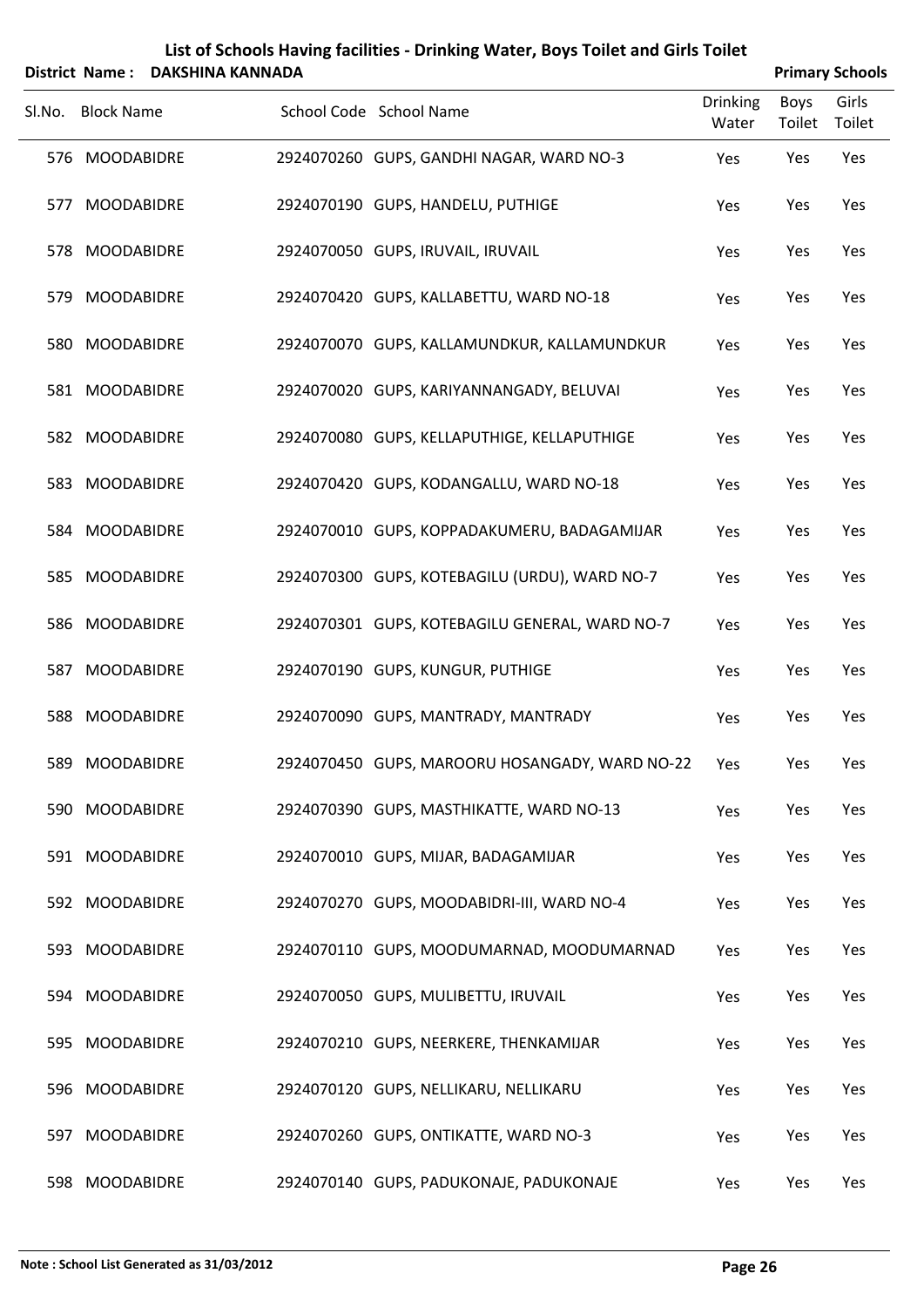| List of Schools Having facilities - Drinking Water, Boys Toilet and Girls Toilet         |
|------------------------------------------------------------------------------------------|
| $\mathbf{A}$ . The set of $\mathbf{A}$ is a set of $\mathbf{A}$ is a set of $\mathbf{A}$ |

| District Name: DAKSHINA KANNADA |  | <b>Primary Schools</b>                          |                          |                |                 |  |
|---------------------------------|--|-------------------------------------------------|--------------------------|----------------|-----------------|--|
| Sl.No. Block Name               |  | School Code School Name                         | <b>Drinking</b><br>Water | Boys<br>Toilet | Girls<br>Toilet |  |
| 599 MOODABIDRE                  |  | 2924070150 GUPS, PADYAR, PADUMARNAD             | Yes                      | Yes            | Yes             |  |
| 600 MOODABIDRE                  |  | 2924070170 GUPS, PANAPILA, PANAPILA             | Yes                      | Yes            | Yes             |  |
| 601 MOODABIDRE                  |  | 2924070230 GUPS, PERIBETTU, VALPADY             | Yes                      | Yes            | Yes             |  |
| 602 MOODABIDRE                  |  | 2924070180 GUPS, PUCHAMOGARU, PUCHAMOGARU       | Yes                      | Yes            | Yes             |  |
| 603 MOODABIDRE                  |  | 2924070050 GUPS, PUPADIKALLU, IRUVAIL           | Yes                      | Yes            | Yes             |  |
| 604 MOODABIDRE                  |  | 2924070190 GUPS, PUTHIGE, PUTHIGE               | Yes                      | Yes            | Yes             |  |
| 605 MOODABIDRE                  |  | 2924070220 GUPS, THODAR, THODAR                 | Yes                      | Yes            | Yes             |  |
| 606 MOODABIDRE                  |  | 2924070160 GUPS, VARNABETTU, PALADKA            | Yes                      | Yes            | Yes             |  |
| 607 PUTTUR                      |  | 2924040090 GLPS BEDRODY - VIDYANAGARA, BAJATHUR | Yes                      | Yes            | Yes             |  |
| 608 PUTTUR                      |  | 2924040520 GLPS, ADANJE, NOOJIBALTHILA          | Yes                      | Yes            | Yes             |  |
| 609 PUTTUR                      |  | 2924040140 GLPS, AMAI, BELANDUR                 | Yes                      | Yes            | Yes             |  |
| 610 PUTTUR                      |  | 2924040620 GLPS, ARELTHADY, SAVANURU            | Yes                      | Yes            | Yes             |  |
| 611 PUTTUR                      |  | 2924040110 GLPS, BALYA PATTE, BALYA             | Yes                      | Yes            | Yes             |  |
| 612 PUTTUR                      |  | 2924040520 GLPS, BERIKE, NOOJIBALTHILA          | Yes                      | Yes            | Yes             |  |
| 613 PUTTUR                      |  | 2924040550 GLPS, CHENNAVARA, PALTHADY           | Yes                      | Yes            | Yes             |  |
| 614 PUTTUR                      |  | 2924040170 GLPS, CHERU, BILINELE                | Yes                      | Yes            | Yes             |  |
| 615 PUTTUR                      |  | 2924040760 GLPS, DEVALA VATARA, WARD NO-9       | Yes                      | Yes            | Yes             |  |
| 616 PUTTUR                      |  | 2924040370 GLPS, EKKADKA, KOLTHIGE              | Yes                      | Yes            | Yes             |  |
| 617 PUTTUR                      |  | 2924040330 GLPS, ETTIYADKA, KEYYUR              | Yes                      | Yes            | Yes             |  |
| 618 PUTTUR                      |  | 2924040110 GLPS, HOSMATA, BALYA                 | Yes                      | Yes            | Yes             |  |
| 619 PUTTUR                      |  | 2924040300 GLPS, HOSTHOTA, KAUKRADY             | Yes                      | Yes            | Yes             |  |
| 620 PUTTUR                      |  | 2924040570 GLPS, IDALA, PERABE                  | Yes                      | Yes            | Yes             |  |
| 621 PUTTUR                      |  | 2924040200 GLPS, IDYADKA, DHOLPADY              | Yes                      | Yes            | Yes             |  |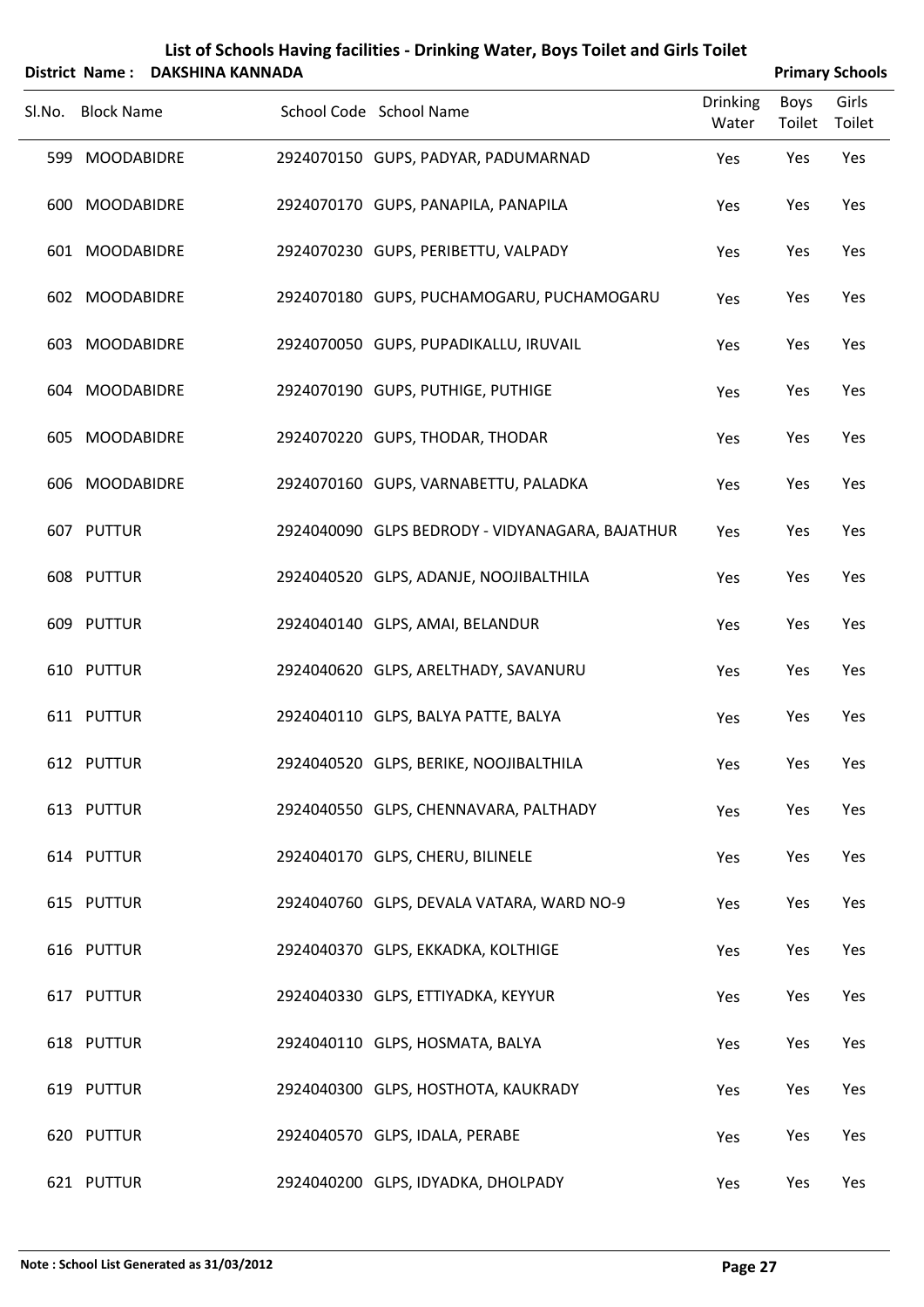|        | <b>District Name:</b> | <b>DAKSHINA KANNADA</b> |                                               |                          |                       | <b>Primary Schools</b> |
|--------|-----------------------|-------------------------|-----------------------------------------------|--------------------------|-----------------------|------------------------|
| Sl.No. | <b>Block Name</b>     |                         | School Code School Name                       | <b>Drinking</b><br>Water | <b>Boys</b><br>Toilet | Girls<br>Toilet        |
|        | 622 PUTTUR            |                         | 2924040440 GLPS, IDYOTTU, KURIYA              | Yes                      | Yes                   | Yes                    |
|        | 623 PUTTUR            |                         | 2924040160 GLPS, IRDE BETTAMPADY, BETTAMPADY  | Yes                      | Yes                   | Yes                    |
|        | 624 PUTTUR            |                         | 2924040330 GLPS, KANIYARA BAILU, KEYYUR       | Yes                      | Yes                   | Yes                    |
|        | 625 PUTTUR            |                         | 2924040450 GLPS, KARKALA, KUTRUPADY           | Yes                      | Yes                   | Yes                    |
|        | 626 PUTTUR            |                         | 2924040040 GLPS, KONDADIKOPPA, ALANKAR        | Yes                      | Yes                   | Yes                    |
|        | 627 PUTTUR            |                         | 2924040180 GLPS, KOPPA, CHARVAKA              | Yes                      | Yes                   | Yes                    |
|        | 628 PUTTUR            |                         | 2924040240 GLPS, KORAMERU, ICHLAMPADY         | Yes                      | Yes                   | Yes                    |
|        | 629 PUTTUR            |                         | 2924040370 GLPS, KORMBADKA, KOLTHIGE          | Yes                      | Yes                   | Yes                    |
|        | 630 PUTTUR            |                         | 2924040590 GLPS, KUNDAJE, RAMAKUNJA           | Yes                      | Yes                   | Yes                    |
|        | 631 PUTTUR            |                         | 2924040930 GLPS, MACHIMALE, WARD NO-26        | Yes                      | Yes                   | Yes                    |
|        | 632 PUTTUR            |                         | 2924040370 GLPS, MALETHODY, KOLTHIGE          | Yes                      | Yes                   | Yes                    |
|        | 633 PUTTUR            |                         | 2924040600 GLPS, MEENADI, RENJILADY           | Yes                      | Yes                   | Yes                    |
|        | 634 PUTTUR            |                         | 2924040380 GLPS, MOGERADKA, KOMBARU           | Yes                      | Yes                   | Yes                    |
|        | 635 PUTTUR            |                         | 2924040350 GLPS, MURAJEKOPPA, KODIMBALA       | Yes                      | Yes                   | Yes                    |
|        | 636 PUTTUR            |                         | 2924040500 GLPS, NOOJIBAILU, NETTANIGE MUDNUR | Yes                      | Yes                   | Yes                    |
|        | 637 PUTTUR            |                         | 2924040600 GLPS, NOOJIRENJILADY, RENJILADY    | Yes                      | Yes                   | Yes                    |
|        | 638 PUTTUR            |                         | 2924040160 GLPS, PARA, BETTAMPADY             | Yes                      | Yes                   | Yes                    |
|        | 639 PUTTUR            |                         | 2924040270 GLPS, PIJAKALA, KADABA             | Yes                      | Yes                   | Yes                    |
|        | 640 PUTTUR            |                         | 2924040650 GLPS, PILIKAJE, SHIRIVAGILU        | Yes                      | Yes                   | Yes                    |
|        | 641 PUTTUR            |                         | 2924040580 GLPS, PUNCHAPPADY, PUNCHAPPADY     | Yes                      | Yes                   | Yes                    |
|        | 642 PUTTUR            |                         | 2924040370 GLPS, SABBADKA, KOLTHIGE           | Yes                      | Yes                   | Yes                    |
|        | 643 PUTTUR            |                         | 2924040360 GLPS, VALAKADAMA, KOILA            | Yes                      | Yes                   | Yes                    |
|        | 644 PUTTUR            |                         | 2924040450 GLPS, VALYA, KUTRUPADY             | Yes                      | Yes                   | Yes                    |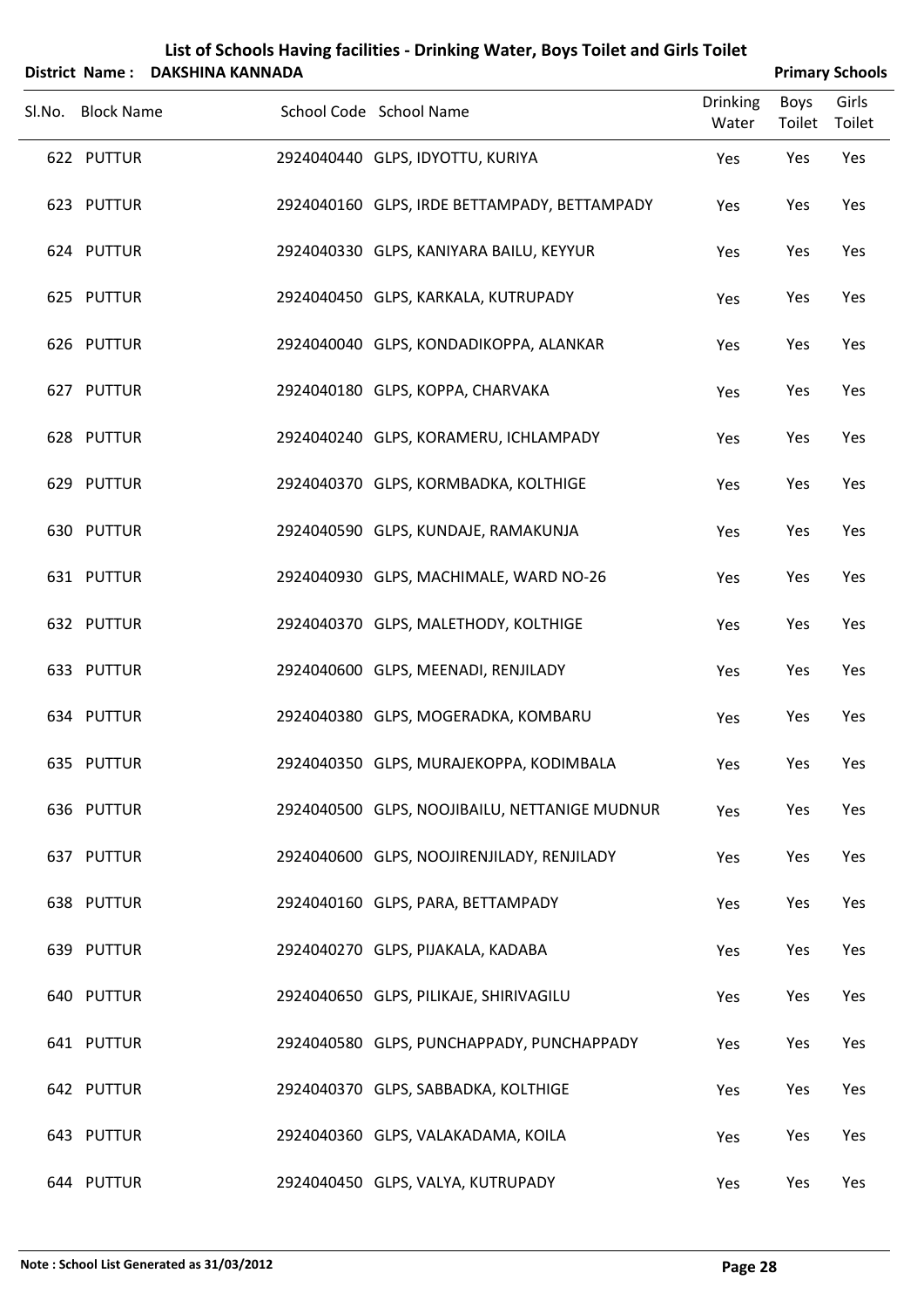|        | <b>District Name:</b> | <b>DAKSHINA KANNADA</b> |                                               |                          |                       | <b>Primary Schools</b> |
|--------|-----------------------|-------------------------|-----------------------------------------------|--------------------------|-----------------------|------------------------|
| Sl.No. | <b>Block Name</b>     |                         | School Code School Name                       | <b>Drinking</b><br>Water | <b>Boys</b><br>Toilet | Girls<br>Toilet        |
|        | 645 PUTTUR            |                         | 2924040070 GMUPS, ARYAPU, ARYAPU              | Yes                      | Yes                   | Yes                    |
|        | 646 PUTTUR            |                         | 2924040780 GMUPS, BOLUVARU, WARD NO-11        | Yes                      | Yes                   | Yes                    |
|        | 647 PUTTUR            |                         | 2924040790 GMUPS, HARADY, WARD NO-12          | Yes                      | Yes                   | Yes                    |
|        | 648 PUTTUR            |                         | 2924040270 GMUPS, KADABA, KADABA              | Yes                      | Yes                   | Yes                    |
|        | 649 PUTTUR            |                         | 2924040460 GMUPS, KAVU, MADANNURU             | Yes                      | Yes                   | Yes                    |
|        | 650 PUTTUR            |                         | 2924040330 GMUPS, KEYYURU, KEYYUR             | Yes                      | Yes                   | Yes                    |
|        | 651 PUTTUR            |                         | 2924040670 GMUPS, KUMBRA, VOLAMOGRU           | Yes                      | Yes                   | Yes                    |
|        | 652 PUTTUR            |                         | 2924040490 GMUPS, NELYADY, NELYADY            | Yes                      | Yes                   | Yes                    |
|        | 653 PUTTUR            |                         | 2924040560 GMUPS, PANAJE, PANAJE              | Yes                      | Yes                   | Yes                    |
|        | 654 PUTTUR            |                         | 2924040840 GMUPS, PUTTUR, WARD NO-17          | Yes                      | Yes                   | Yes                    |
|        | 655 PUTTUR            |                         | 2924040310 GMUPS, THINGALADY, KEDAMBADY       | Yes                      | Yes                   | Yes                    |
|        | 656 PUTTUR            |                         | 2924040660 GMUPS, UPPINANGADY, UPPINANGADY    | Yes                      | Yes                   | Yes                    |
|        | 657 PUTTUR            |                         | 2924040640 GUPS, ADDAHOLE, SHIRADY            | Yes                      | Yes                   | Yes                    |
|        | 658 PUTTUR            |                         | 2924040230 GUPS, ADEKAL, HIREBANDADY          | Yes                      | Yes                   | Yes                    |
|        | 659 PUTTUR            |                         | 2924040030 GUPS, AITHOOR, AITHOOR             | Yes                      | Yes                   | Yes                    |
|        | 660 PUTTUR            |                         | 2924040040 GUPS, ALANKAR, ALANKAR             | Yes                      | Yes                   | Yes                    |
|        | 661 PUTTUR            |                         | 2924040500 GUPS, ALANTHADKA, NETTANIGE MUDNUR | Yes                      | Yes                   | Yes                    |
|        | 662 PUTTUR            |                         | 2924040050 GUPS, ALANTHAYA, ALANTHAYA         | Yes                      | Yes                   | Yes                    |
|        | 663 PUTTUR            |                         | 2924040630 GUPS, ANADKA, SHANTHIGODU          | Yes                      | Yes                   | Yes                    |
|        | 664 PUTTUR            |                         | 2924040550 GUPS, ANKATHADKA, PALTHADY         | Yes                      | Yes                   | Yes                    |
|        | 665 PUTTUR            |                         | 2924040060 GUPS, ARIYADKA, ARIYADKA           | Yes                      | Yes                   | Yes                    |
|        | 666 PUTTUR            |                         | 2924040410 GUPS, ARKA, KUDIPADY               | Yes                      | Yes                   | Yes                    |
|        | 667 PUTTUR            |                         | 2924040090 GUPS, AYODYA NAGAR, BAJATHUR       | Yes                      | Yes                   | Yes                    |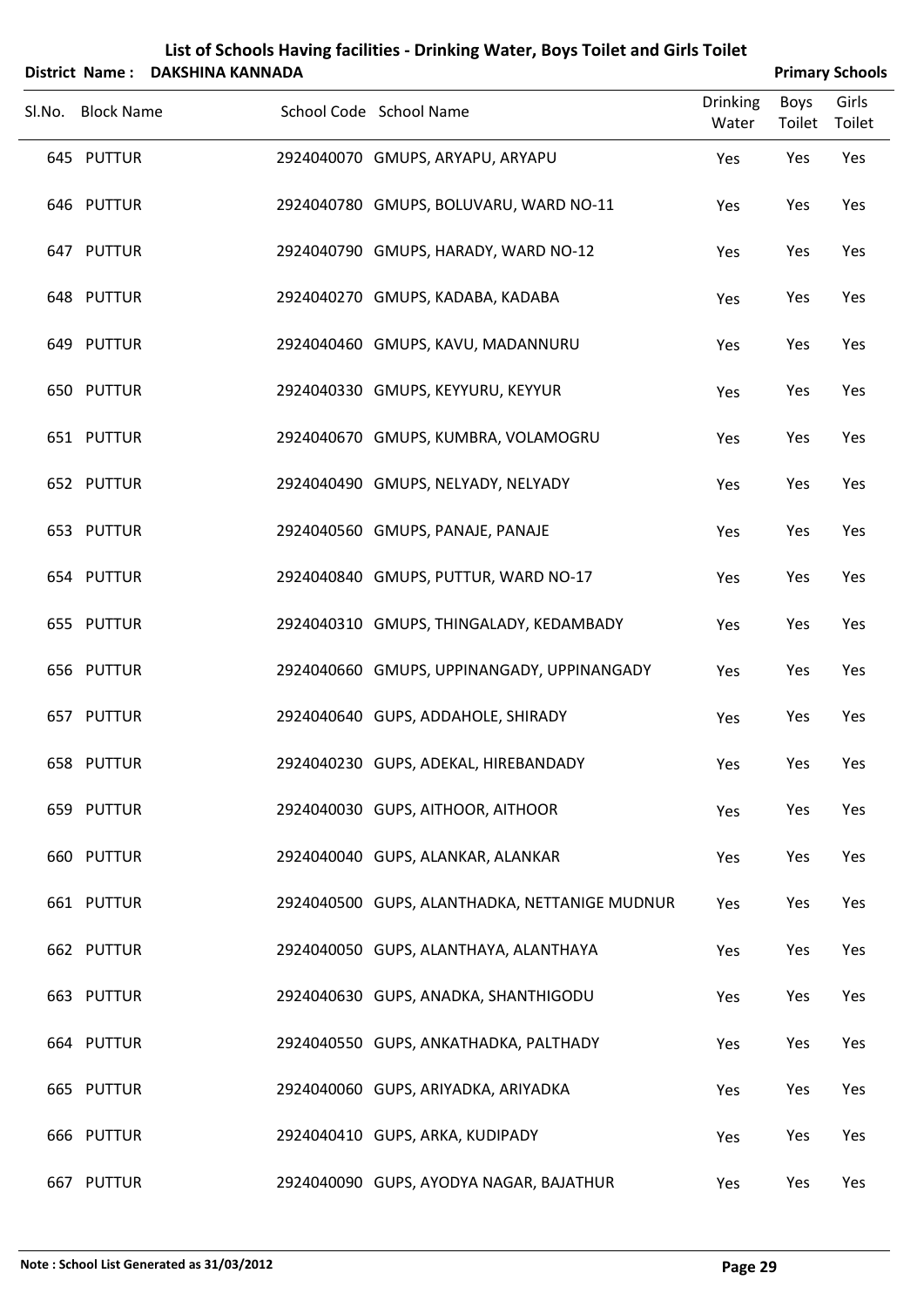|        | District Name:    | DAKSHINA KANNADA |                                              | <b>Primary Schools</b>   |                       |                 |
|--------|-------------------|------------------|----------------------------------------------|--------------------------|-----------------------|-----------------|
| Sl.No. | <b>Block Name</b> |                  | School Code School Name                      | <b>Drinking</b><br>Water | <b>Boys</b><br>Toilet | Girls<br>Toilet |
|        | 668 PUTTUR        |                  | 2924040080 GUPS, BADAGANNUR, BADAGANNUR      | Yes                      | Yes                   | Yes             |
|        | 669 PUTTUR        |                  | 2924040090 GUPS, BAJATHUR, BAJATHUR          | Yes                      | Yes                   | Yes             |
|        | 670 PUTTUR        |                  | 2924040610 GUPS, BAKTHAKODI, SARVE           | Yes                      | Yes                   | Yes             |
|        | 671 PUTTUR        |                  | 2924040100 GUPS, BALNAD, BALNAD              | Yes                      | Yes                   | Yes             |
|        | 672 PUTTUR        |                  | 2924040110 GUPS, BALYA, BALYA                | Yes                      | Yes                   | Yes             |
|        | 673 PUTTUR        |                  | 2924040120 GUPS, BANNURU, BANNURU            | Yes                      | Yes                   | Yes             |
|        | 674 PUTTUR        |                  | 2924040130 GUPS, BANTRA, BANTRA MARDALA      | Yes                      | Yes                   | Yes             |
|        | 675 PUTTUR        |                  | 2924040140 GUPS, BELANDUR, BELANDUR          | Yes                      | Yes                   | Yes             |
|        | 676 PUTTUR        |                  | 2924040150 GUPS, BELLIPADY, BELLIPADY        | Yes                      | Yes                   | Yes             |
|        | 677 PUTTUR        |                  | 2924040160 GUPS, BETTAMPADY, BETTAMPADY      | Yes                      | Yes                   | Yes             |
|        | 678 PUTTUR        |                  | 2924040170 GUPS, BILINELE BAILU, BILINELE    | Yes                      | Yes                   | Yes             |
|        | 679 PUTTUR        |                  | 2924040170 GUPS, BILINELE KAIKAMBA, BILINELE | Yes                      | Yes                   | Yes             |
|        | 680 PUTTUR        |                  | 2924040290 GUPS, BOBBEKERI, KANIYURU         | Yes                      | Yes                   | Yes             |
|        | 681 PUTTUR        |                  | 2924040330 GUPS, BOLIKALA, KEYYUR            | Yes                      | Yes                   | Yes             |
|        | 682 PUTTUR        |                  | 2924040180 GUPS, CHARVAKA, CHARVAKA          | Yes                      | Yes                   | Yes             |
|        | 683 PUTTUR        |                  | 2924040190 GUPS, CHIKKAMUDNUR, CHIKKAMUDNUR  | Yes                      | Yes                   | Yes             |
|        | 684 PUTTUR        |                  | 2924040510 GUPS, CHOORIPADAVU, NIDPALLI      | Yes                      | Yes                   | Yes             |
|        | 685 PUTTUR        |                  | 2924040670 GUPS, DARBETHADKA, VOLAMOGRU      | Yes                      | Yes                   | Yes             |
|        | 686 PUTTUR        |                  | 2924040110 GUPS, DERAJE, BALYA               | Yes                      | Yes                   | Yes             |
|        | 687 PUTTUR        |                  | 2924040200 GUPS, DHOLPADY, DHOLPADY          | Yes                      | Yes                   | Yes             |
|        | 688 PUTTUR        |                  | 2924040250 GUPS, DOOMADKA, IRDE              | Yes                      | Yes                   | Yes             |
|        | 689 PUTTUR        |                  | 2924040670 GUPS, EKATHADKA, VOLAMOGRU        | Yes                      | Yes                   | Yes             |
|        | 690 PUTTUR        |                  | 2924040360 GUPS, GANDIBAGILU, KOILA          | Yes                      | Yes                   | Yes             |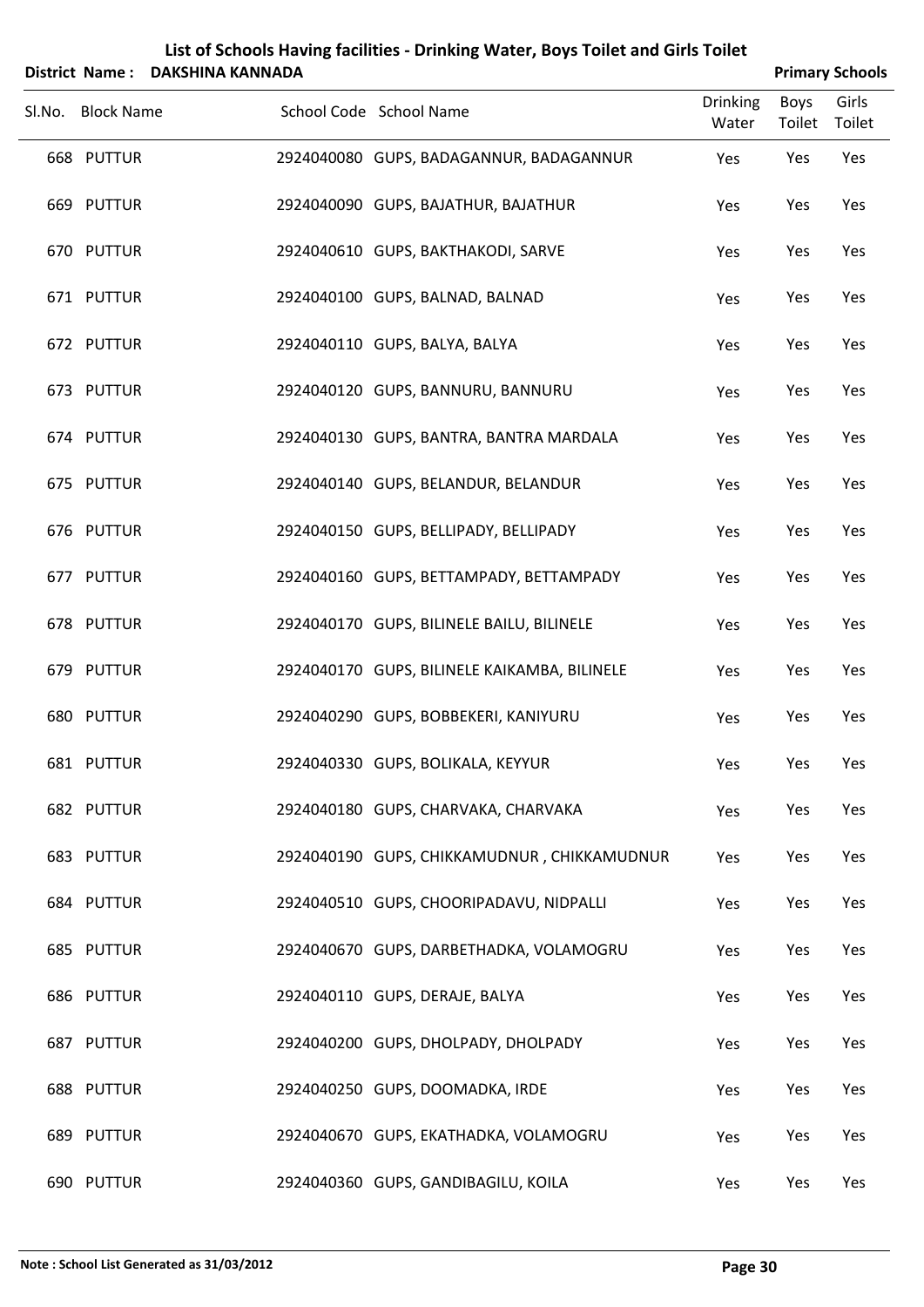|        | <b>District Name:</b> | List of Schools Having facilities - Drinking Water, Boys Toilet and Girls Toilet<br><b>DAKSHINA KANNADA</b> |                                                     | <b>Primary Schools</b> |                 |  |
|--------|-----------------------|-------------------------------------------------------------------------------------------------------------|-----------------------------------------------------|------------------------|-----------------|--|
| SI.No. | <b>Block Name</b>     |                                                                                                             | <b>Drinking</b><br>School Code School Name<br>Water | <b>Boys</b><br>Toilet  | Girls<br>Toilet |  |
|        | 691 PUTTUR            |                                                                                                             | 2924040500 GUPS, GOLIDADI, NETTANIGE MUDNUR<br>Yes  | Yes                    | Yes             |  |
|        | 692 PUTTUR            |                                                                                                             | 2924040210 GUPS, GOLITHATTU, GOLITHATTU<br>Yes      | Yes                    | Yes             |  |
|        | 693 PUTTUR            |                                                                                                             | 2924040220 GUPS, HALENERANKI, HALENERANKI<br>Yes    | Yes                    | Yes             |  |
|        | 694 PUTTUR            |                                                                                                             | 2924040070 GUPS, HANTYARU, ARYAPU<br>Yes            | Yes                    | Yes             |  |
|        | 695 PUTTUR            |                                                                                                             | 2924040230 GUPS, HIREBANDADY, HIREBANDADY<br>Yes    | Yes                    | Yes             |  |
|        | 696 PUTTUR            |                                                                                                             | 2924040660 GUPS, HIRTHADKA, UPPINANGADY<br>Yes      | Yes                    | Yes             |  |
|        | 697 PUTTUR            |                                                                                                             | 2924040090 GUPS, HOSAGADDE, BAJATHUR<br>Yes         | Yes                    | Yes             |  |
|        | 698 PUTTUR            |                                                                                                             | 2924040300 GUPS, HOSAMAJALU, KAUKRADY<br>Yes        | Yes                    | Yes             |  |
|        | 699 PUTTUR            |                                                                                                             | 2924040250 GUPS, IRDE, IRDE<br>Yes                  | Yes                    | Yes             |  |
|        | 700 PUTTUR            |                                                                                                             | 2924040190 GUPS, JIDEKALLU, CHIKKAMUDNUR<br>Yes     | Yes                    | Yes             |  |
|        | 701 PUTTUR            |                                                                                                             | 2924040260 GUPS, KABAKA, KABAKA<br>Yes              | Yes                    | Yes             |  |
|        | 702 PUTTUR            |                                                                                                             | 2924040670 GUPS, KAIKARA, VOLAMOGRU<br>Yes          | Yes                    | Yes             |  |
|        | 703 PUTTUR            |                                                                                                             | 2924040160 GUPS, KAKKURU, BETTAMPADY<br>Yes         | Yes                    | Yes             |  |
|        | 704 PUTTUR            |                                                                                                             | 2924040640 GUPS, KALAPPARU, SHIRADY<br>Yes          | Yes                    | Yes             |  |
|        | 705 PUTTUR            |                                                                                                             | 2924040270 GUPS, KALARA, KADABA<br>Yes              | Yes                    | Yes             |  |
|        | 706 PUTTUR            |                                                                                                             | 2924040290 GUPS, KANIYURU, KANIYURU<br>Yes          | Yes                    | Yes             |  |
|        | 707 PUTTUR            |                                                                                                             | 2924040330 GUPS, KATTATHARU, KEYYUR<br>Yes          | Yes                    | Yes             |  |
|        | 708 PUTTUR            |                                                                                                             | 2924040310 GUPS, KEDAMBADY, KEDAMBADY<br>Yes        | Yes                    | Yes             |  |
|        | 709 PUTTUR            |                                                                                                             | 2924040230 GUPS, KEMMARA, HIREBANDADY<br>Yes        | Yes                    | Yes             |  |
|        | 710 PUTTUR            |                                                                                                             | 2924040730 GUPS, KEMMAYI, WARD NO-6<br>Yes          | Yes                    | Yes             |  |
|        | 711 PUTTUR            |                                                                                                             | 2924040320 GUPS, KEMMINJE, KEMMINJE<br>Yes          | Yes                    | Yes             |  |
|        | 712 PUTTUR            |                                                                                                             | 2924040450 GUPS, KEPU, KUTRUPADY<br>Yes             | Yes                    | Yes             |  |
|        | 713 PUTTUR            |                                                                                                             | 2924040010 GUPS, KERMAYI, 102-NEKKILADY<br>Yes      | Yes                    | Yes             |  |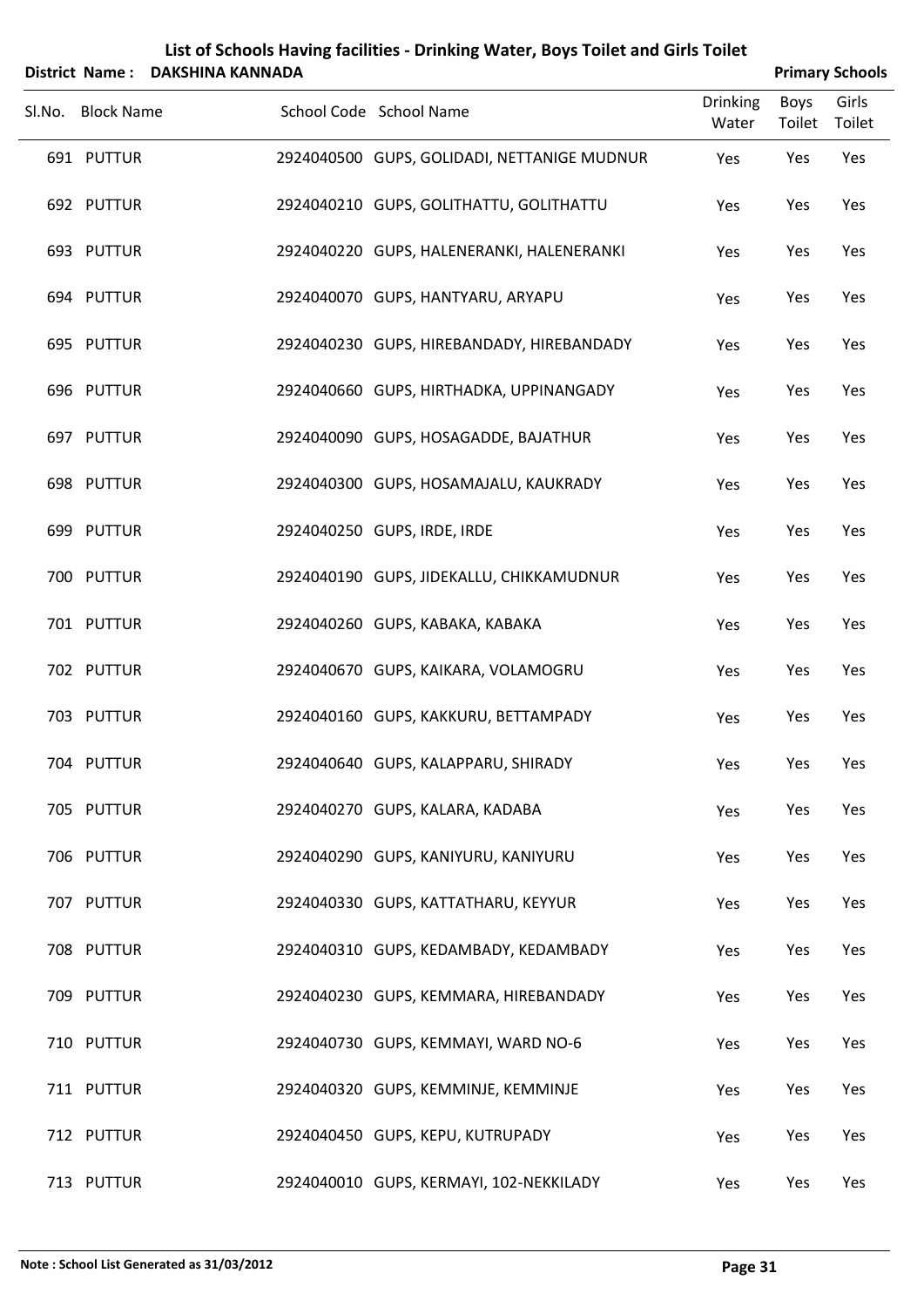|        |                   | District Name: DAKSHINA KANNADA |                                               |                          |                | <b>Primary Schools</b> |
|--------|-------------------|---------------------------------|-----------------------------------------------|--------------------------|----------------|------------------------|
| Sl.No. | <b>Block Name</b> |                                 | School Code School Name                       | <b>Drinking</b><br>Water | Boys<br>Toilet | Girls<br>Toilet        |
|        | 714 PUTTUR        |                                 | 2924040340 GUPS, KODIMBADY, KODIMBADY         | Yes                      | Yes            | Yes                    |
|        | 715 PUTTUR        |                                 | 2924040350 GUPS, KODIMBALA, KODIMBALA         | Yes                      | Yes            | Yes                    |
|        | 716 PUTTUR        |                                 | 2924040080 GUPS, KOILA BADAGANNUR, BADAGANNUR | Yes                      | Yes            | Yes                    |
|        | 717 PUTTUR        |                                 | 2924040360 GUPS, KOILA K.C.FARM, KOILA        | Yes                      | Yes            | Yes                    |
|        | 718 PUTTUR        |                                 | 2924040370 GUPS, KOLTHIGE, KOLTHIGE           | Yes                      | Yes            | Yes                    |
|        | 719 PUTTUR        |                                 | 2924040380 GUPS, KOMBARU, KOMBARU             | Yes                      | Yes            | Yes                    |
|        | 720 PUTTUR        |                                 | 2924040390 GUPS, KONAJE, KONAJE               | Yes                      | Yes            | Yes                    |
|        | 721 PUTTUR        |                                 | 2924040400 GUPS, KONALU, KONALU               | Yes                      | Yes            | Yes                    |
|        | 722 PUTTUR        |                                 | 2924040410 GUPS, KUDIPADY, KUDIPADY           | Yes                      | Yes            | Yes                    |
|        | 723 PUTTUR        |                                 | 2924040420 GUPS, KUDMAR, KUDMAR               | Yes                      | Yes            | Yes                    |
|        | 724 PUTTUR        |                                 | 2924040580 GUPS, KUMARAMANGALA, PUNCHAPPADY   | Yes                      | Yes            | Yes                    |
|        | 725 PUTTUR        |                                 | 2924040430 GUPS, KUNTHUR PADAVU, KUNTHUR      | Yes                      | Yes            | Yes                    |
|        | 726 PUTTUR        |                                 | 2924040430 GUPS, KUNTHUR, KUNTHUR             | Yes                      | Yes            | Yes                    |
|        | 727 PUTTUR        |                                 | 2924040370 GUPS, KUNTIKANA, KOLTHIGE          | Yes                      | Yes            | Yes                    |
|        | 728 PUTTUR        |                                 | 2924040440 GUPS, KURIYA, KURIYA               | Yes                      | Yes            | Yes                    |
|        | 729 PUTTUR        |                                 | 2924040450 GUPS, KUTRUPADY, KUTRUPADY         | Yes                      | Yes            | Yes                    |
|        | 730 PUTTUR        |                                 | 2924040670 GUPS, KUTTINOPINADKA, VOLAMOGRU    | Yes                      | Yes            | Yes                    |
|        | 731 PUTTUR        |                                 | 2924040460 GUPS, MADANNURU, MADANNURU         | Yes                      | Yes            | Yes                    |
|        | 732 PUTTUR        |                                 | 2924040370 GUPS, MANIKARA, KOLTHIGE           | Yes                      | Yes            | Yes                    |
|        | 733 PUTTUR        |                                 | 2924040550 GUPS, MANJUNATHA NAGAR, PALTHADY   | Yes                      | Yes            | Yes                    |
|        | 734 PUTTUR        |                                 | 2924040500 GUPS, MENALA, NETTANIGE MUDNUR     | Yes                      | Yes            | Yes                    |
|        | 735 PUTTUR        |                                 | 2924040160 GUPS, MITHADKA, BETTAMPADY         | Yes                      | Yes            | Yes                    |
|        | 736 PUTTUR        |                                 | 2924040480 GUPS, MUKVE, NARIMOGRU             | Yes                      | Yes            | Yes                    |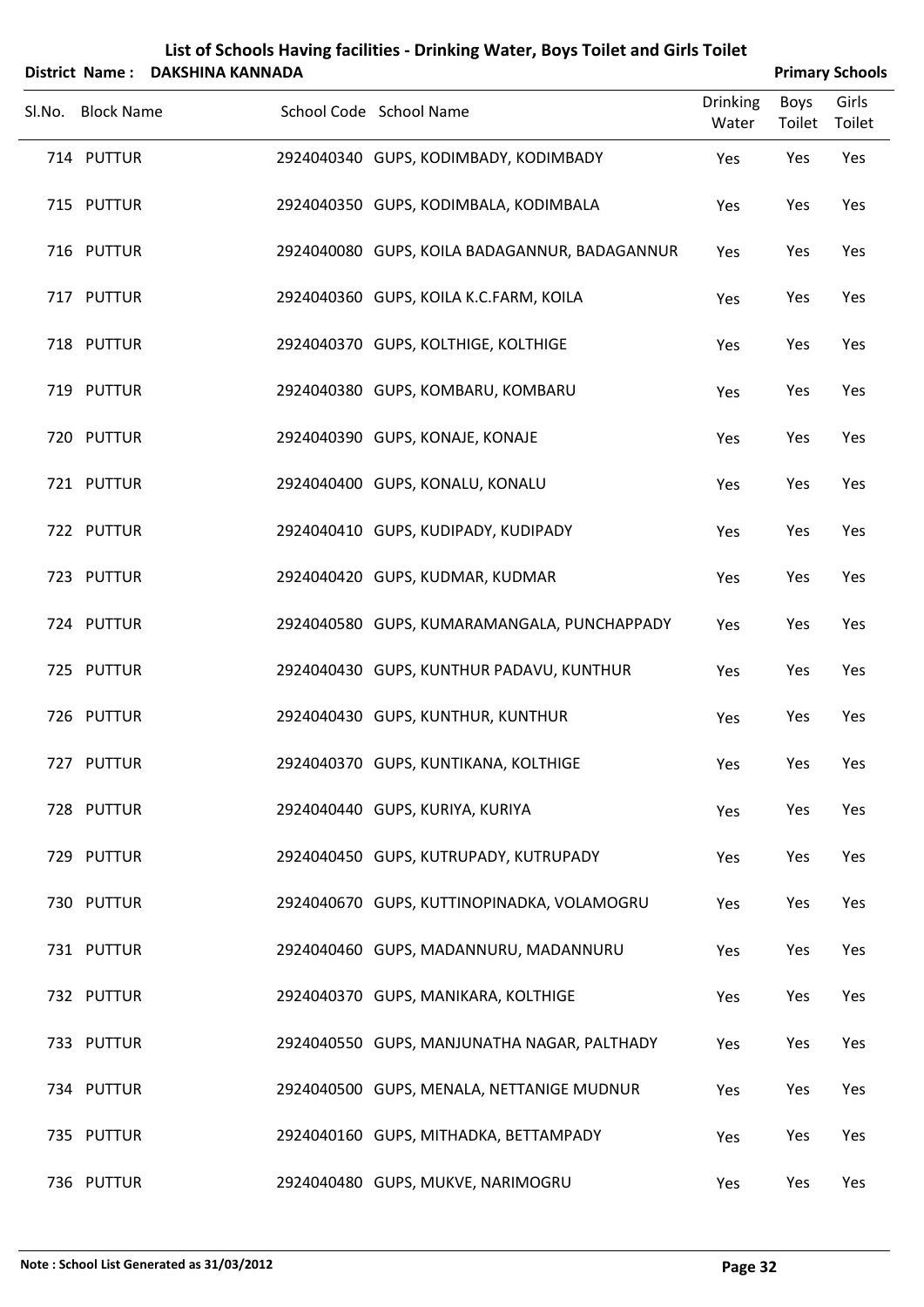|        |                   | District Name: DAKSHINA KANNADA |                                                               |                          |                       | <b>Primary Schools</b> |
|--------|-------------------|---------------------------------|---------------------------------------------------------------|--------------------------|-----------------------|------------------------|
| Sl.No. | <b>Block Name</b> |                                 | School Code School Name                                       | <b>Drinking</b><br>Water | <b>Boys</b><br>Toilet | Girls<br>Toilet        |
|        | 737 PUTTUR        |                                 | 2924040510 GUPS, MUNDUR-1, NIDPALLI                           | Yes                      | Yes                   | Yes                    |
|        | 738 PUTTUR        |                                 | 2924040470 GUPS, MUNDURU, MUNDURU                             | Yes                      | Yes                   | Yes                    |
|        | 739 PUTTUR        |                                 | 2924040260 GUPS, MURA, KABAKA                                 | Yes                      | Yes                   | Yes                    |
|        | 740 PUTTUR        |                                 | 2924040180 GUPS, NANILA, CHARVAKA                             | Yes                      | Yes                   | Yes                    |
|        | 741 PUTTUR        |                                 | 2924040460 GUPS, NANYA, MADANNURU                             | Yes                      | Yes                   | Yes                    |
|        | 742 PUTTUR        |                                 | 2924040480 GUPS, NARIMOGRU, NARIMOGRU                         | Yes                      | Yes                   | Yes                    |
|        | 743 PUTTUR        |                                 | 2924040020 GUPS, NEKKILADY-34, 34-NEKKILADY                   | Yes                      | Yes                   | Yes                    |
|        | 744 PUTTUR        |                                 | 2924040030 GUPS, NELYADKA, AITHOOR                            | Yes                      | Yes                   | Yes                    |
|        | 745 PUTTUR        |                                 | 2924040240 GUPS, NERLA, ICHLAMPADY                            | Yes                      | Yes                   | Yes                    |
|        | 746 PUTTUR        |                                 | 2924040500 GUPS, NETTANIGE MUDNUR, NETTANIGE<br><b>MUDNUR</b> | Yes                      | Yes                   | Yes                    |
|        | 747 PUTTUR        |                                 | 2924040510 GUPS, NIDPALLI, NIDPALLI                           | Yes                      | Yes                   | Yes                    |
|        | 748 PUTTUR        |                                 | 2924040520 GUPS, NOOJIBALTHILA, NOOJIBALTHILA                 | Yes                      | Yes                   | Yes                    |
|        | 749 PUTTUR        |                                 | 2924040560 GUPS, ODYA, PANAJE                                 | Yes                      | Yes                   | Yes                    |
|        | 750 PUTTUR        |                                 | 2924040350 GUPS, ONTHRADKA, KODIMBALA                         | Yes                      | Yes                   | Yes                    |
|        | 751 PUTTUR        |                                 | 2924040530 GUPS, PADNUR, PADNUR                               | Yes                      | Yes                   | Yes                    |
|        | 752 PUTTUR        |                                 | 2924040490 GUPS, PADUBETTU, NELYADY                           | Yes                      | Yes                   | Yes                    |
|        | 753 PUTTUR        |                                 | 2924040540 GUPS, PADUMALE, PADUVANNURU                        | Yes                      | Yes                   | Yes                    |
|        | 754 PUTTUR        |                                 | 2924040130 GUPS, PALETHADKA, BANTRA MARDALA                   | Yes                      | Yes                   | Yes                    |
|        | 755 PUTTUR        |                                 | 2924040140 GUPS, PALLATHARU, BELANDUR                         | Yes                      | Yes                   | Yes                    |
|        | 756 PUTTUR        |                                 | 2924040550 GUPS, PALTHADY, PALTHADY                           | Yes                      | Yes                   | Yes                    |
|        | 757 PUTTUR        |                                 | 2924040350 GUPS, PANYA GURIYADKA, KODIMBALA                   | Yes                      | Yes                   | Yes                    |
|        | 758 PUTTUR        |                                 | 2924040460 GUPS, PAPEMAJALU, MADANNURU                        | Yes                      | Yes                   | Yes                    |
|        | 759 PUTTUR        |                                 | 2924040710 GUPS, PARLADKA, WARD NO-4                          | Yes                      | Yes                   | Yes                    |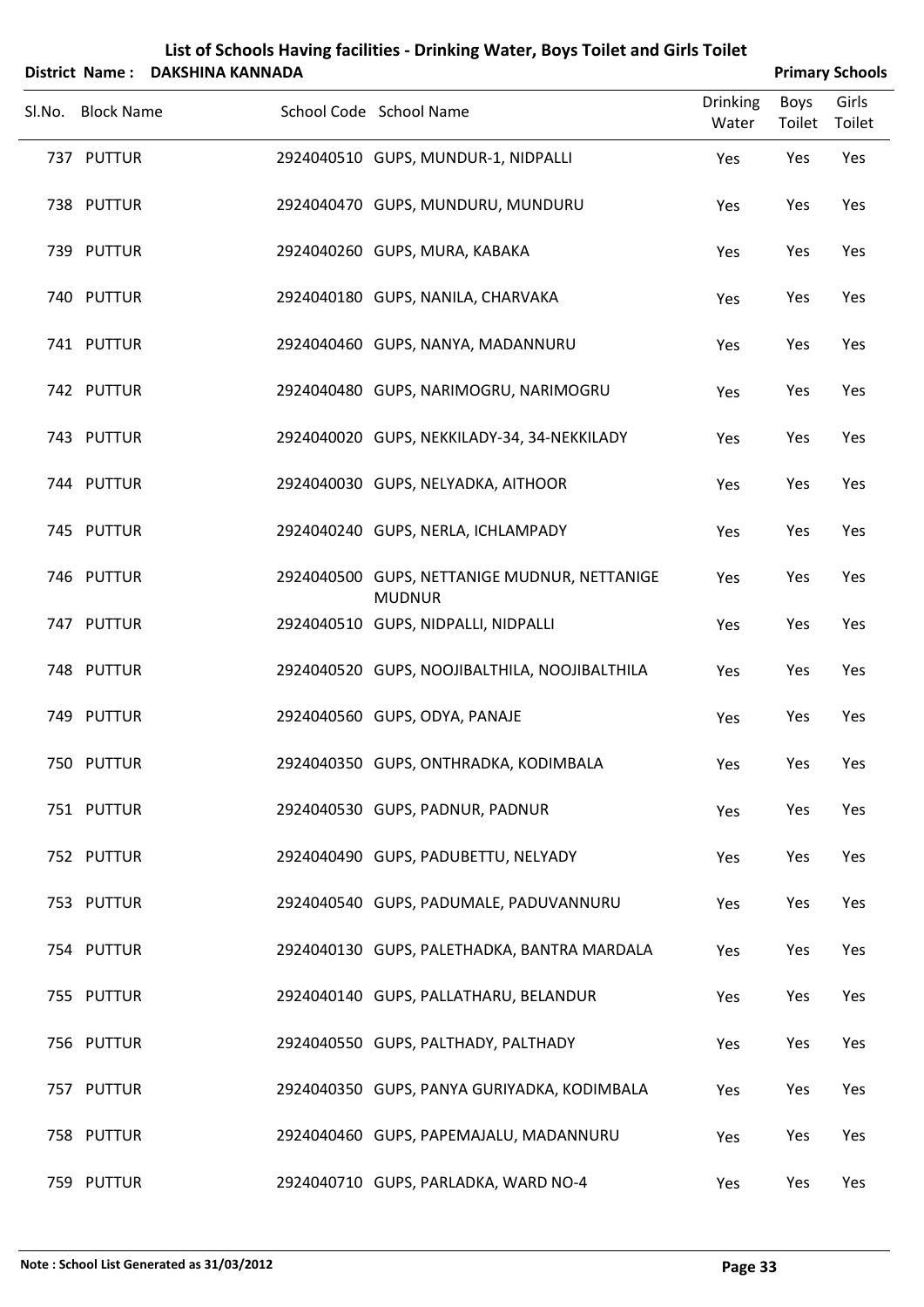|                   | District Name: DAKSHINA KANNADA |                                                           |                          |                       | <b>Primary Schools</b> |
|-------------------|---------------------------------|-----------------------------------------------------------|--------------------------|-----------------------|------------------------|
| Sl.No. Block Name |                                 | School Code School Name                                   | <b>Drinking</b><br>Water | <b>Boys</b><br>Toilet | Girls<br>Toilet        |
| 760 PUTTUR        |                                 | 2924040670 GUPS, PARPUNJA, VOLAMOGRU                      | Yes                      | Yes                   | Yes                    |
| 761 PUTTUR        |                                 | 2924040570 GUPS, PERABE, PERABE                           | Yes                      | Yes                   | Yes                    |
| 762 PUTTUR        |                                 | 2924040250 GUPS, PERALTHADKA, IRDE                        | Yes                      | Yes                   | Yes                    |
| 763 PUTTUR        |                                 | 2924040370 GUPS, PERLAMPADY, KOLTHIGE                     | Yes                      | Yes                   | Yes                    |
| 764 PUTTUR        |                                 | 2924040500 GUPS, PERNAJE, NETTANIGE MUDNUR                | Yes                      | Yes                   | Yes                    |
| 765 PUTTUR        |                                 | 2924040490 GUPS, PUCHERI, NELYADY                         | Yes                      | Yes                   | Yes                    |
| 766 PUTTUR        |                                 | 2924040170 GUPS, PUTHILA BAILADKA, BILINELE               | Yes                      | Yes                   | Yes                    |
| 767 PUTTUR        |                                 | 2924040390 GUPS, PUTTIGE, KONAJE                          | Yes                      | Yes                   | Yes                    |
| 768 PUTTUR        |                                 | 2924040830 GUPS, RAGIKUMERI, WARD NO-16                   | Yes                      | Yes                   | Yes                    |
| 769 PUTTUR        |                                 | 2924040590 GUPS, RAMAKUNJA, RAMAKUNJA                     | Yes                      | Yes                   | Yes                    |
| 770 PUTTUR        |                                 | 2924040600 GUPS, RENJILADY, RENJILADY                     | Yes                      | Yes                   | Yes                    |
| 771 PUTTUR        |                                 | 2924040360 GUPS, SABALURU, KOILA                          | Yes                      | Yes                   | Yes                    |
| 772 PUTTUR        |                                 | 2924040100 GUPS, SAJA, BALNAD                             | Yes                      | Yes                   | Yes                    |
| 773 PUTTUR        |                                 | 2924040540 GUPS, SAJANKADY, PADUVANNURU                   | Yes                      | Yes                   | Yes                    |
| 774 PUTTUR        |                                 | 2924040740 GUPS, SALMARA, WARD NO-7                       | Yes                      | Yes                   | Yes                    |
| 775 PUTTUR        |                                 | 2924040880 GUPS, SAMETHADKA, WARD NO-21                   | Yes                      | Yes                   | Yes                    |
| 776 PUTTUR        |                                 | 2924040910 GUPS, SANJAYA NAGAR, WARD NO-24                | Yes                      | Yes                   | Yes                    |
| 777 PUTTUR        |                                 | 2924040610 GUPS, SARVE, SARVE                             | Yes                      | Yes                   | Yes                    |
| 778 PUTTUR        |                                 | 2924040620 GUPS, SAVANUR MOGARU, SAVANURU                 | Yes                      | Yes                   | Yes                    |
| 779 PUTTUR        |                                 | 2924040620 GUPS, SAVANUR, SAVANURU                        | Yes                      | Yes                   | Yes                    |
| 780 PUTTUR        |                                 | 2924040630 GUPS, SHANTHIGODU, SHANTHIGODU                 | Yes                      | Yes                   | Yes                    |
| 781 PUTTUR        |                                 | 2924040020 GUPS, SHANTHINAGAR NEKKILADY, 34-<br>NEKKILADY | Yes                      | Yes                   | Yes                    |
| 782 PUTTUR        |                                 | 2924040210 GUPS, SHANTINAGARA GOLITHATTU,<br>GOLITHATTU   | Yes                      | Yes                   | Yes                    |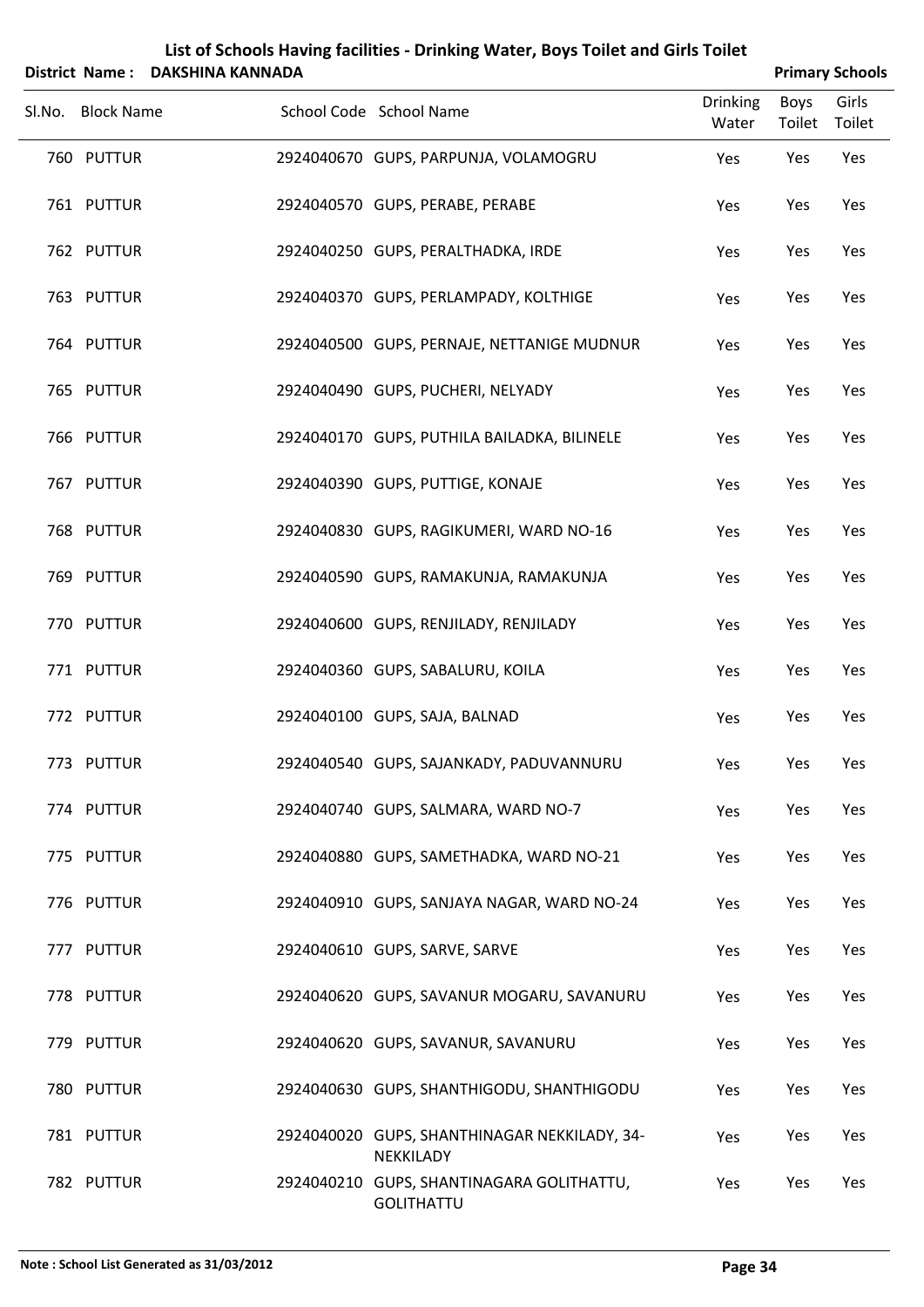|        |                   | District Name: DAKSHINA KANNADA |                                                |                          |                       | <b>Primary Schools</b> |
|--------|-------------------|---------------------------------|------------------------------------------------|--------------------------|-----------------------|------------------------|
| Sl.No. | <b>Block Name</b> |                                 | School Code School Name                        | <b>Drinking</b><br>Water | <b>Boys</b><br>Toilet | Girls<br>Toilet        |
|        | 783 PUTTUR        |                                 | 2924040040 GUPS, SHARAVURU, ALANKAR            | Yes                      | Yes                   | Yes                    |
|        | 784 PUTTUR        |                                 | 2924040640 GUPS, SHIRADY, SHIRADY              | Yes                      | Yes                   | Yes                    |
|        | 785 PUTTUR        |                                 | 2924040650 GUPS, SHIRIVAGILU, SHIRIVAGILU      | Yes                      | Yes                   | Yes                    |
|        | 786 PUTTUR        |                                 | 2924040560 GUPS, SURAMBAILU, PANAJE            | Yes                      | Yes                   | Yes                    |
|        | 787 PUTTUR        |                                 | 2924040330 GUPS, THEGGU, KEYYUR                | Yes                      | Yes                   | Yes                    |
|        | 788 PUTTUR        |                                 | 2924040660 GUPS, UPPINANGADY MATA, UPPINANGADY | Yes                      | Yes                   | Yes                    |
|        | 789 PUTTUR        |                                 | 2924040630 GUPS, VEERAMANGALA, SHANTHIGODU     | Yes                      | Yes                   | Yes                    |
|        | 790 SULLIA        |                                 | 2924050130 GLPS, ACHRAPPADY, DEVACHALLA        | Yes                      | Yes                   | Yes                    |
|        | 791 SULLIA        |                                 | 2924050040 GLPS, AJJAVARA, AJJAVARA            | Yes                      | Yes                   | Yes                    |
|        | 792 SULLIA        |                                 | 2924050250 GLPS, BALKAJE, MADAPPADY            | Yes                      | Yes                   | Yes                    |
|        | 793 SULLIA        |                                 | 2924050390 GLPS, BANADKA, YENEKALLU            | Yes                      | Yes                   | Yes                    |
|        | 794 SULLIA        |                                 | 2924050230 GLPS, BENDODI, KOLLAMOGRU           | Yes                      | Yes                   | Yes                    |
|        | 795 SULLIA        |                                 | 2924050080 GLPS, BILIYAR, ARANTHODU            | Yes                      | Yes                   | Yes                    |
|        | 796 SULLIA        |                                 | 2924050160 GLPS, BOLUBAILU, JALSOOR            | Yes                      | Yes                   | Yes                    |
|        | 797 SULLIA        |                                 | 2924050050 GLPS, BOOTHAKALLU, ALETTY           | Yes                      | Yes                   | Yes                    |
|        | 798 SULLIA        |                                 | 2924050270 GLPS, DASARABAILU, MARKANJA         | Yes                      | Yes                   | Yes                    |
|        | 799 SULLIA        |                                 | 2924050020 GLPS, DERAJE, AIVARNADU             | Yes                      | Yes                   | Yes                    |
|        | 800 SULLIA        |                                 | 2924050130 GLPS, DEVA, DEVACHALLA              | Yes                      | Yes                   | Yes                    |
|        | 801 SULLIA        |                                 | 2924050390 GLPS, DEVARAHALLI, YENEKALLU        | Yes                      | Yes                   | Yes                    |
|        | 802 SULLIA        |                                 | 2924050040 GLPS, DODDERI, AJJAVARA             | Yes                      | Yes                   | Yes                    |
|        | 803 SULLIA        |                                 | 2924050230 GLPS, GADIKALLU, KOLLAMOGRU         | Yes                      | Yes                   | Yes                    |
|        | 804 SULLIA        |                                 | 2924050310 GLPS, GATTIGAR, NELLURU KEMRAJE     | Yes                      | Yes                   | Yes                    |
|        | 805 SULLIA        |                                 | 2924050230 GLPS, GOVINDANAGARA, KOLLAMOGRU     | Yes                      | Yes                   | Yes                    |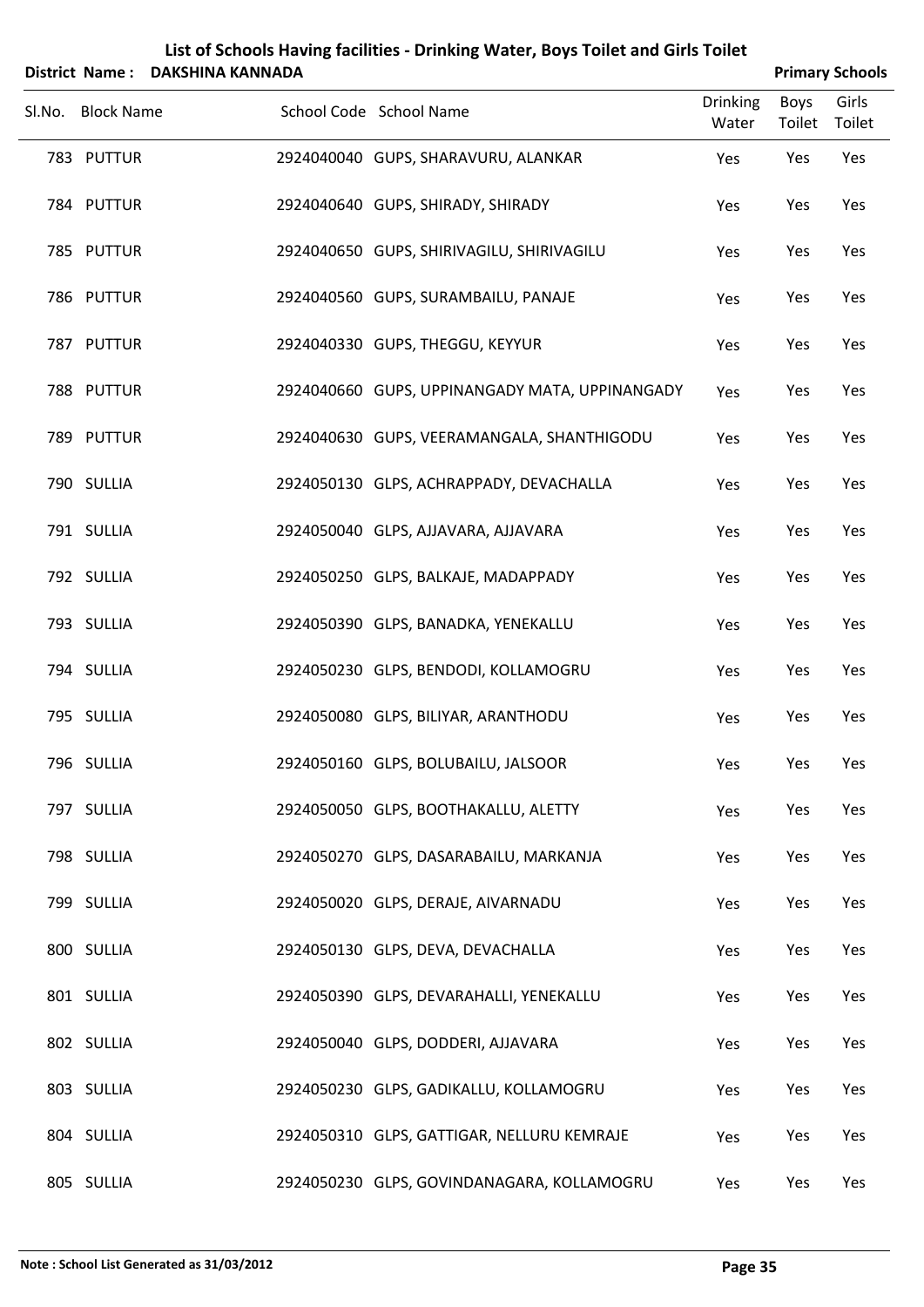| <b>District Name:</b> | DAKSHINA KANNADA |                                                 |                          |                       | <b>Primary Schools</b> |
|-----------------------|------------------|-------------------------------------------------|--------------------------|-----------------------|------------------------|
| Sl.No. Block Name     |                  | School Code School Name                         | <b>Drinking</b><br>Water | <b>Boys</b><br>Toilet | Girls<br>Toilet        |
| 806 SULLIA            |                  | 2924050250 GLPS, HADIKALLU, MADAPPADY           | Yes                      | Yes                   | Yes                    |
| 807 SULLIA            |                  | 2924050300 GLPS, HALEMAJALU, NALKOOR            | Yes                      | Yes                   | Yes                    |
| 808 SULLIA            |                  | 2924050140 GLPS, HARIPURA, GUTHIGARU            | Yes                      | Yes                   | Yes                    |
| 809 SULLIA            |                  | 2924050060 GLPS, HASANADKA, AMARAMUDNUR         | Yes                      | Yes                   | Yes                    |
| 810 SULLIA            |                  | 2924050400 GLPS, HEMALA, YENMOOR                | Yes                      | Yes                   | Yes                    |
| 811 SULLIA            |                  | 2924050110 GLPS, HIRIYADKA, BALUGODU            | Yes                      | Yes                   | Yes                    |
| 812 SULLIA            |                  | 2924050261 GLPS, IRUVAMBALLA, MANDEKOLU         | Yes                      | Yes                   | Yes                    |
| 813 SULLIA            |                  | 2924050260 GLPS, KALLADKA, MANDEKOLU            | Yes                      | Yes                   | Yes                    |
| 814 SULLIA            |                  | 2924050220 GLPS, KALPATHABAIL, KODIYALA         | Yes                      | Yes                   | Yes                    |
| 815 SULLIA            |                  | 2924050080 GLPS, KALUBAILU, ARANTHODU           | Yes                      | Yes                   | Yes                    |
| 816 SULLIA            |                  | 2924050140 GLPS, KAMILA, GUTHIGARU              | Yes                      | Yes                   | Yes                    |
| 817 SULLIA            |                  | 2924050210 GLPS, KANKAL, KENYA                  | Yes                      | Yes                   | Yes                    |
| 818 SULLIA            |                  | 2924050260 GLPS, KANYANA, MANDEKOLU             | Yes                      | Yes                   | Yes                    |
| 819 SULLIA            |                  | 2924050380 GLPS, KARAMBILA, YEDAMANGALA         | Yes                      | Yes                   | Yes                    |
| 820 SULLIA            |                  | 2924050130 GLPS, KARANGALLU, DEVACHALLA         | Yes                      | Yes                   | Yes                    |
| 821 SULLIA            |                  | 2924050290 GLPS, KAYARTHADKA, MURULYA           | Yes                      | Yes                   | Yes                    |
| 822 SULLIA            |                  | 2924050160 GLPS, KEMANABALLI, JALSOOR           | Yes                      | Yes                   | Yes                    |
| 823 SULLIA            |                  | 2924050210 GLPS, KENYA, KENYA                   | Yes                      | Yes                   | Yes                    |
| 824 SULLIA            |                  | 2924050080 GLPS, KIRLAYA, ARANTHODU             | Yes                      | Yes                   | Yes                    |
| 825 SULLIA            |                  | 2924050370 GLPS, KODIYALABAILU, UBARADKA MITHUR | Yes                      | Yes                   | Yes                    |
| 826 SULLIA            |                  | 2924050320 GLPS, KOTEGUDDE, PAMBETHADY          | Yes                      | Yes                   | Yes                    |
| 827 SULLIA            |                  | 2924050260 GLPS, KUKETTY, MANDEKOLU             | Yes                      | Yes                   | Yes                    |
| 828 SULLIA            |                  | 2924050350 GLPS, KULKUNDA, SUBRAHMANYA          | Yes                      | Yes                   | Yes                    |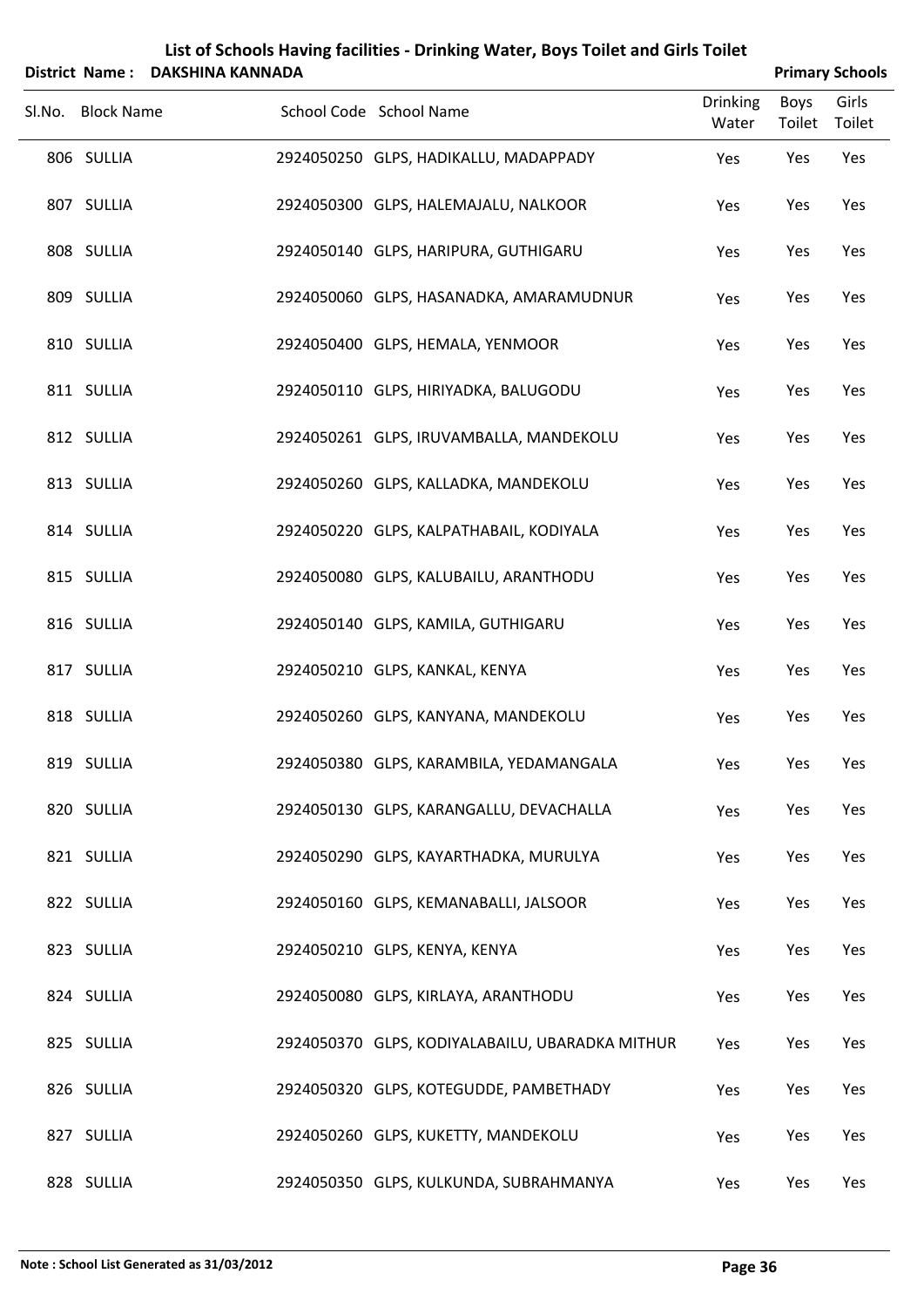|        |                   | District Name: DAKSHINA KANNADA |                                          |                          |                       | <b>Primary Schools</b> |
|--------|-------------------|---------------------------------|------------------------------------------|--------------------------|-----------------------|------------------------|
| Sl.No. | <b>Block Name</b> |                                 | School Code School Name                  | <b>Drinking</b><br>Water | <b>Boys</b><br>Toilet | Girls<br>Toilet        |
|        | 829 SULLIA        |                                 | 2924050260 GLPS, MAITHADKA, MANDEKOLU    | Yes                      | Yes                   | Yes                    |
|        | 830 SULLIA        |                                 | 2924050290 GLPS, MANYADKA, MURULYA       | Yes                      | Yes                   | Yes                    |
|        | 831 SULLIA        |                                 | 2924050380 GLPS, MARDURADKA, YEDAMANGALA | Yes                      | Yes                   | Yes                    |
|        | 832 SULLIA        |                                 | 2924050260 GLPS, MARGA, MANDEKOLU        | Yes                      | Yes                   | Yes                    |
|        | 833 SULLIA        |                                 | 2924050300 GLPS, METTINADKA, NALKOOR     | Yes                      | Yes                   | Yes                    |
|        | 834 SULLIA        |                                 | 2924050220 GLPS, MOOVAPPE, KODIYALA      | Yes                      | Yes                   | Yes                    |
|        | 835 SULLIA        |                                 | 2924050200 GLPS, MUGERU, KANAKAMAJALU    | Yes                      | Yes                   | Yes                    |
|        | 836 SULLIA        |                                 | 2924050260 GLPS, MUROORU, MANDEKOLU      | Yes                      | Yes                   | Yes                    |
|        | 837 SULLIA        |                                 | 2924050140 GLPS, MUTHLAJE, GUTHIGARU     | Yes                      | Yes                   | Yes                    |
|        | 838 SULLIA        |                                 | 2924050050 GLPS, NAGAPATTANA, ALETTY     | Yes                      | Yes                   | Yes                    |
|        | 839 SULLIA        |                                 | 2924050210 GLPS, NELYADKA, KENYA         | Yes                      | Yes                   | Yes                    |
|        | 840 SULLIA        |                                 | 2924050020 GLPS, NIDUBE, AIVARNADU       | Yes                      | Yes                   | Yes                    |
|        | 841 SULLIA        |                                 | 2924050140 GLPS, PAIKA, GUTHIGARU        | Yes                      | Yes                   | Yes                    |
|        | 842 SULLIA        |                                 | 2924050050 GLPS, PAIMBECHAL, ALETTY      | Yes                      | Yes                   | Yes                    |
|        | 843 SULLIA        |                                 | 2924050030 GLPS, PANDIGADDE, AIVATHOKLU  | Yes                      | Yes                   | Yes                    |
|        | 844 SULLIA        |                                 | 2924050380 GLPS, PARLA, YEDAMANGALA      | Yes                      | Yes                   | Yes                    |
|        | 845 SULLIA        |                                 | 2924050120 GLPS, PATAJE, BELLARE         | Yes                      | Yes                   | Yes                    |
|        | 846 SULLIA        |                                 | 2924050360 GLPS, PETHAJE, THODIKANA      | Yes                      | Yes                   | Yes                    |
|        | 847 SULLIA        |                                 | 2924050380 GLPS, PULIKUKKU, YEDAMANGALA  | Yes                      | Yes                   | Yes                    |
|        | 848 SULLIA        |                                 | 2924050260 GLPS, PUTHYA, MANDEKOLU       | Yes                      | Yes                   | Yes                    |
|        | 849 SULLIA        |                                 | 2924050050 GLPS, RANGATHAMALE, ALETTY    | Yes                      | Yes                   | Yes                    |
|        | 850 SULLIA        |                                 | 2924050100 GLPS, SAMPYADI, BALPA         | Yes                      | Yes                   | Yes                    |
|        | 851 SULLIA        |                                 | 2924050130 GLPS, SEVAJE, DEVACHALLA      | Yes                      | Yes                   | Yes                    |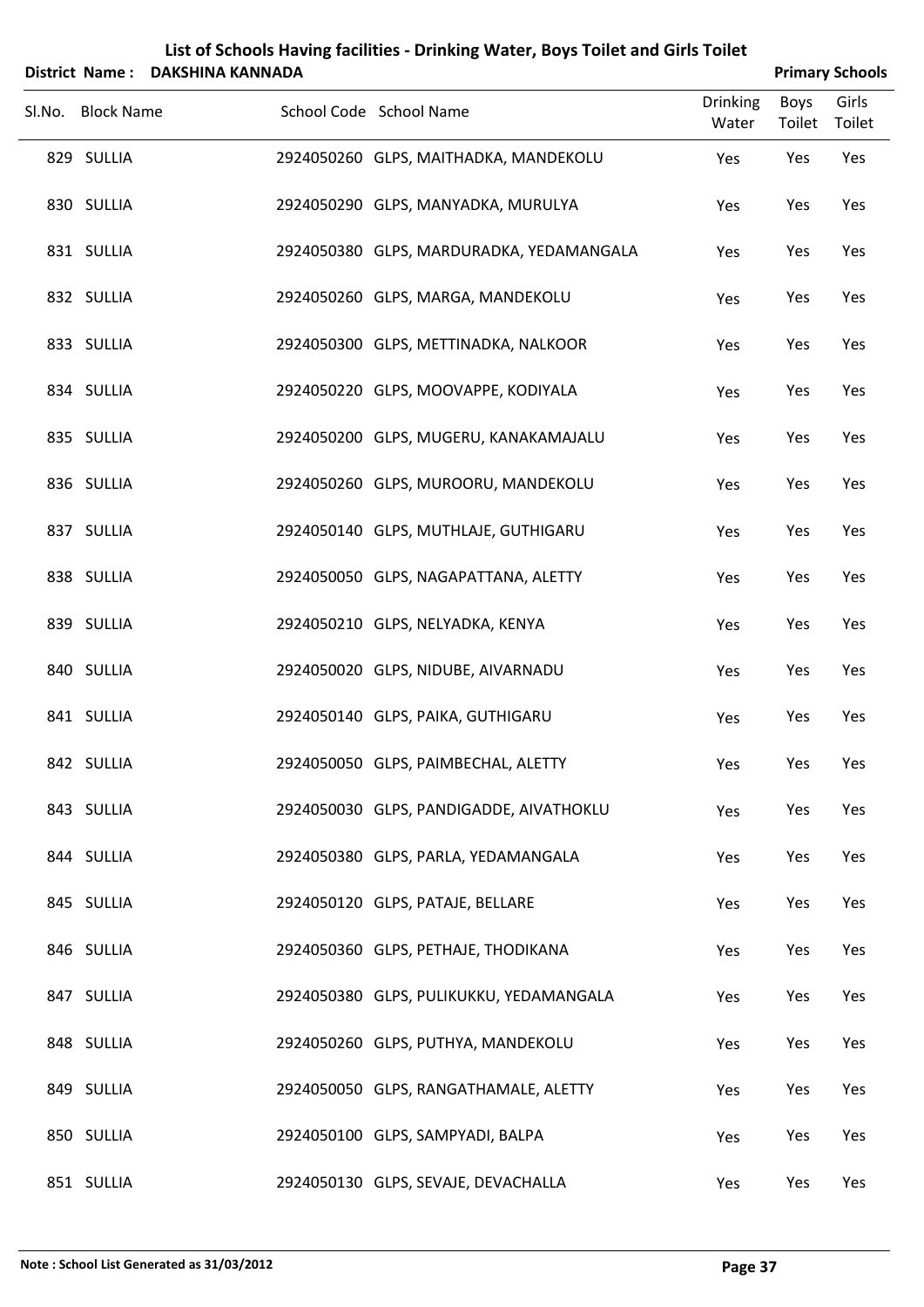|        | <b>District Name:</b> | <b>DAKSHINA KANNADA</b> |                                                |                          |                       | <b>Primary Schools</b> |
|--------|-----------------------|-------------------------|------------------------------------------------|--------------------------|-----------------------|------------------------|
| Sl.No. | <b>Block Name</b>     |                         | School Code School Name                        | <b>Drinking</b><br>Water | <b>Boys</b><br>Toilet | Girls<br>Toilet        |
|        | 852 SULLIA            |                         | 2924050170 GLPS, THANTEPPADI, KALANJA          | Yes                      | Yes                   | Yes                    |
|        | 853 SULLIA            |                         | 2924050260 GLPS, UDDANTHADKA, MANDEKOLU        | Yes                      | Yes                   | Yes                    |
|        | 854 SULLIA            |                         | 2924050130 GLPS, VALTHAJE, DEVACHALLA          | Yes                      | Yes                   | Yes                    |
|        | 855 SULLIA            |                         | 2924050100 GLPS, YENNEMAJALU, BALPA            | Yes                      | Yes                   | Yes                    |
|        | 856 SULLIA            |                         | 2924050080 GMUPS, ARANTHODU, ARANTHODU         | Yes                      | Yes                   | Yes                    |
|        | 857 SULLIA            |                         | 2924050120 GMUPS, BELLARE, BELLARE             | Yes                      | Yes                   | Yes                    |
|        | 858 SULLIA            |                         | 2924050140 GMUPS, GUTHIGAR, GUTHIGARU          | Yes                      | Yes                   | Yes                    |
|        | 859 SULLIA            |                         | 2924050030 GMUPS, PANJA, AIVATHOKLU            | Yes                      | Yes                   | Yes                    |
|        | 860 SULLIA            |                         | 2924050350 GMUPS, SUBRAHMANYA, SUBRAHMANYA     | Yes                      | Yes                   | Yes                    |
|        | 861 SULLIA            |                         | 2924050440 GMUPS, SULLIA, WARD NO-4            | Yes                      | Yes                   | Yes                    |
|        | 862 SULLIA            |                         | 2924050040 GUPS, ADPANGAYA, AJJAVARA           | Yes                      | Yes                   | Yes                    |
|        | 863 SULLIA            |                         | 2924050080 GUPS, ADTHALE, ARANTHODU            | Yes                      | Yes                   | Yes                    |
|        | 864 SULLIA            |                         | 2924050010 GUPS, AINEKIDU, AINEKIDU            | Yes                      | Yes                   | Yes                    |
|        | 865 SULLIA            |                         | 2924050020 GUPS, AIVARNADU, AIVARNADU          | Yes                      | Yes                   | Yes                    |
|        | 866 SULLIA            |                         | 2924050040 GUPS, AJJAVARA, AJJAVARA            | Yes                      | Yes                   | Yes                    |
|        | 867 SULLIA            |                         | 2924050050 GUPS, ALETTY, ALETTY                | Yes                      | Yes                   | Yes                    |
|        | 868 SULLIA            |                         | 2924050370 GUPS, AMAI MADIYAR, UBARADKA MITHUR | Yes                      | Yes                   | Yes                    |
|        | 869 SULLIA            |                         | 2924050070 GUPS, AMARAPADNUR, AMARAPADNUR      | Yes                      | Yes                   | Yes                    |
|        | 870 SULLIA            |                         | 2924050170 GUPS, AYYANAKATTE, KALANJA          | Yes                      | Yes                   | Yes                    |
|        | 871 SULLIA            |                         | 2924050100 GUPS, BALPA, BALPA                  | Yes                      | Yes                   | Yes                    |
|        | 872 SULLIA            |                         | 2924050110 GUPS, BALUGODU, BALUGODU            | Yes                      | Yes                   | Yes                    |
|        | 873 SULLIA            |                         | 2924050230 GUPS, BANGLEGUDDE, KOLLAMOGRU       | Yes                      | Yes                   | Yes                    |
|        | 874 SULLIA            |                         | 2924050020 GUPS, BANJIKODI, AIVARNADU          | Yes                      | Yes                   | Yes                    |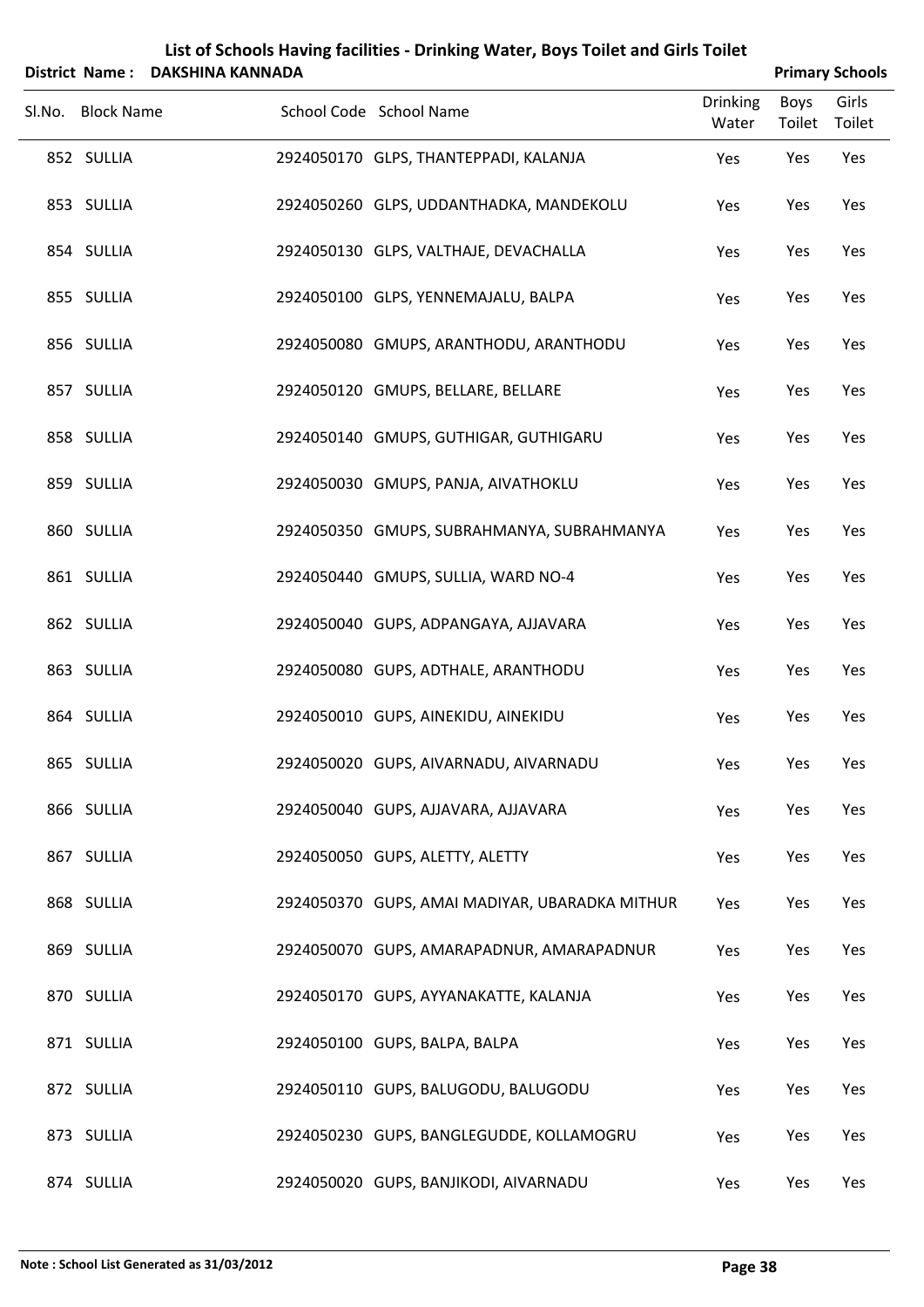|                   | District Name: DAKSHINA KANNADA |                                                              |                          |                | <b>Primary Schools</b> |
|-------------------|---------------------------------|--------------------------------------------------------------|--------------------------|----------------|------------------------|
| Sl.No. Block Name |                                 | School Code School Name                                      | <b>Drinking</b><br>Water | Boys<br>Toilet | Girls<br>Toilet        |
| 875 SULLIA        |                                 | 2924050120 GUPS, DARKASTU, BELLARE                           | Yes                      | Yes            | Yes                    |
| 876 SULLIA        |                                 | 2924050130 GUPS, DEVACHALLA, DEVACHALLA                      | Yes                      | Yes            | Yes                    |
| 877 SULLIA        |                                 | 2924050020 GUPS, DEVARAKANA, AIVARNADU                       | Yes                      | Yes            | Yes                    |
| 878 SULLIA        |                                 | 2924050060 GUPS, DODDATHOTA, AMARAMUDNUR                     | Yes                      | Yes            | Yes                    |
| 879 SULLIA        |                                 | 2924050440 GUPS, GANDHINAGARA, WARD NO-4                     | Yes                      | Yes            | Yes                    |
| 880 SULLIA        |                                 | 2924050340 GUPS, GOONADKA, SAMPAJE                           | Yes                      | Yes            | Yes                    |
| 881 SULLIA        |                                 | 2924050150 GUPS, HARIHARAPALLATHADKA,<br>HARIHARAPALLATHADKA | Yes                      | Yes            | Yes                    |
| 882 SULLIA        |                                 | 2924050050 GUPS, IDYADKA, ALETTY                             | Yes                      | Yes            | Yes                    |
| 883 SULLIA        |                                 | 2924050280 GUPS, INDRAJE, MUPPERIYA                          | Yes                      | Yes            | Yes                    |
| 884 SULLIA        |                                 | 2924050160 GUPS, JALSOOR, JALSOOR                            | Yes                      | Yes            | Yes                    |
| 885 SULLIA        |                                 | 2924050450 GUPS, JATTIPALLA, WARD NO-5                       | Yes                      | Yes            | Yes                    |
| 886 SULLIA        |                                 | 2924050480 GUPS, JAYANAGARA, WARD NO-8                       | Yes                      | Yes            | Yes                    |
| 887 SULLIA        |                                 | 2924050160 GUPS, KADIKADKA, JALSOOR                          | Yes                      | Yes            | Yes                    |
| 888 SULLIA        |                                 | 2924050180 GUPS, KALMADKA, KALMADKA                          | Yes                      | Yes            | Yes                    |
| 889 SULLIA        |                                 | 2924050190 GUPS, KALMAKAR, KALMAKAR                          | Yes                      | Yes            | Yes                    |
| 890 SULLIA        |                                 | 2924050200 GUPS, KANAKAMAJALU, KANAKAMAJALU                  | Yes                      | Yes            | Yes                    |
| 891 SULLIA        |                                 | 2924050130 GUPS, KANDRAPPADY, DEVACHALLA                     | Yes                      | Yes            | Yes                    |
| 892 SULLIA        |                                 | 2924050040 GUPS, KANTHAMANGALA, AJJAVARA                     | Yes                      | Yes            | Yes                    |
| 893 SULLIA        |                                 | 2924050030 GUPS, KARIKALA, AIVATHOKLU                        | Yes                      | Yes            | Yes                    |
| 894 SULLIA        |                                 | 2924050520 GUPS, KERPALA, WARD NO-13                         | Yes                      | Yes            | Yes                    |
| 895 SULLIA        |                                 | 2924050220 GUPS, KODIYALA, KODIYALA                          | Yes                      | Yes            | Yes                    |
| 896 SULLIA        |                                 | 2924050420 GUPS, KOIKULI, WARD NO-2                          | Yes                      | Yes            | Yes                    |
| 897 SULLIA        |                                 | 2924050050 GUPS, KOLCHAR, ALETTY                             | Yes                      | Yes            | Yes                    |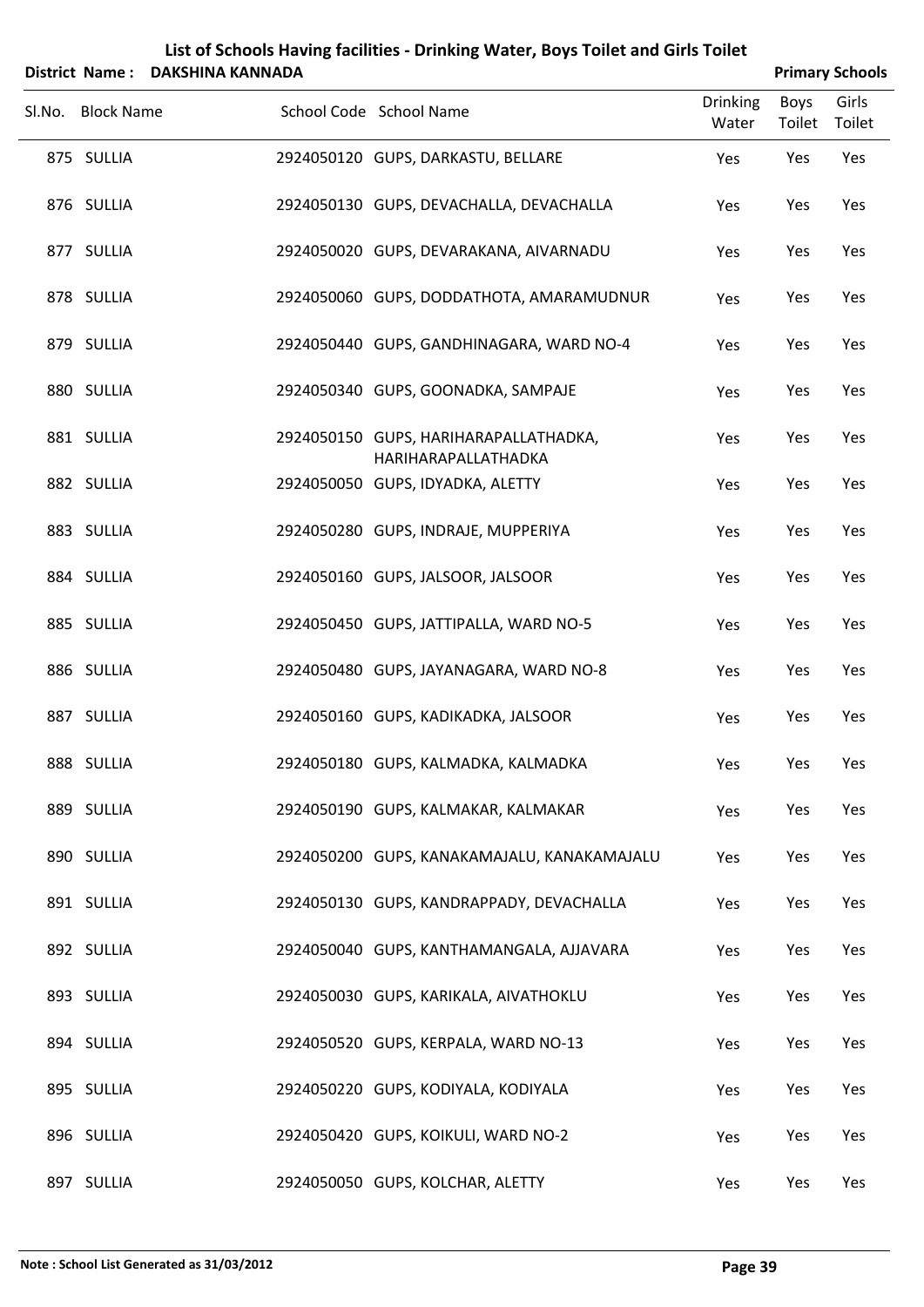|                   | District Name: DAKSHINA KANNADA | List of Schools Having facilities - Drinking Water, Boys Toilet and Girls Toilet |                          |                       |                 |  |
|-------------------|---------------------------------|----------------------------------------------------------------------------------|--------------------------|-----------------------|-----------------|--|
| Sl.No. Block Name |                                 | School Code School Name                                                          | <b>Drinking</b><br>Water | <b>Boys</b><br>Toilet | Girls<br>Toilet |  |
| 898 SULLIA        |                                 | 2924050170 GUPS, KOTEMUNDUGARU, KALANJA                                          | Yes                      | Yes                   | Yes             |  |
| 899 SULLIA        |                                 | 2924050060 GUPS, KUKKUJADKA, AMARAMUDNUR                                         | Yes                      | Yes                   | Yes             |  |
| 900 SULLIA        |                                 | 2924050240 GUPS, KUTHKUNJA, KUTHKUNJA                                            | Yes                      | Yes                   | Yes             |  |
| 901 SULLIA        |                                 | 2924050250 GUPS, MADAPPADY, MADAPPADY                                            | Yes                      | Yes                   | Yes             |  |
| 902 SULLIA        |                                 | 2924050260 GUPS, MANDEKOLU, MANDEKOLU                                            | Yes                      | Yes                   | Yes             |  |
| 903 SULLIA        |                                 | 2924050130 GUPS, MAVINAKATTE, DEVACHALLA                                         | Yes                      | Yes                   | Yes             |  |
| 904 SULLIA        |                                 | 2924050270 GUPS, MITHADKA MARKANJA, MARKANJA                                     | Yes                      | Yes                   | Yes             |  |
| 905 SULLIA        |                                 | 2924050140 GUPS, MOGRA, GUTHIGARU                                                | Yes                      | Yes                   | Yes             |  |
| 906 SULLIA        |                                 | 2924050270 GUPS, MUDNOOR MARKANJA, MARKANJA                                      | Yes                      | Yes                   | Yes             |  |
| 907 SULLIA        |                                 | 2924050330 GUPS, MUKOOR PERUVAJE, PERUVAJE                                       | Yes                      | Yes                   | Yes             |  |
| 908 SULLIA        |                                 | 2924050040 GUPS, MULYA ATLURU, AJJAVARA                                          | Yes                      | Yes                   | Yes             |  |
| 909 SULLIA        |                                 | 2924050290 GUPS, MURULYA SHANTHINAGARA,<br><b>MURULYA</b>                        | Yes                      | Yes                   | Yes             |  |
| 910 SULLIA        |                                 | 2924050290 GUPS, MURULYA, MURULYA                                                | Yes                      | Yes                   | Yes             |  |
| 911 SULLIA        |                                 | 2924050300 GUPS, NADUGALLU, NALKOOR                                              | Yes                      | Yes                   | Yes             |  |
| 912 SULLIA        |                                 | 2924050240 GUPS, NAGATHEERTHA, KUTHKUNJA                                         | Yes                      | Yes                   | Yes             |  |
| 913 SULLIA        |                                 | 2924050310 GUPS, NARNAKAJE, NELLURU KEMRAJE                                      | Yes                      | Yes                   | Yes             |  |
| 914 SULLIA        |                                 | 2924050120 GUPS, NETTARU, BELLARE                                                | Yes                      | Yes                   | Yes             |  |
| 915 SULLIA        |                                 | 2924050180 GUPS, PADPINANGADY, KALMADKA                                          | Yes                      | Yes                   | Yes             |  |
| 916 SULLIA        |                                 | 2924050060 GUPS, PAILAR, AMARAMUDNUR                                             | Yes                      | Yes                   | Yes             |  |
| 917 SULLIA        |                                 | 2924050320 GUPS, PAMBETHADY, PAMBETHADY                                          | Yes                      | Yes                   | Yes             |  |
| 918 SULLIA        |                                 | 2924050261 GUPS, PERALU, MANDEKOLU                                               | Yes                      | Yes                   | Yes             |  |
| 919 SULLIA        |                                 | 2924050330 GUPS, PERUVAJE, PERUVAJE                                              | Yes                      | Yes                   | Yes             |  |
| 920 SULLIA        |                                 | 2924050340 GUPS, SAMPAJE, SAMPAJE                                                | Yes                      | Yes                   | Yes             |  |